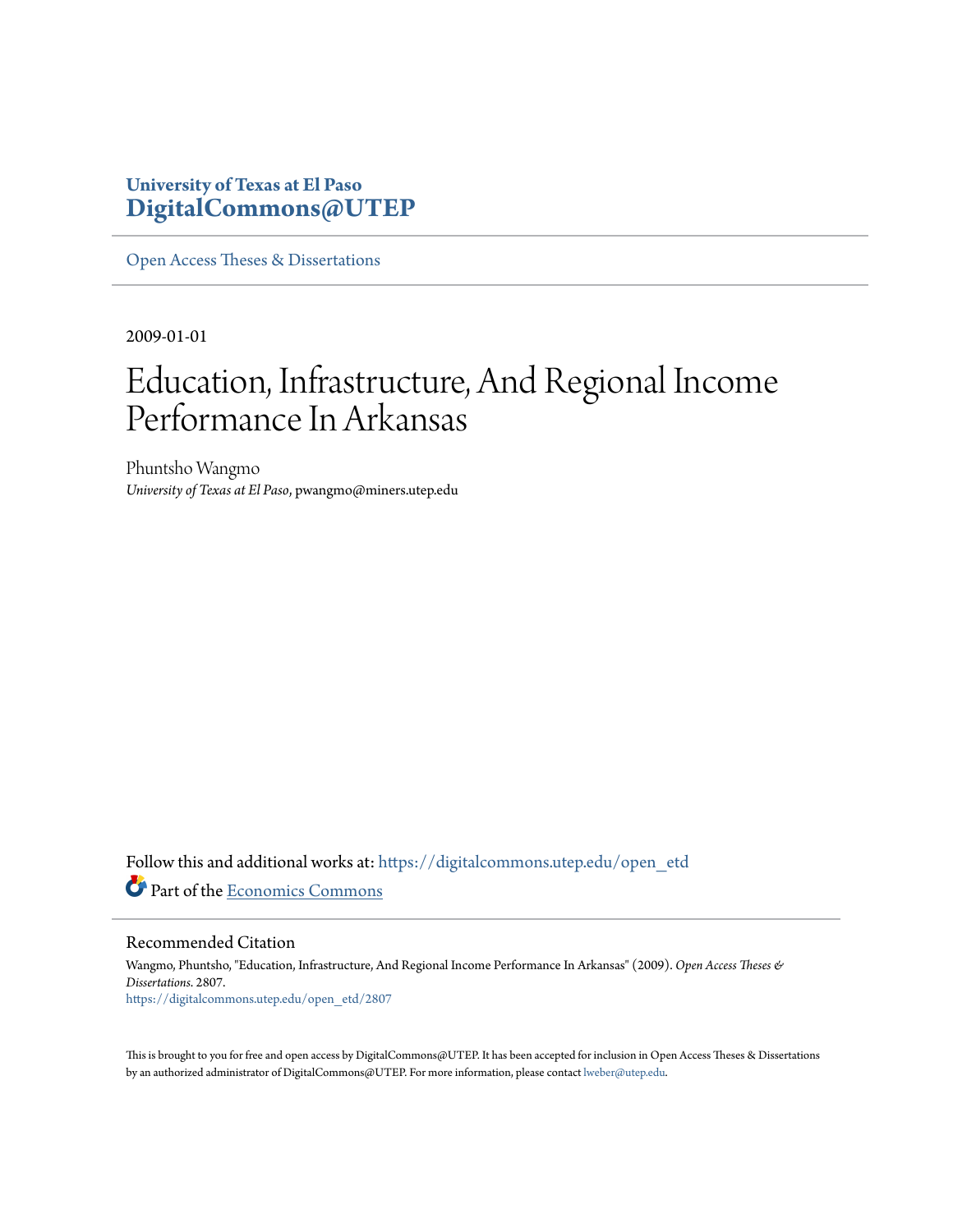# EDUCATION, INFRASTRUCTURE, AND INCOME PERFORMANCE IN ARKANSAS

PHUNTSHO WANGMO

Department of Economic and Finance

APPROVED:

Thomas Fullerton, Ph.D., Chair

\_\_\_\_\_\_\_\_\_\_\_\_\_\_\_\_\_\_\_\_\_\_\_\_\_\_\_\_

\_\_\_\_\_\_\_\_\_\_\_\_\_\_\_\_\_\_\_\_\_\_\_\_\_\_\_\_

\_\_\_\_\_\_\_\_\_\_\_\_\_\_\_\_\_\_\_\_\_\_\_\_\_\_\_\_

Patricia Eason, Ph.D.

William D. Smith, Ph.D.

\_\_\_\_\_\_\_\_\_\_\_\_\_\_\_\_\_\_\_\_\_\_\_

Patricia D. Witherspoon, Ph.D. Dean of the Graduate School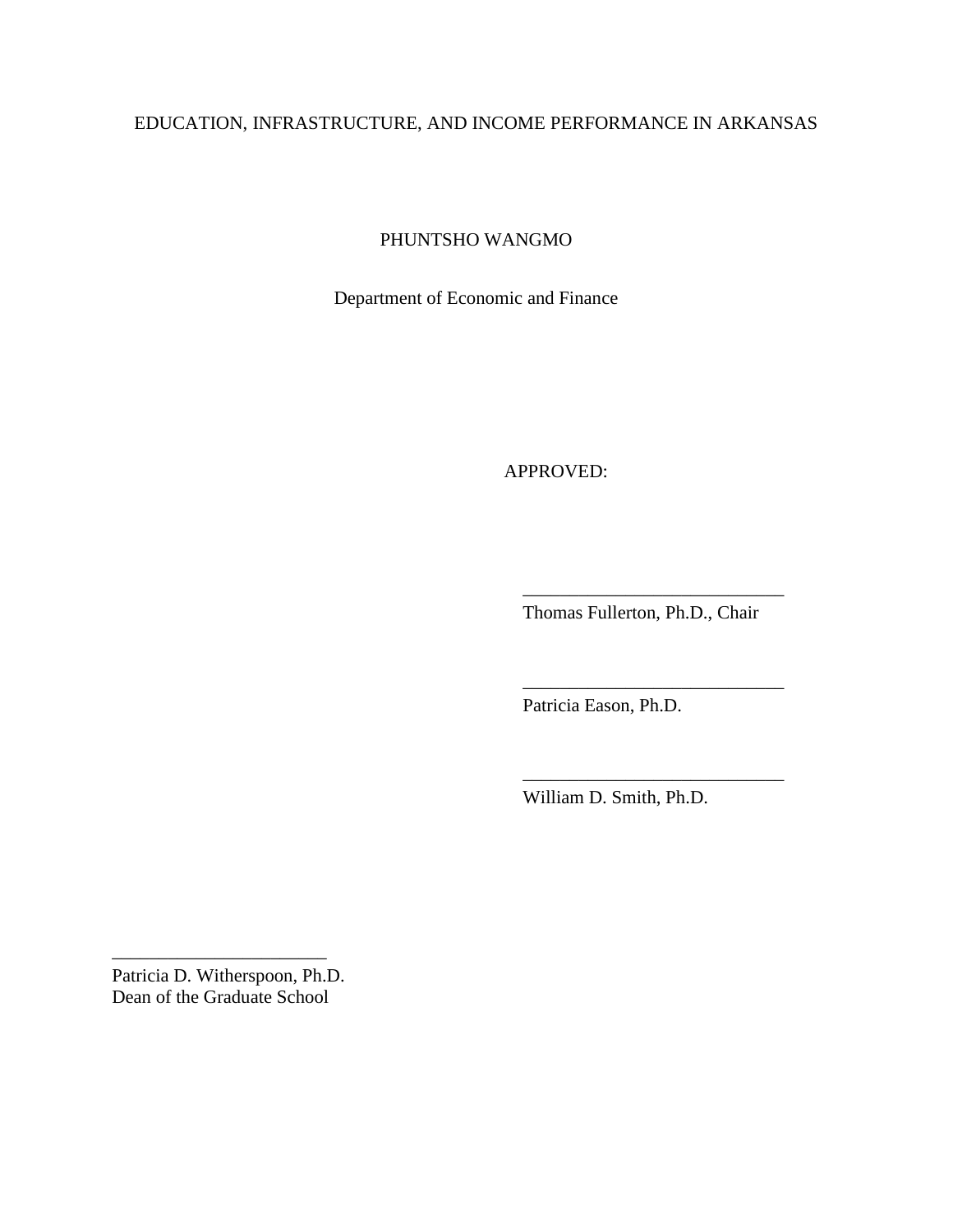# EDUCATION, INFRASTRUCTURE, AND INCOME PERFORMANCE IN ARKANSAS

By

## PHUNTSHO WANGMO, B.A

## THESIS

.

Presented to the Faculty of the Graduate School of

The University of Texas at El Paso

in Partial Fulfillment

of the Requirements

for the Degree of

## MASTER OF SCIENCE

Department of Economics and Finance

The University of Texas at El Paso

December 2009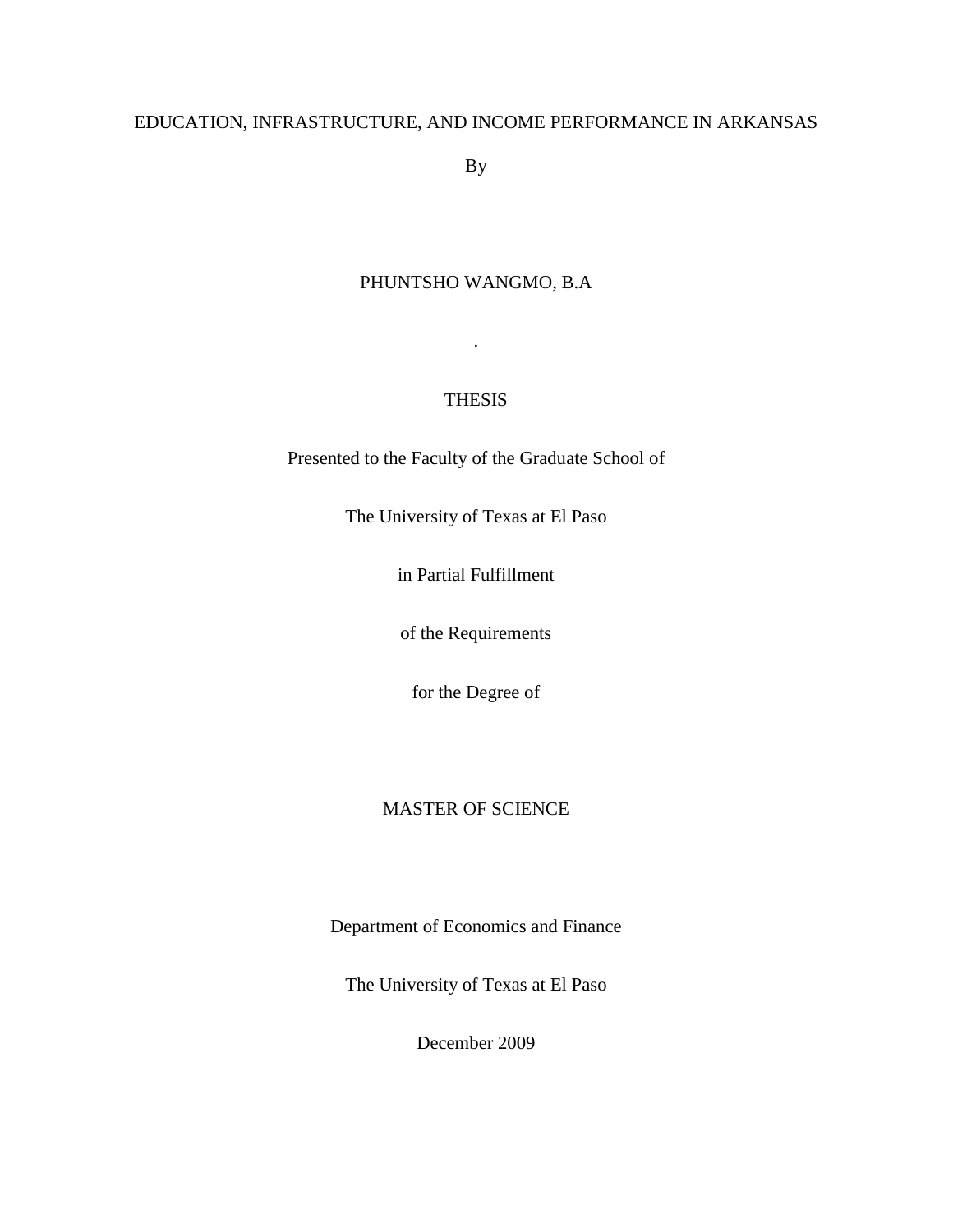#### **Acknowledgements**

I would like to express my appreciation to my research advisor Dr. Thomas Fullerton, who not only served as my supervisor but also encouraged and supported me throughout my academic program. His insightful comments and helpful advice provided me with this achievement.

I would also like to express my appreciation to Dr. Patricia Eason, Dr. William D. Smith, and all my friends from Economics and Finance department who have supported and encouraged me. My achievement will not be complete without thanking the Dean of the College of Business, Dr. Robert Nachtmann and the staff of Dean's office who supported me unconditionally and made my stay here at UTEP very comfortable.

Last but not least, I want to thank the enduring supports of all my family members for their forbearance over the past two and half years.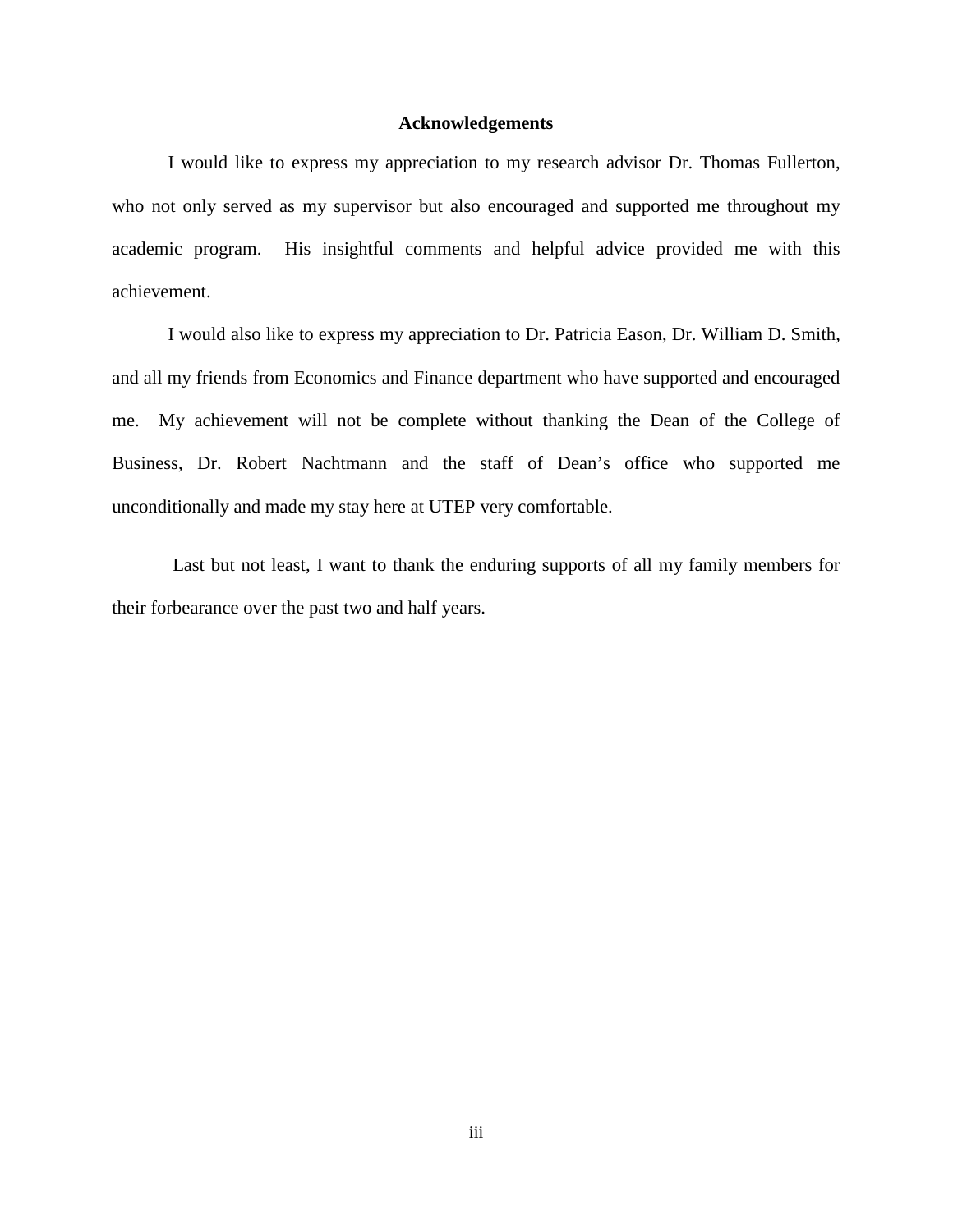# **Table of Contents**

|                 | Page |
|-----------------|------|
|                 |      |
|                 |      |
| <b>Chapters</b> |      |
|                 |      |
|                 |      |
|                 |      |
|                 |      |
|                 |      |
|                 |      |
|                 |      |
|                 |      |
|                 |      |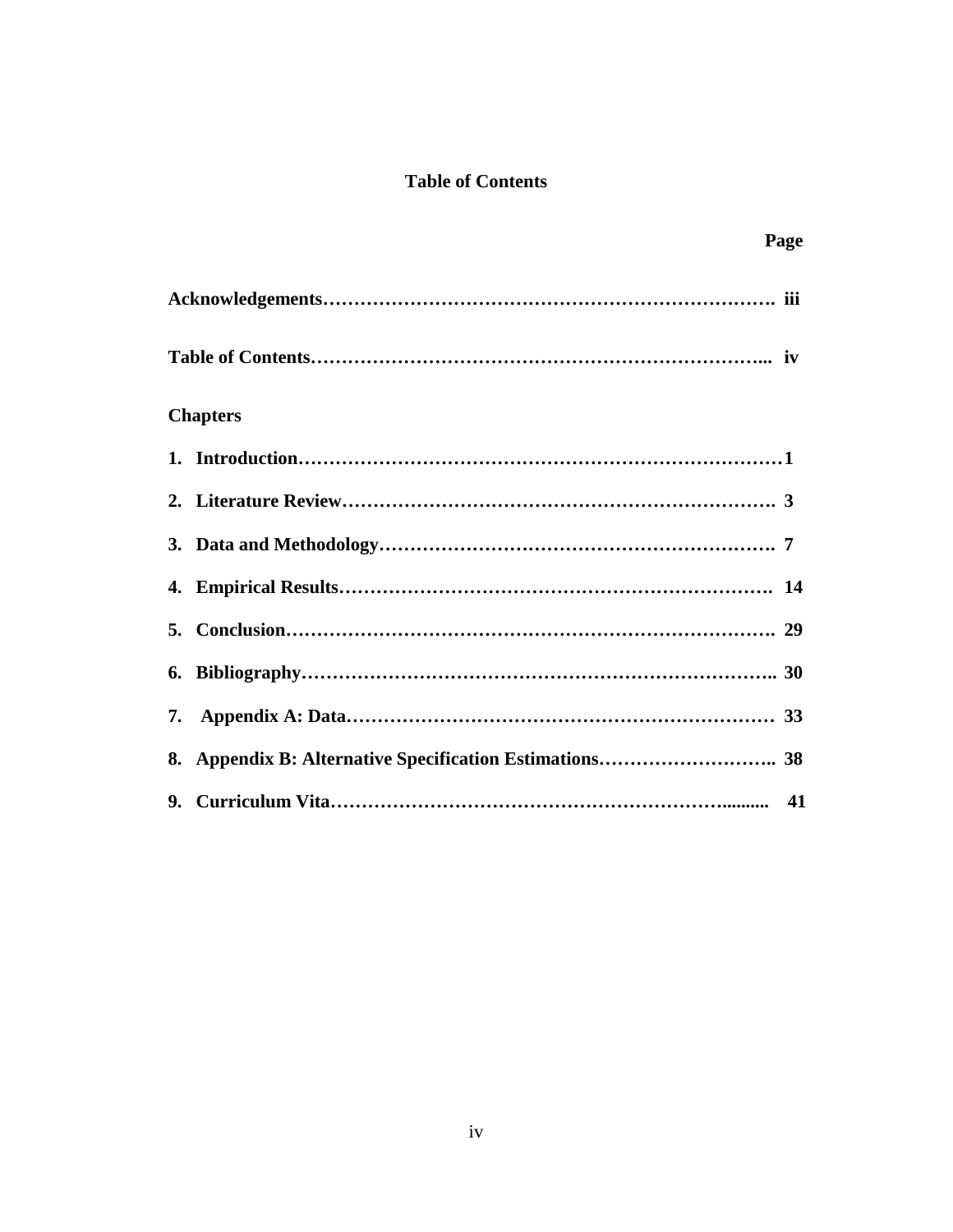#### **Chapter 1**

#### **Introduction**

Education and infrastructure are critical components of economic development. Education helps increase human capital stocks. Infrastructure investment expands public capital stocks. Infrastructure is categorized into Core infrastructure and Non-core infrastructure. The Core infrastructure is also known as Physical infrastructure and they include roads, airports, harbors, water systems and so forth. The Non-core infrastructure, also known as Social infrastructure and they include education, public buildings, hospitals etc. Together, education and infrastructure help increase productivity and personal income. Other variables also influence regional economic performance. They include institutions, policies, geographic area, resource endowments, and population density. Rauch (1993) indicates that productivity also benefits from the geographic concentration of human capital.

Education and physical infrastructure always play central roles in the development process. Income performance in Arkansas is below the national average. This is at least partially due to educational attainment. For example, Arkansas ranks last among the 50 states in the percentage of adults age 25 or older who hold bachelor degrees. Investment in public infrastructure for Arkansas may also lag behind the rest of the nation, although this is more difficult to ascertain.

The objective of this study is to analyze regional income performance in Arkansas and to quantify the impacts of education, infrastructure, and demographics on regional per capita income in Arkansas. The model will utilize a series of explanatory variables that have been shown to affect regional economic development in other areas of the nation. These include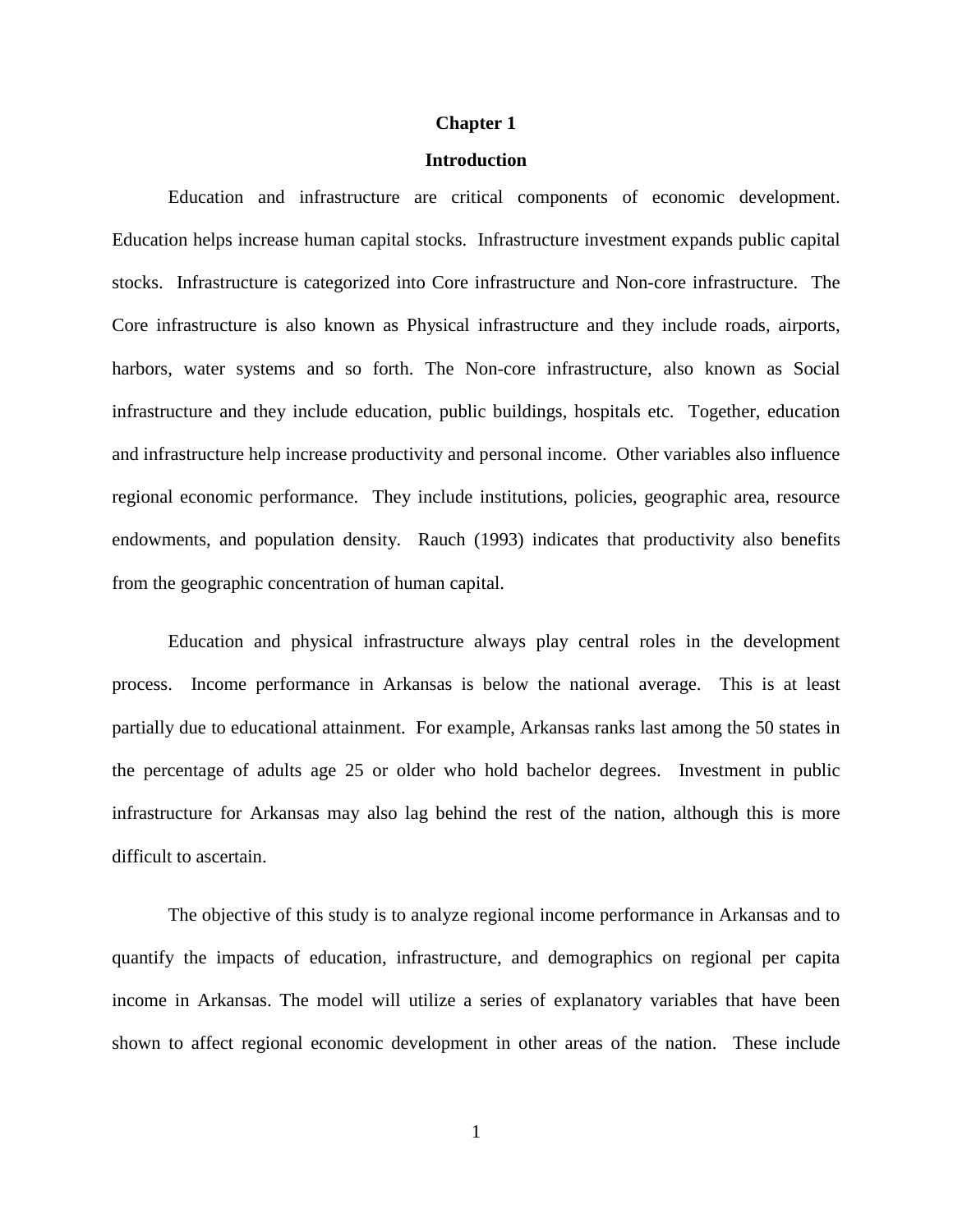educational attainment measures as well as several demographic variables. The framework will also attempt to incorporate at least some infrastructure variables as public capital stock measures.

Chapter 2 provides summary of prior studies. Chapter 3 discusses data and methodology. Empirical results are presented in Chapter 4. Chapter 5 includes a conclusion and suggestions for future research. A data appendix tabulates all of the statistical information employed in the econometric analysis.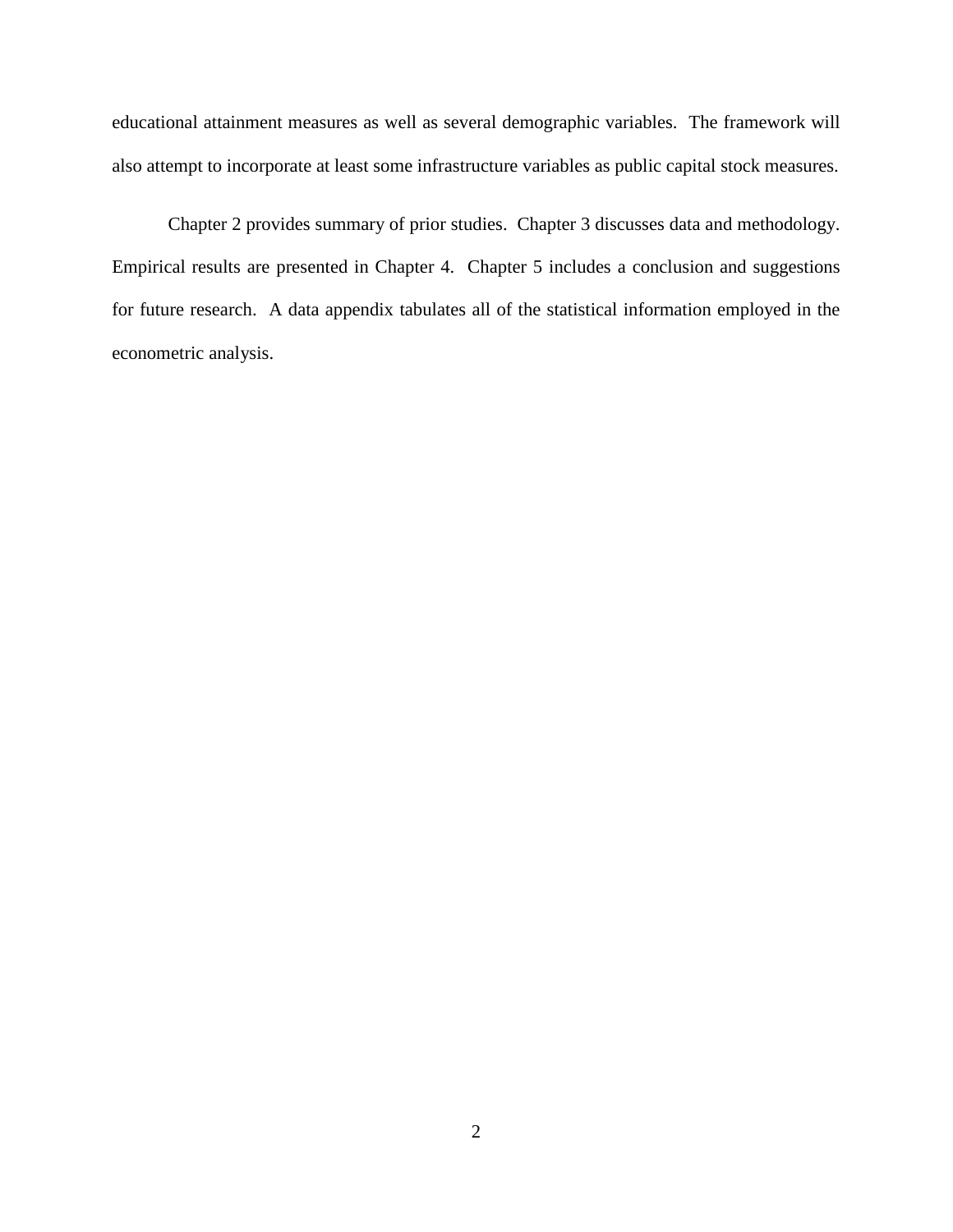#### **Chapter 2**

#### **Literature Review**

A number of empirical studies document a positive relationship between education and income performance. Rauch (1993) indicates education is a local public good with positive externalities that increase overall economic efficiency. Metropolitan data from the United States are used to estimate hedonic wage and rent equations. Results confirm the central role of education in productivity and regional economic development.

Empirical research also indicates that high school non-completion is a burden to government and is a social concern. Rickman (1995) finds high school non completion to lower county per capita incomes in southeastern Georgia. Domanzlicky et al. (1996) report similar earnings losses for secondary school dropout rates in Southeast Missouri. Over all, for every percentage point increase in a county's high school noncompletion rate, per capita personal income falls by \$52. That estimate is consistent with Rickman (1995).

Educational attainment is very important in metropolitan areas. As noted by Rauch (1993) firms pay higher wages for educated workers because they possess more knowledge and help increase productivity. A highly educated city will tend to have better communication links, and create, transmit, and exchange knowledge and skills more efficiently. Simon (1998) finds that cities with more educated individuals are more productive and attract population at a faster rate than cities with lower levels of learning.

Fullerton (2001) employs a cross section data sample for Texas counties. Empirical outcomes in that study confirm positive linkages between education and regional income performance. Jones (2001) examines the relation between education and productivity in Ghanaian manufacturing. Results indicate that educated workers in Ghana earn higher wages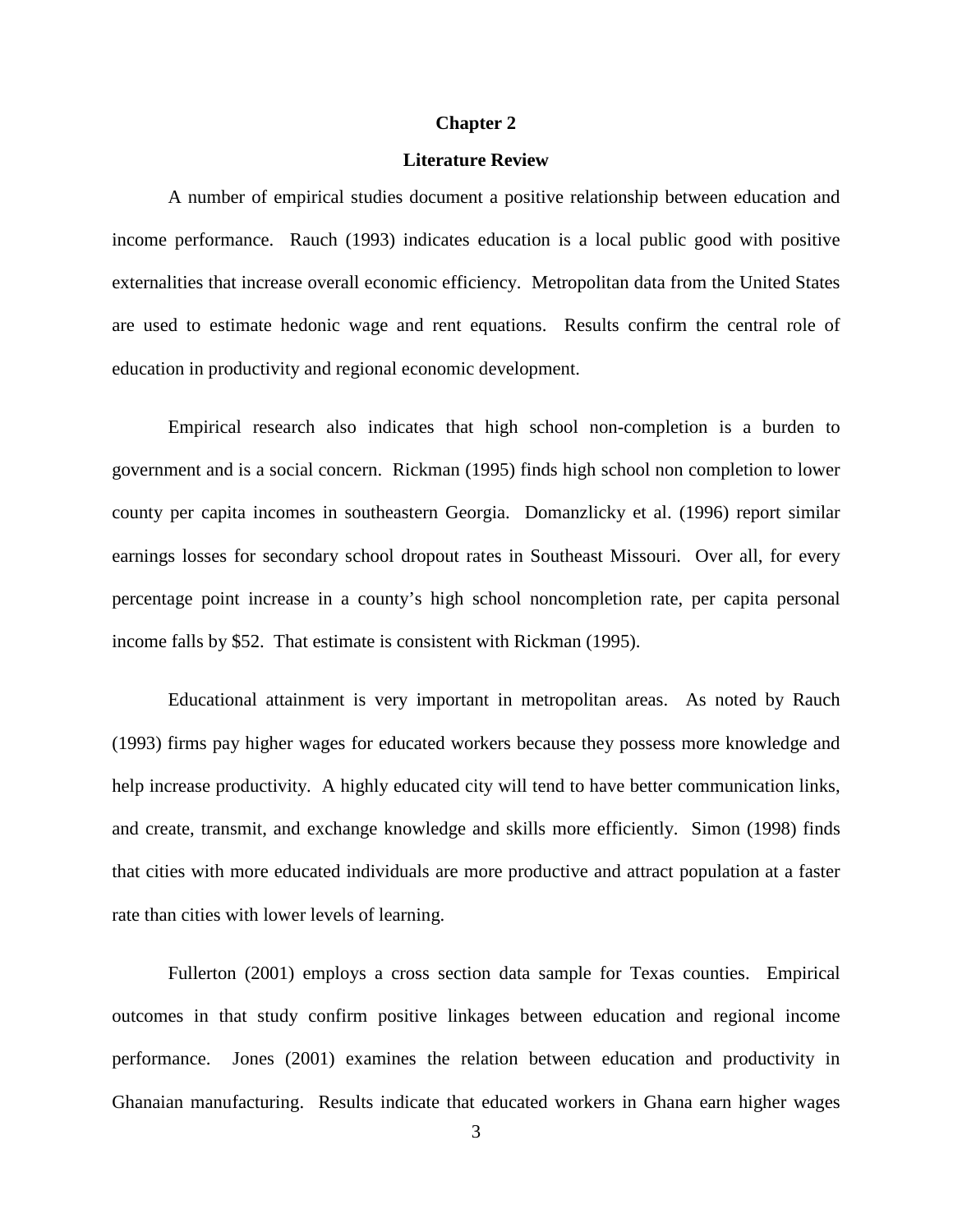than uneducated workers because of higher productivity. Tertiary educated workers are found to exhibit higher output rates than those with secondary and primary schooling.

Gottlieb and Fogarty (2003) analyze the importance of an undergraduate college degree in metropolitan areas. A bachelor degree is viewed as separating professionally educated workers from manual workers. Among 75 large metropolitan areas in United States, a significant relationship between education, the rate of per capita income growth, and employment growth from 1980 until 1997 is documented. A significant difference in the incomes of more educated places and less educated places is observed. The most educated metropolitan areas exhibit real per capita incomes that are 20 percent above the national average. Likewise, the least educated metropolitan areas have real per capita incomes 12 percent below the national average. More rapid employment growth is also observed among the more educated economies.

Infrastructure development, along with education, helps eradicate poverty via increased income generation. There are at least two categories of infrastructure, social and physical. Fan and Zhang (2004) provide evidence on how infrastructure affects regional economic development in rural China. Nonfarm productivity is found to benefit more than agricultural productivity from increased investments in education and infrastructure.

Partridge and Rickman (2005) utilize logistic regression analysis and find that higher poverty rates in the previous decade naturally increase the probability of remaining in poverty. Every 1 percent increase in the initial poverty rate increases the probability of remaining in poverty by 2.3 percent. The results suggest that counties in high poverty regions can emerge from poverty by increasing educational attainment and investing in physical infrastructure.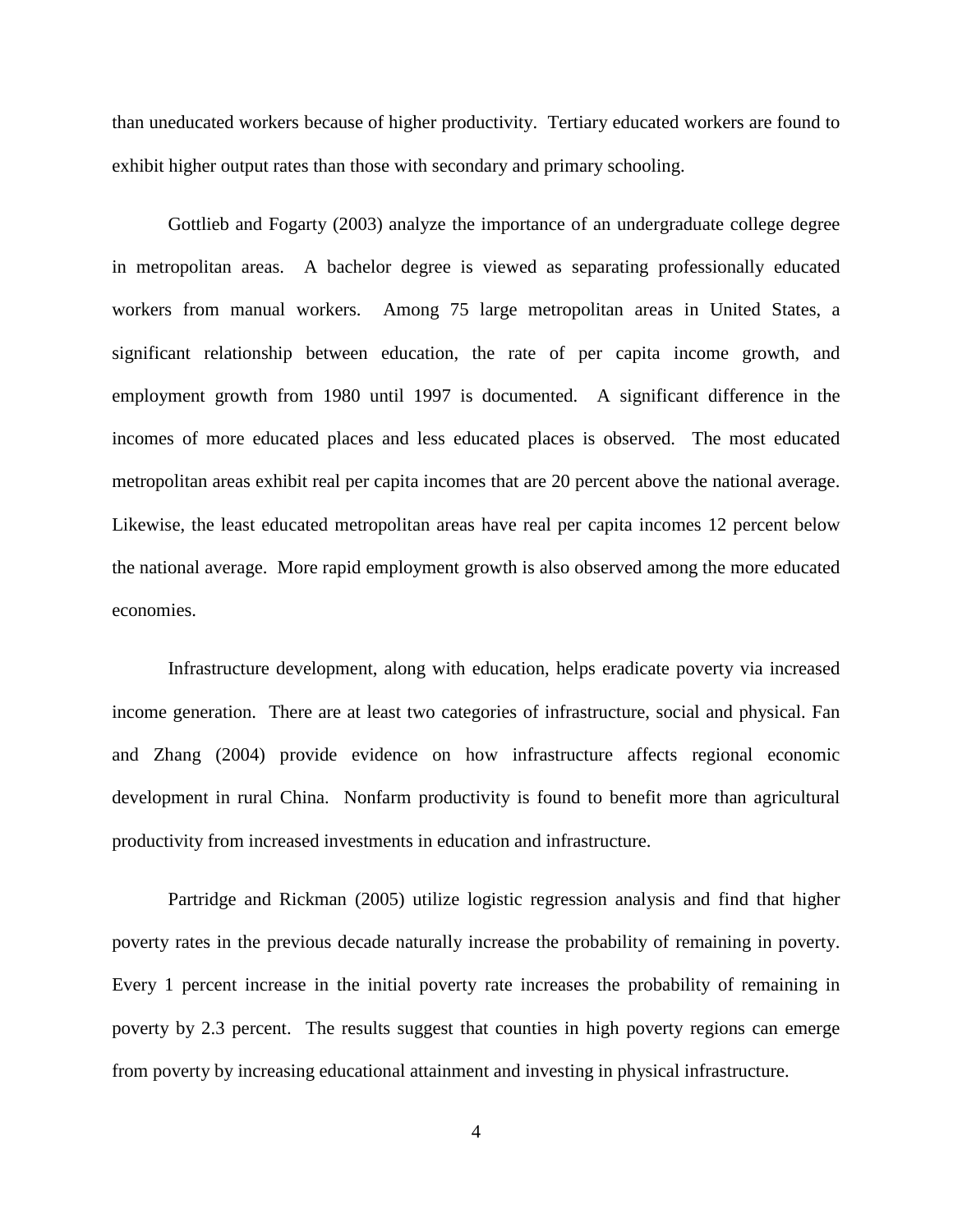Arellano and Fullerton (2005) use 2000 census data to analyze regional income performance in Mexico. A strong correlation between education and per capita gross state product across Mexico is reported. To account for agglomeration spillovers, population density in each state is utilized as an explanatory variable. Results indicate that increases in formal years of schooling will improve regional economic performance.

 Destefanis and Sena (2005) find that public capital has a significant impact on total factor productivity across regional economies of Italy. Public capital is categorized into core infrastructure, non infrastructure, and total stocks. Core infrastructure includes roads, airports, harbors, railroads, and water systems. Non-core infrastructures include education, public buildings, and hospitals. Investment in core infrastructure is found to strongly increase total factor productivity.

Almada et al. (2006) utilize pooled cross section and time series data set for the years 1990 and 2000 to examine the relationship between education and income performance in Texas counties. Parameter heterogeneity indicates that the data should not be pooled, potentially due to structural changes in the Texas economy. Results obtained using 2000 data point to a positive correlation between income and education in Texas. The intensity of that linkage is found to be stronger than what existed in 1990.

Bronzini and Piselli (2009) examine regional economic growth between 1980 and 2001 across the Italy. Regional productivity is found to be affected by human capital, research and development activity, infrastructure, and geographical spillovers. Infrastructure such as roads and motorways are found to exercise stronger impacts on regional productivity than those for railways, water systems, and electricity. Empirical results indicate that a 1 percent increase in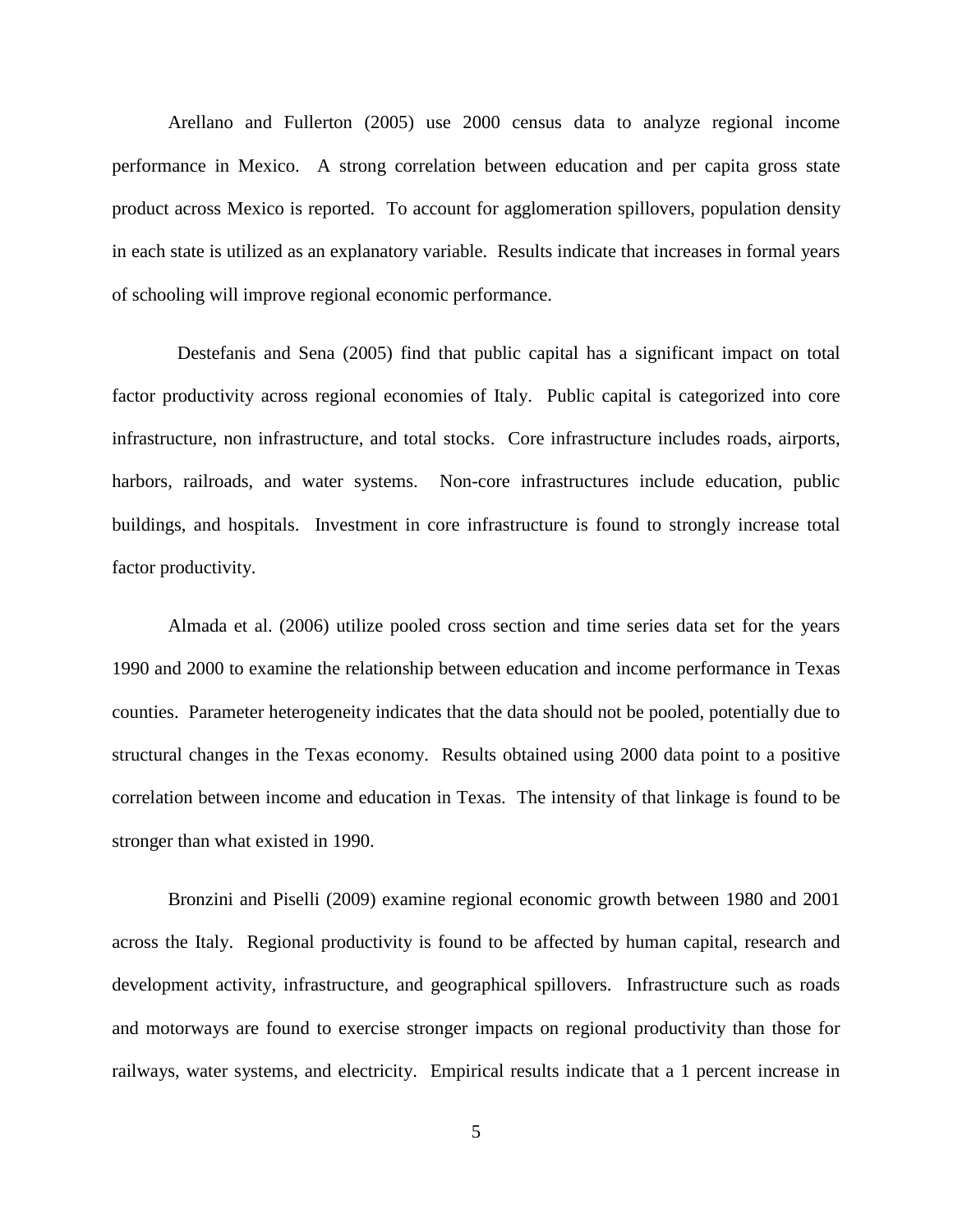human capital increases total productivity by 0.3 percent. Increases in public capital stocks, and in research and development, also lead to increases in total productivity of 0.11 percent and 0.03 percent, respectively.

Empirical economic literature in this general area is expanding, but access to infrastructure data is problematic for many regions. Arkansas is one such regional economy. To examine the importance of education in Arkansas, income data are analyzed for all 75 of its counties. A small set of infrastructure data are also assembled to aid in this task. Various specifications are employed in order to allow for the possibility of diminishing returns. The model is discussed in detail in the next chapter.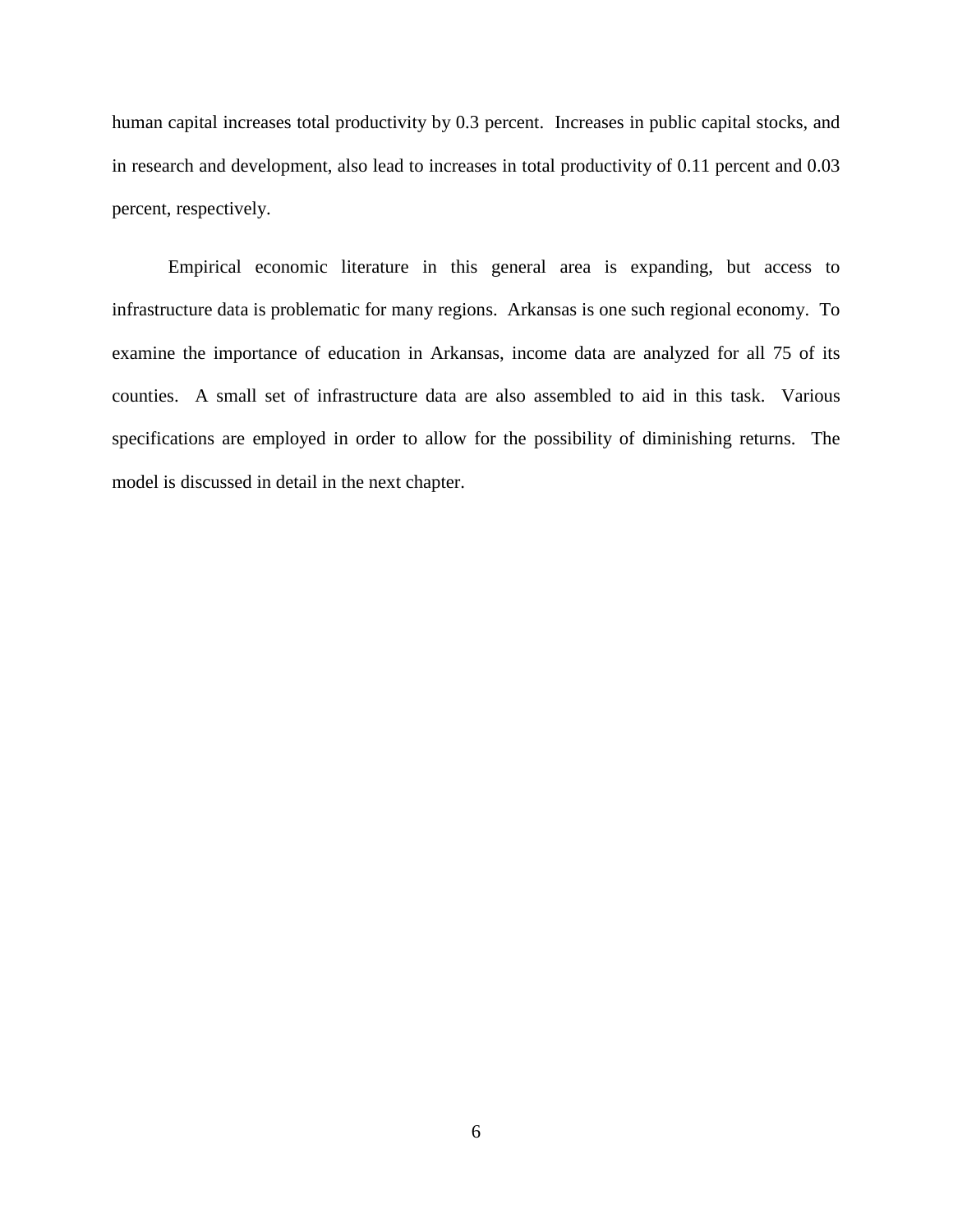#### **Chapter 3**

#### **Data and Methodology**

A variety of studies have analyzed education, income, and demographic variables in order to clarify the nature of regional income performance (Rickman1995; Domazlicky et al., 1996). The incorporation of infrastructure into these frameworks is difficult to achieve due to data constraints among counties. This study attempts to do so for Arkansas. A cross section data set for all 75 counties is assembled for purposes of carrying out the analysis.

Arkansas is still a rural state, with nearly half of its population living in non- metropolitan areas. Population density per square mile is included in the analysis as a explanatory variable. This variable is employed to capture agglomeration effects associated with greater interaction (Arellano and Fullerton, 2005).

The reason for employing seven educational variables in the model specification is to examine how education contributes to income growth. The state government has taken initiatives to promote education in Arkansas, especially at community colleges, technical colleges, and two year colleges that are a part of a university system (Watts, 2002). However, Arkansas stands last among all 50 states for the percentage of adults over the age of 25 who hold bachelors degrees.

Data collected for this study are analyzed in a manner similar to what is done in previous studies. The dependent variable in the model is per capita personal income (PCINC) for the 75 counties in Arkansas. The explanatory variables include seven measures of educational attainment for adults over the age of 25 in each county: the percentages with less than  $9<sup>th</sup>$  grade studies (LT9GRADE25), no diploma (NODIP25), high school graduates (HSGR25), some college (COLSOM25), associate degrees (ASSODDR25), bachelor degrees (BACHDR25), and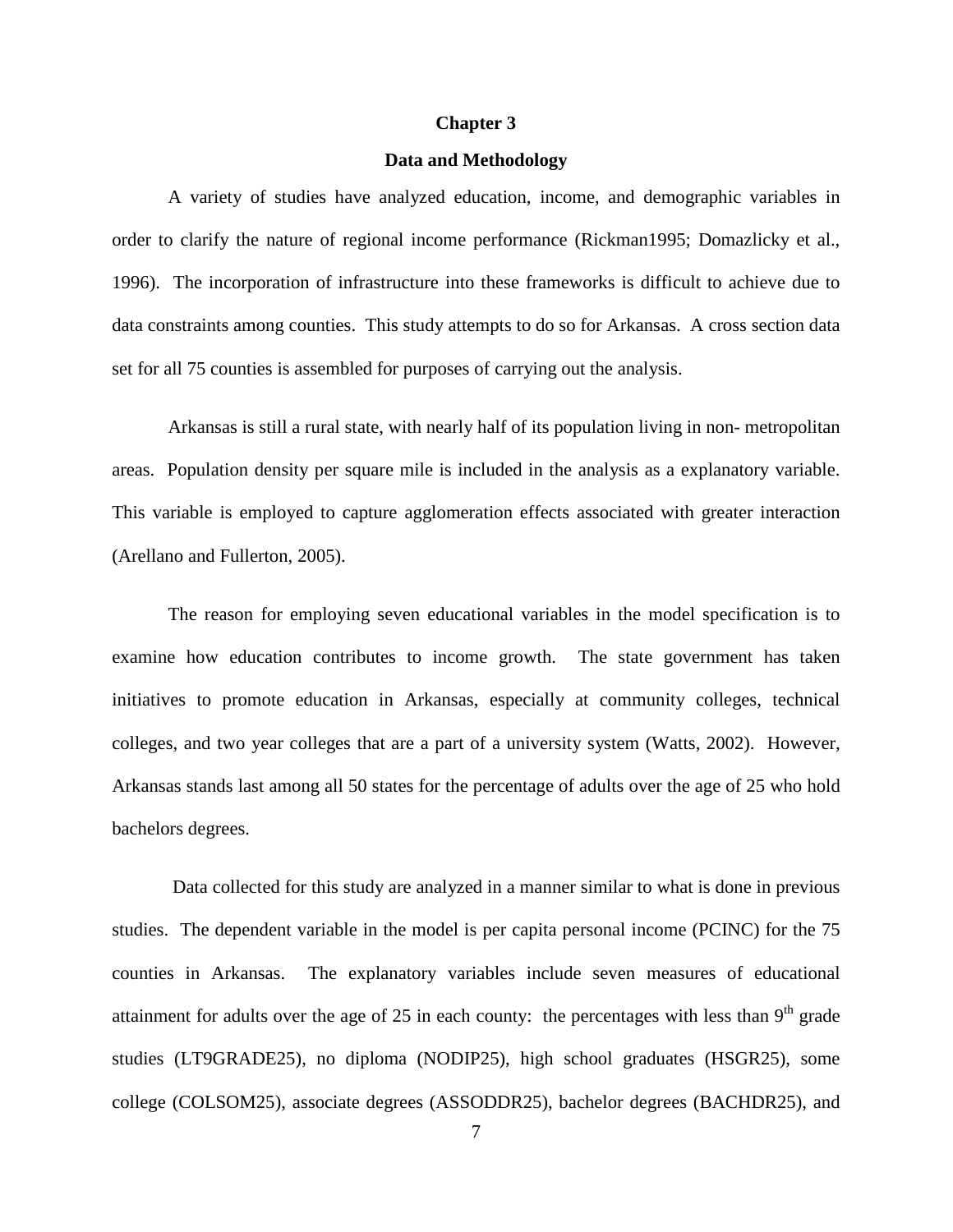graduate or professional degree (GRADGR25). Also included as explanatory variables are the numbers of persons per square mile (POPDENSITY), non interstate highway miles or other highway lane miles (OHWS), and distance to the nearest airport (AIRMILES). These are all numeric variables.

Physical infrastructure investment has been shown to improve regional economic performance and increase incomes (Fan and Zhang, 2004), but only four infrastructure variables are employed in the analysis due to data constraints. AIRPT is a dummy variable utilized to indicate the locations of the six largest commercial airports in Arkansas. AIRMILES measures distance to the nearest major commercial airport for each county. ISHW is a qualitative variable used to indicate whether a county is traversed by an interstate highway.

## **Table 1**

| <b>Mnemonic</b>    | <b>Definition</b>                                   |
|--------------------|-----------------------------------------------------|
| <b>PCINC</b>       | County per capita personal income                   |
| HSGR <sub>25</sub> | Percentage of adults 25 and over graduated from     |
|                    | high school                                         |
| <b>COLSOM25</b>    | Percentage of adults 25 and over who attended some  |
|                    | college                                             |
| <b>BACH25</b>      | Percentage of adults 25 and over who have bachelor  |
|                    | degree.                                             |
| GRAD25             | Percentage of adults 25 and over who have graduated |

### **Variable Names and Definitions**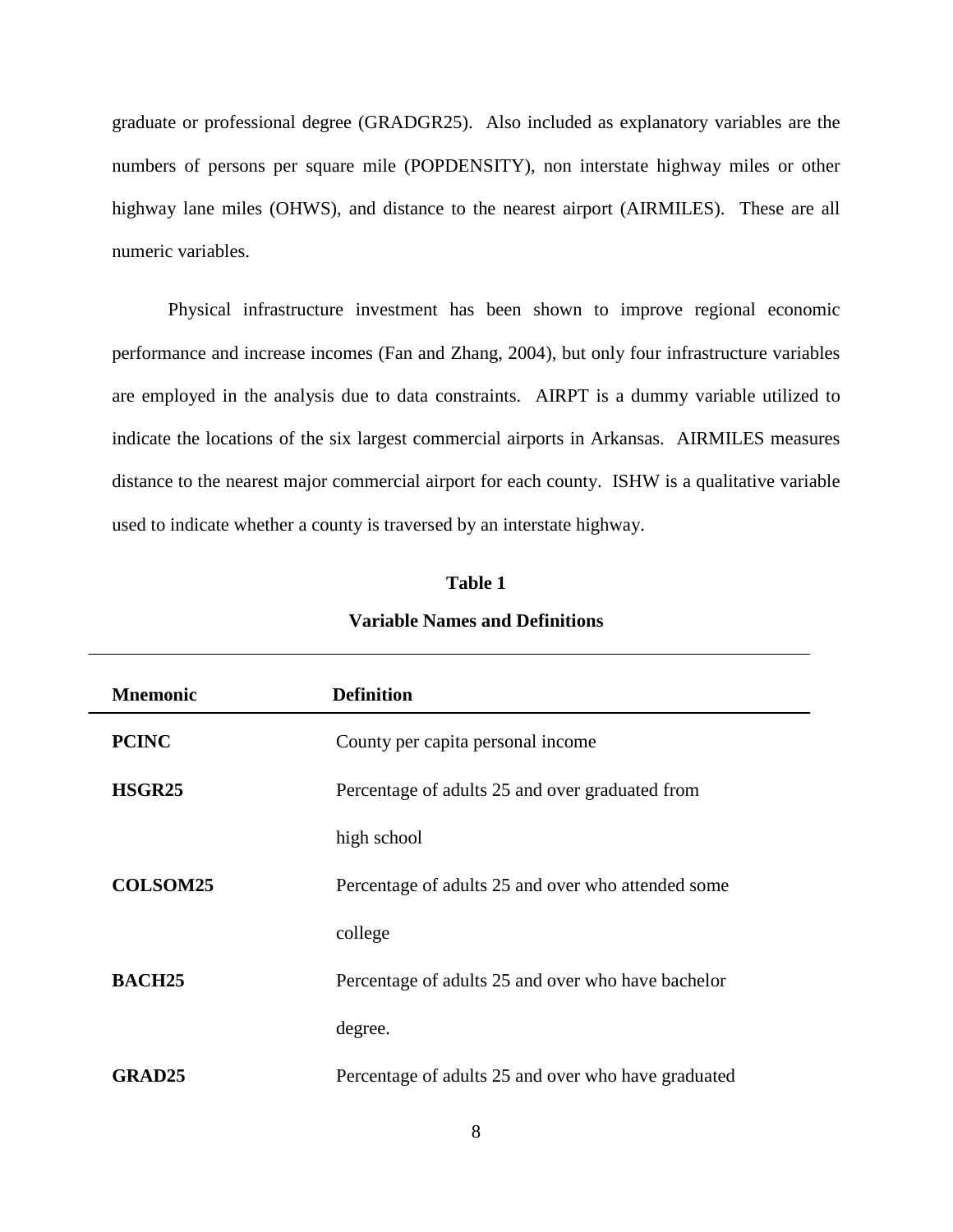degrees

| <b>POPDENSITY</b> | Numbers of persons per square mile.                                                     |
|-------------------|-----------------------------------------------------------------------------------------|
| AIRPT             | Commercial airport (Dummy = 1 if commercial airport exists; 0<br>otherwise)             |
| <b>AIRMILES</b>   | Distance to the nearest commercial airport                                              |
| ISHW              | Interstate Highways (Dummy $= 1$ if interstate highway traverse<br>exists; 0 otherwise) |
| OHW               | Other Highways, miles in lane                                                           |
|                   |                                                                                         |

| <b>Variables</b>  | <b>Mean</b> | <b>Median</b> | <b>Maximum</b> | <b>Minimum</b> | Std. Dev. | Number of<br><b>Observations</b> |
|-------------------|-------------|---------------|----------------|----------------|-----------|----------------------------------|
| <b>PCINC</b>      |             |               |                |                |           |                                  |
| <b>Nominal</b>    | 9,281       | 9,101         | 13,760         | 6,582          | 1,341     | 75                               |
| <b>PCINC Real</b> | 7,100       | 6,963.3       | 10,528         | 5,036          | 1,025.8   | 75                               |
| <b>HSGR25</b>     | 34.1        | 34.3          | 42.3           | 22.4           | 3.6       | 75                               |
| <b>COLSOM25</b>   | 14.1        | 13.9          | 22.1           | 8.7            | 3         | 75                               |
| <b>BACHDR25</b>   | 6.7         | 6.2           | 15.3           | 3.2            | 2.2       | 75                               |
| <b>GRADGR25</b>   | 3.2         | 2.9           | 8.2            | 1.3            | 1.7       | 75                               |
| <b>POPDENSITY</b> | 43.9        | 26.4          | 454            | 9.3            | 57.3      | 75                               |

# **Table 2: Numeric Variable Summary 1990**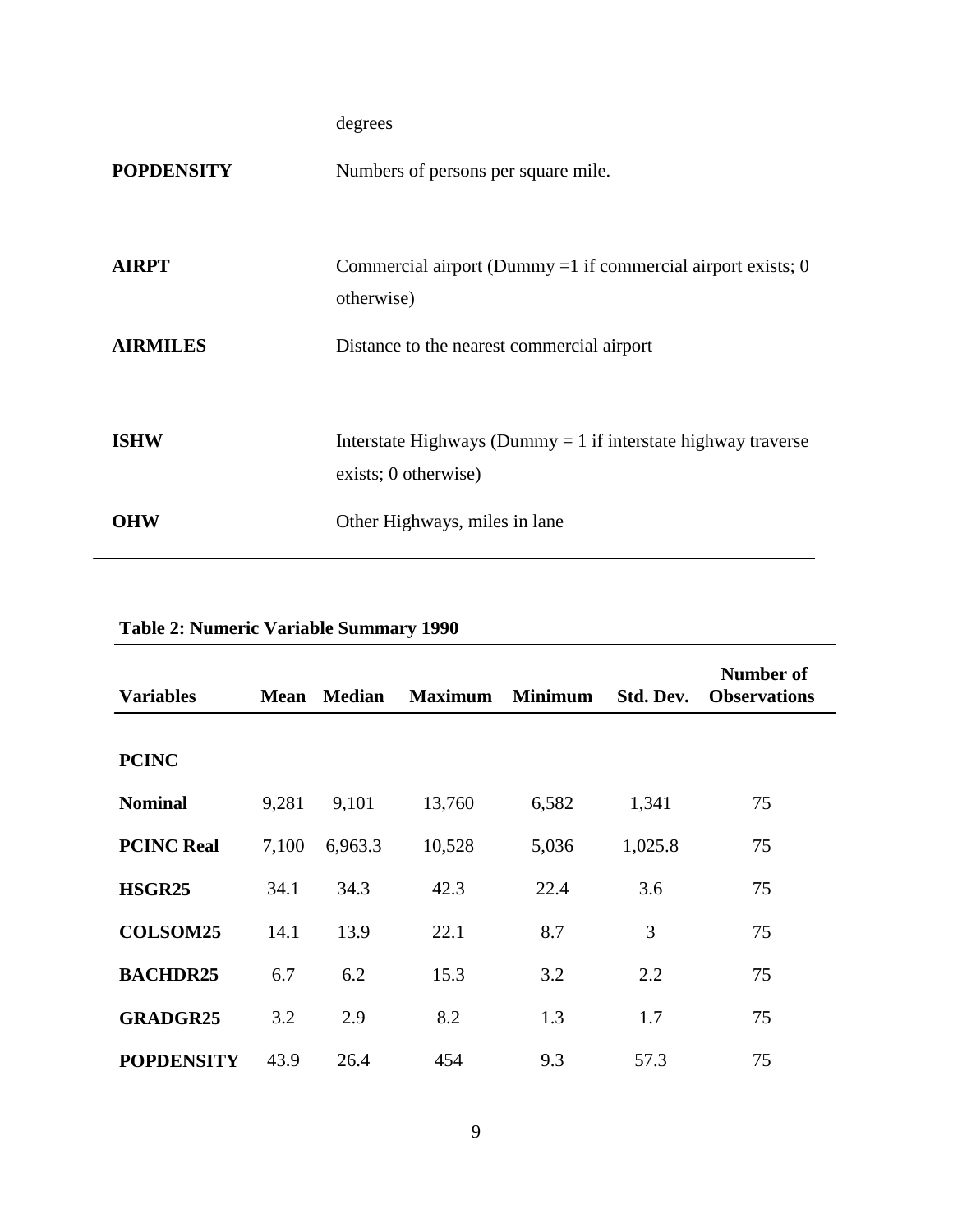| 57.1  | 57.1 | 132   | $\blacksquare$                                         | 28.8 | 75 |
|-------|------|-------|--------------------------------------------------------|------|----|
|       |      |       | 1 <sub>0</sub>                                         | 0.4  | 75 |
|       |      |       | 1 <sub>0</sub>                                         | 0.8  | 75 |
| 210.3 |      | 397.3 | 129.9                                                  | 53   | 75 |
|       |      | 207.5 | 1.1 1 2.718282(1)<br>$1.5 \qquad 1 \qquad 2.718282(1)$ |      |    |

# **Table 2: Numeric Variable Summary 2000**

| <b>Variables</b>  | <b>Mean</b> | <b>Median</b> | <b>Maximum</b> | <b>Minimum</b> | Std. Dev. | <b>Number of</b><br><b>Observations</b> |
|-------------------|-------------|---------------|----------------|----------------|-----------|-----------------------------------------|
| <b>PCINC</b>      |             |               |                |                |           |                                         |
| <b>Nominal</b>    | 15,276      | 15,216        | 21,466         | 10983          | 1786      | 75                                      |
| <b>PCINC Real</b> | 8,871       | 8,836.2       | 12,465.7       | 6378.1         | 1037.1    | 75                                      |
| <b>HSGR25</b>     | 36.6        | 36.8          | 43.6           | 26.5           | 3.4       | 75                                      |
| <b>COLSOM25</b>   | 18.5        | 18            | 24.5           | 12.9           | 2.8       | 75                                      |
| <b>BACHDR25</b>   | 8.3         | 7.6           | 18             | 4.2            | 2.7       | 75                                      |
| <b>GRADGR25</b>   | 4.1         | 3.7           | 10.1           | 1.8            | 1.6       | 75                                      |
| <b>POPDENSITY</b> | 50          | 28.3          | 469            | 9.1            | 63.7      | 75                                      |
| <b>AIRMILES</b>   | 57.1        | 57.1          | 132            | $\mathbf{1}$   | 28.8      | 75                                      |
| <b>AIRPTOLN</b>   | 1.1         | $\mathbf{1}$  | 2.718282(1)    | 1 <sub>0</sub> | 0.4       | 75                                      |
| <b>ISHWSLN</b>    | 1.5         | $\mathbf{1}$  | 2.718282(1)    | 1 <sub>0</sub> | 0.8       | 75                                      |
| <b>OHWS</b>       | 210.3       | 207.5         | 397.3          | 129.9          | 53        | 75                                      |
|                   |             |               |                |                |           |                                         |

Table 2 and Table 3 report summary statistics for the variables in the sample for the years 1990 and 2000. The standard deviations and ranges for the different variables included in the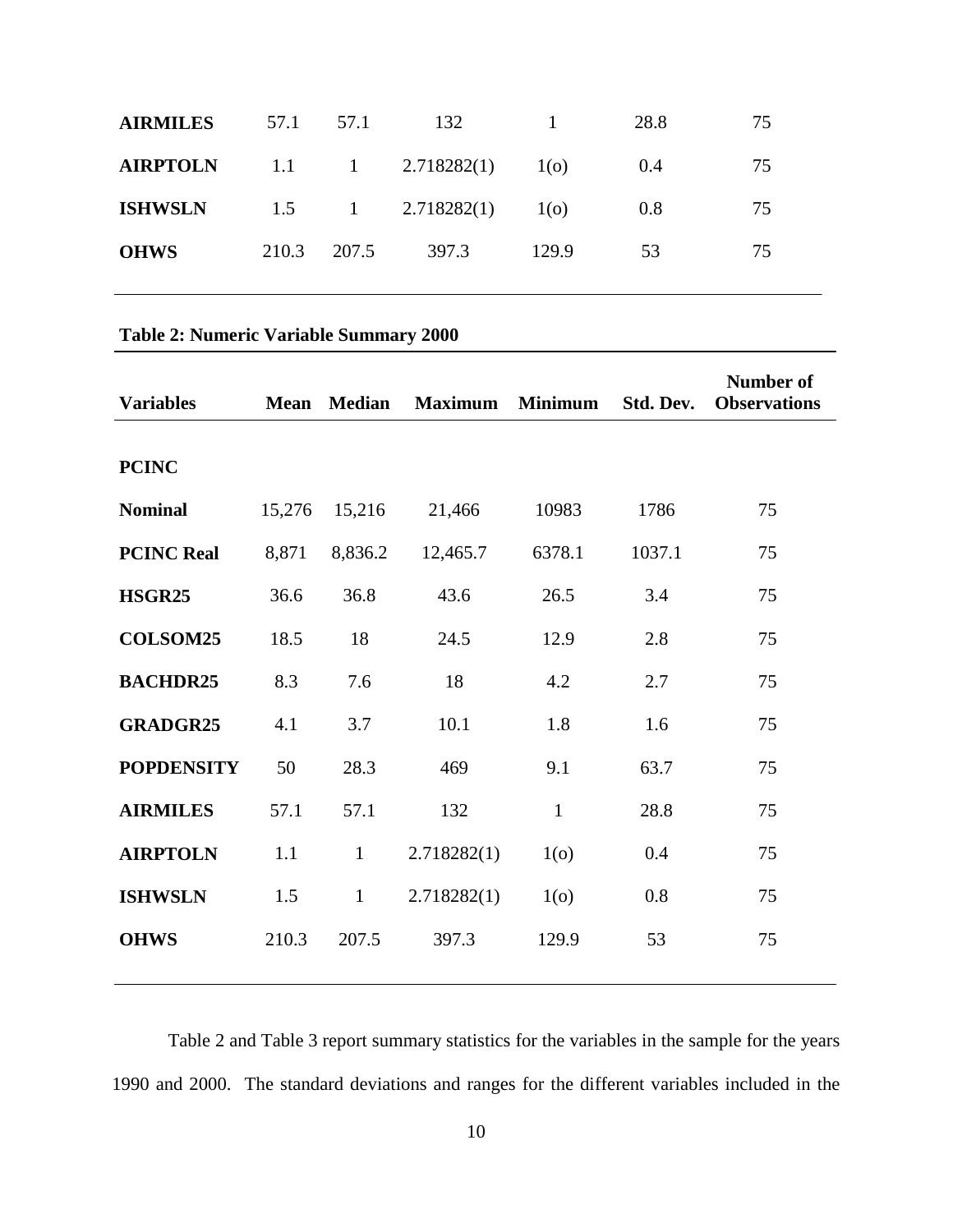sample exhibit relatively good variability. In Table 2, average per capita income (PCINC) in 1990 was \$9,281. The percentage of high school graduates over the age 25 (HSGR25) is approximately 36.6 percent, while that for some college studies (COLSOM25) is 18.5 percent. The averages for bachelors degree (BACH25) and graduate degrees (GRAD25) in Arkansas are 6.7 percent and 3.2 percent, respectively. The standard deviations for these two variables indicate that they are widely dispersed across the 75 counties. The population density varies from 9.3 to 454 persons per square mile. The majority of the counties do not have commercial airports and distance to the nearest airport (AIRMILES) varies widely. Other highway miles (OHW) in each county range from 129.9 to 397.3, with a mean of 210.3.

In Table 3, average per capita income for 2000 is \$15,276. The range is from \$10,983 to \$21,466. Percentages of adults over the age of 25 who graduated from high school (HSGR25) and who attended some college (COLSOM25) are 36.6 percent and 18.5 percentage, respectively. Similarly, the percentage of the population over 25 who holds bachelor degree (BACH25) or advanced degrees (GRAD25) is 8.3 percent and 4.1 percent, respectively. Population density has increased to 50 persons per square mile in 2000. Infrastructure variables exhibit the same results as those reported in Table 2.

Parameter heterogeneity testing is used to see whether the sample data can be pooled for modeling purposes (Almada et al., 2006). This is carried out using a Chow- F test. The model specification for the study in hand is similar to those employed by Rickman (1995) and Sloboda (1999). Parameter estimation is completed using least squares regression analysis. Because of the cross section of counties in the sample, heteroskedasticity tests are also completed (Fullerton, 2001; Almada et al., 2006).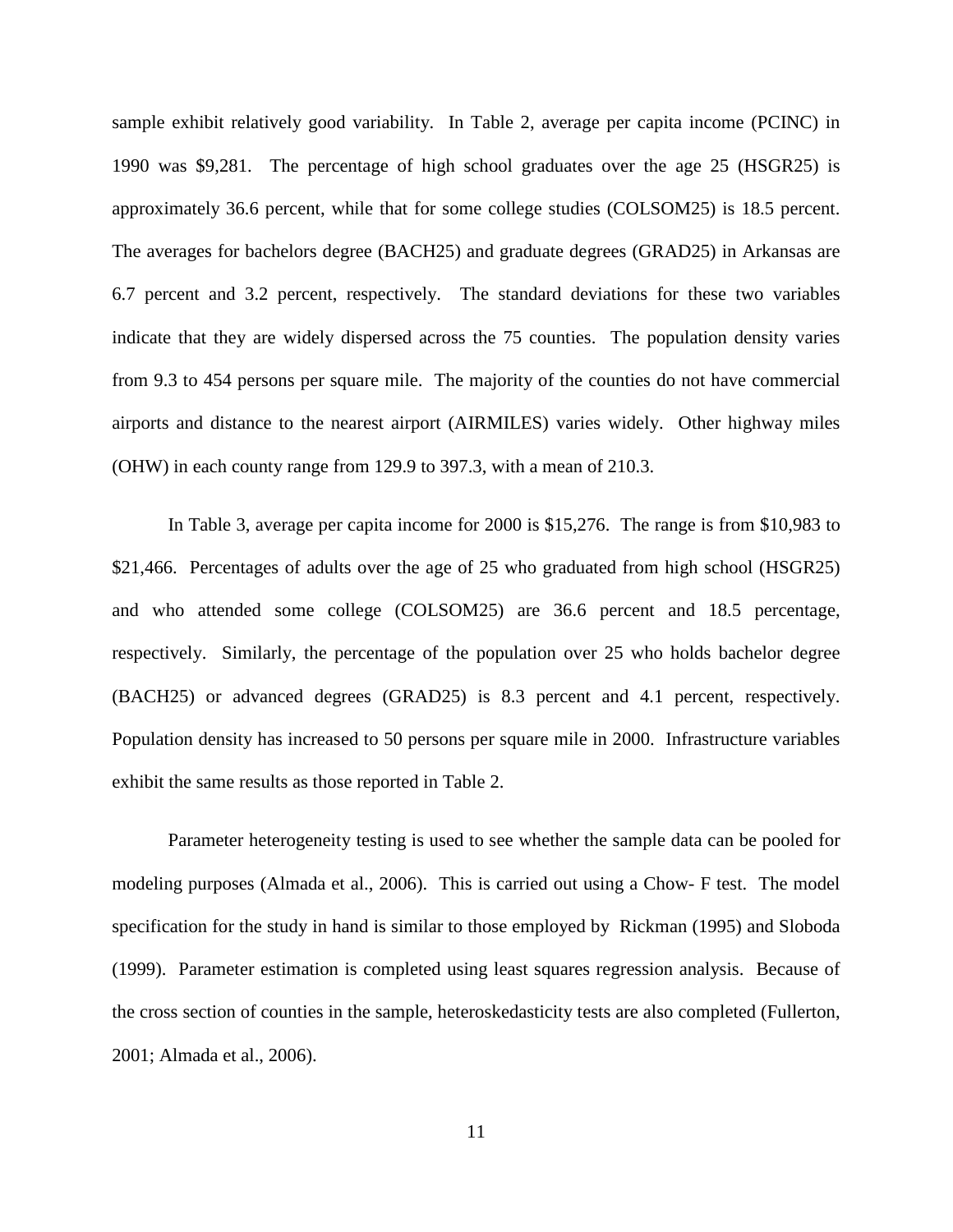In addition to parameter estimation, simulations are carried out to examine the potential impacts of different public policy efforts. At a minimum, the personal income gains associated with greater educational attainment will be simulated (Sloboda, 1999; Almada et al. 2006). Gains associated with greater infrastructure investment may be also be calculated.

As for the education variables, the expected signs for the no diploma and less than  $9<sup>th</sup>$ grade are negative because higher dropout rates will generally reduce worker productivity. All other variables are expected to be positively related to per capita income. Although most of the variables in the sample are expected to increase county per capita incomes in Arkansas, diminishing marginal returns are likely to be observed. To capture diminishing returns, logarithmic transformations are applied to the data prior to estimation.

The basic specification for PCINC takes the form shown in Equation (1). Per capita income is expressed as a function of the various regressors. Data sources include the University of Arkansas at Little Rock Institute for Economic Advancement, U.S Bureaus of the Census, U.S Bureau of Economic Analysis, Federal Aviation Administration, Arkansas State Highway and Transportation Department, and the U.S. Bureau of Transportation Statistics.

The per capita income specification is shown in Equation (1). The coefficients for all of the regressors except AIRMILES are hypothesized to be greater zero. To avoid perfect colinearity, at least one of category of county education attainment or non attainment must be excluded prior to estimation. Exclusion of the high school non-completion percentage aggregates for each counties follows Almada et al. (2006). Estimation results are discussed in the next section.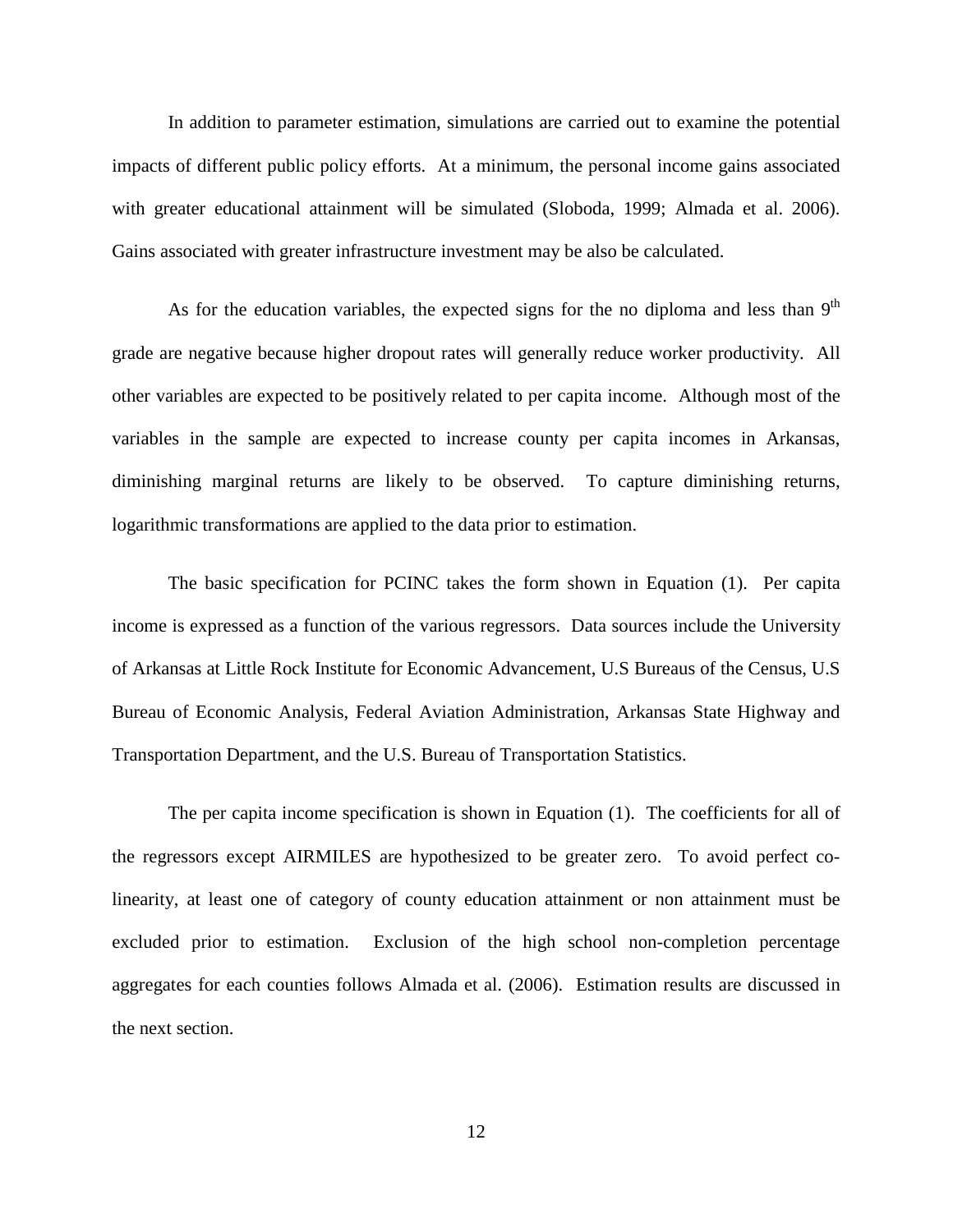Log PCINC =  $β_0 + β_1 Log HSGR25 + β_2 Log COLSOM25 + β_3 Log BACH25 + β_4 Log$ 

GRAD25 + β Log POPDENSITY + β Log AIRPT + β Log AIRMILES +

 $β$ <sub>8</sub> Log ISHW +  $β$ <sub>9</sub> Log OHW + e (1)

.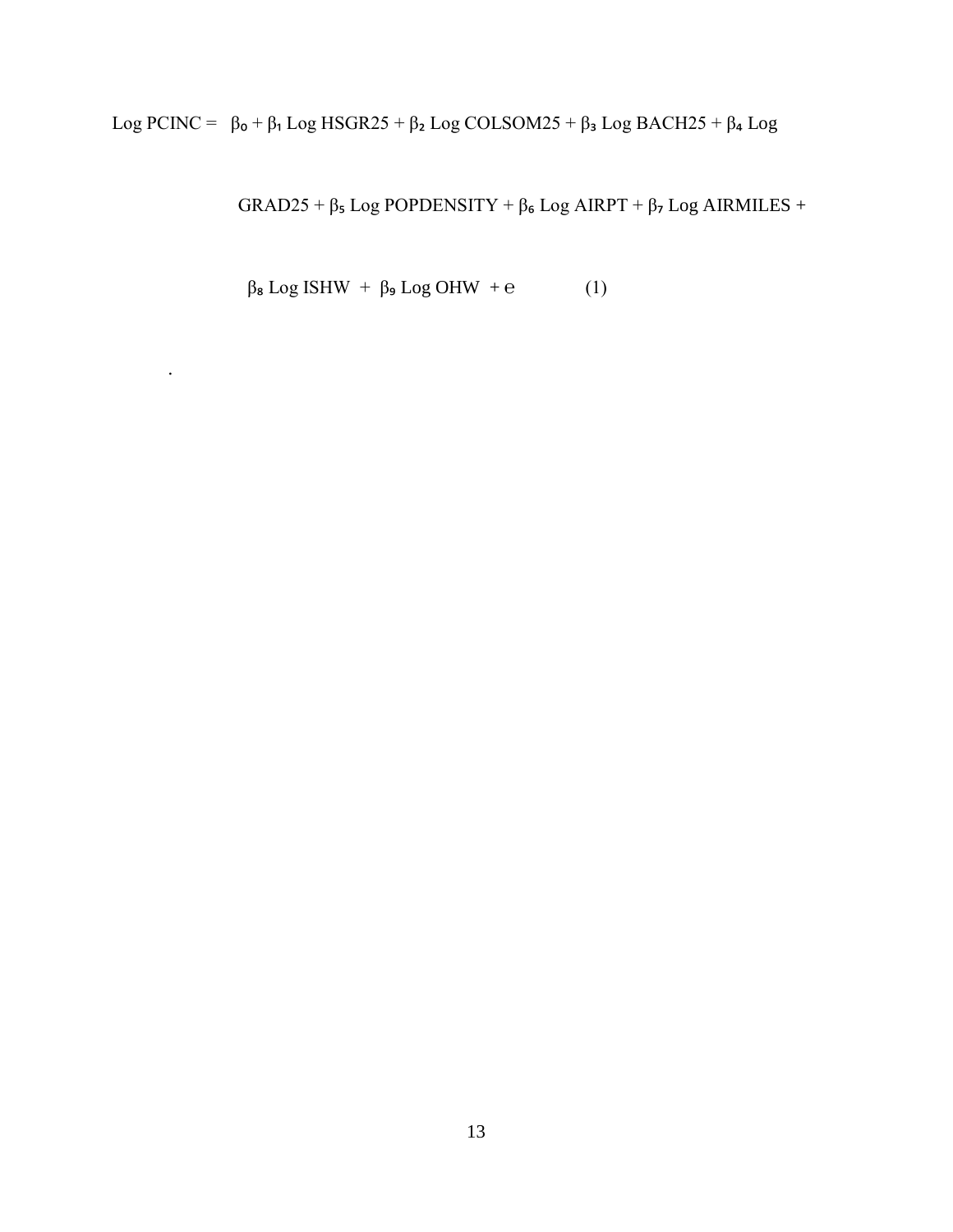#### **Chapter 4**

#### **Empirical Results**

Table 1 reports the F-test for parameter heterogeneity. The data are logathrimically transformed prior to the estimation. Results for Equation (1) are generally as hypothesized, but it is not clear whether the data from 1990 and 2000 should be pooled. Accordingly, an F-test for parameter heterogeneity is carried out (Pindyck and Rubinfeld, 1998). Since the F calculated is greater than the critical value at the 1-percent level of significance, the model rejects the null hypothesis. This implies that the data cannot be pooled for estimation purposes.

#### **Table 1: F- Test for Parameter Heterogeneity**

ESS Unrestricted  $-1990 = 0.466184$ ESS Unrestricted - 2000= 0.241546 Restricted – pooled ESS= 0.882582 ESSur =  $ESS_1 + ESS_2 = 0.466184 + 0.241546 = 0.70773$  $\hat{F} = (ESSr - ESSur) / (k + 1) / ESSur / (n - 2(k) - 2)$  $\hat{F} = (0.882582 - 0.70773) / 6 / 0.70773 / (150 - 2(9) - 2) = 5.353$ Fcv = critical value for Numerator d.f. = 6; Denominator d.f. = 130; 1-percent significance level F-hat is greater than critical F, the null hypothesis of parameter homogeneity is rejected.

Table 2 reports a chi-square test (White, 1980) performed using the 2000 data. Unlike what frequently occurs in cross sectional data samples, the chi-square test fails to reject the null hypothesis of homoscedasticity. Heteroscedasticity correction is not required for the data in this sample.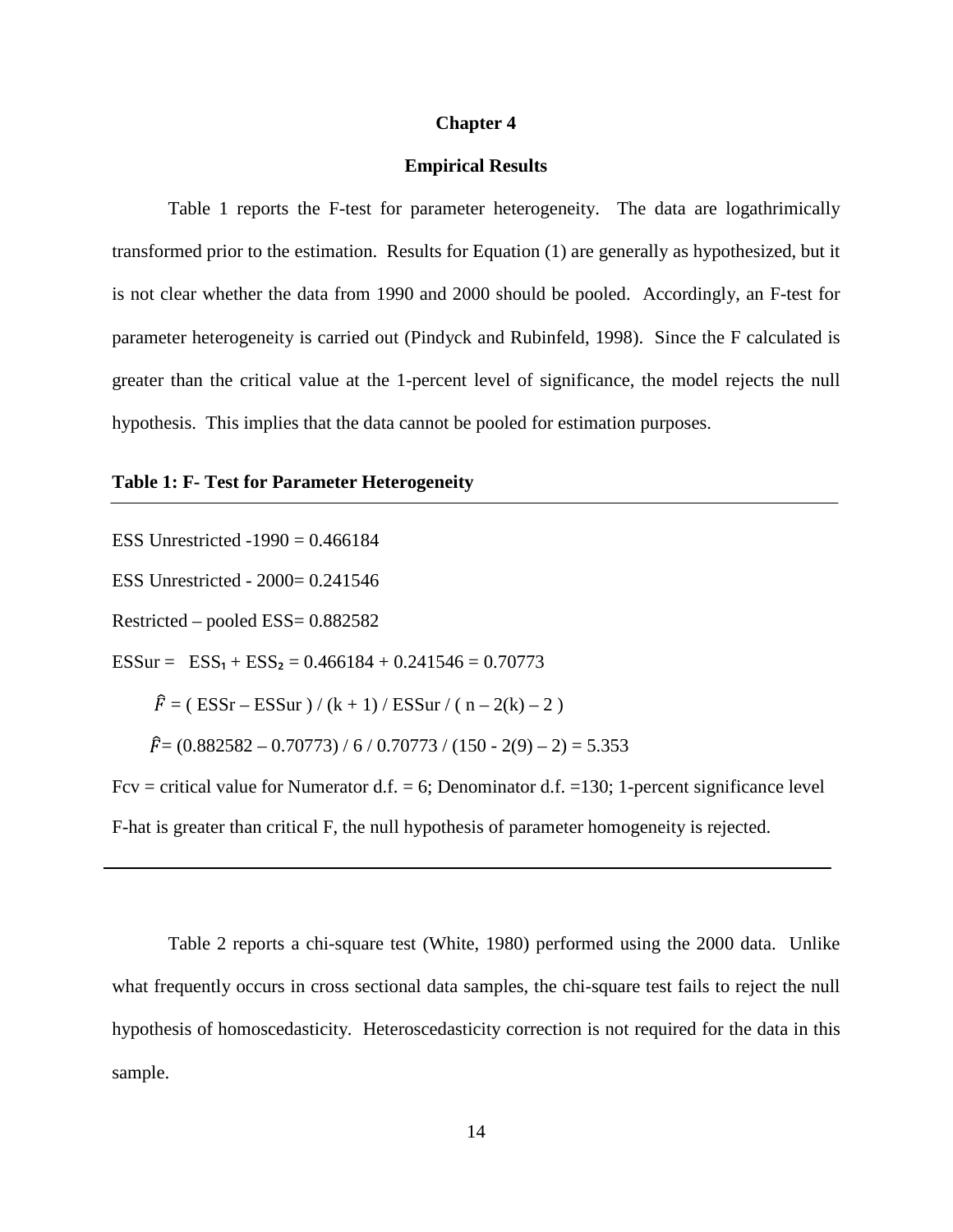The central hypothesis tested is that Arkansas county incomes are affected by educational attainment and infrastructure variables in a manner similar to that of other regions of the United States. Estimation results for Equation (1) using data from 2000 are shown in Table 2. The coefficients of HSGR25, COLSOM25, BACH25, GRAD25, POPDENSITY and AIRPT are statistically significant at 5 percent level. As in neighboring Missouri, this implies that acquiring education beyond secondary school level yields positive returns (Sloboda, 1999). For every one percent increase in the high school graduation rate, per capita income increases by \$2.03. The AIRPT coefficient is 0.10, indicating that the presence of a commercial airport increases county per capita by \$1.11. The t-statistics for AIRMILES, ISHW and OHWS fall below the 5-percent significance level. Overall the model exhibits good economic traits, but the signs for the ISHW and OHWS coefficients are counter-intuitive

Log PCINC =  $\beta_0 + \beta_1$  Log HSGR25 +  $\beta_2$  Log COLSOM25 +  $\beta_3$  Log BACH25 +  $\beta_4$  Log

 $GRAD25 + \beta_5 Log POPDENSITY + \beta_6 Log AIRPT + \beta_7 Log AIRMILES +$ 

$$
\beta_{\mathbf{8}} \text{Log ISHW} + \beta_{\mathbf{9}} \text{Log OHW} + e \tag{1}
$$

## **Table (2): Equation (1), 2000 Data.**

Dependent Variable: LOG(PCINC)

Method: Least Squares

Sample: 1 75

Included observations: 75

Variable Coefficient Std. Error t-Statistic Prob.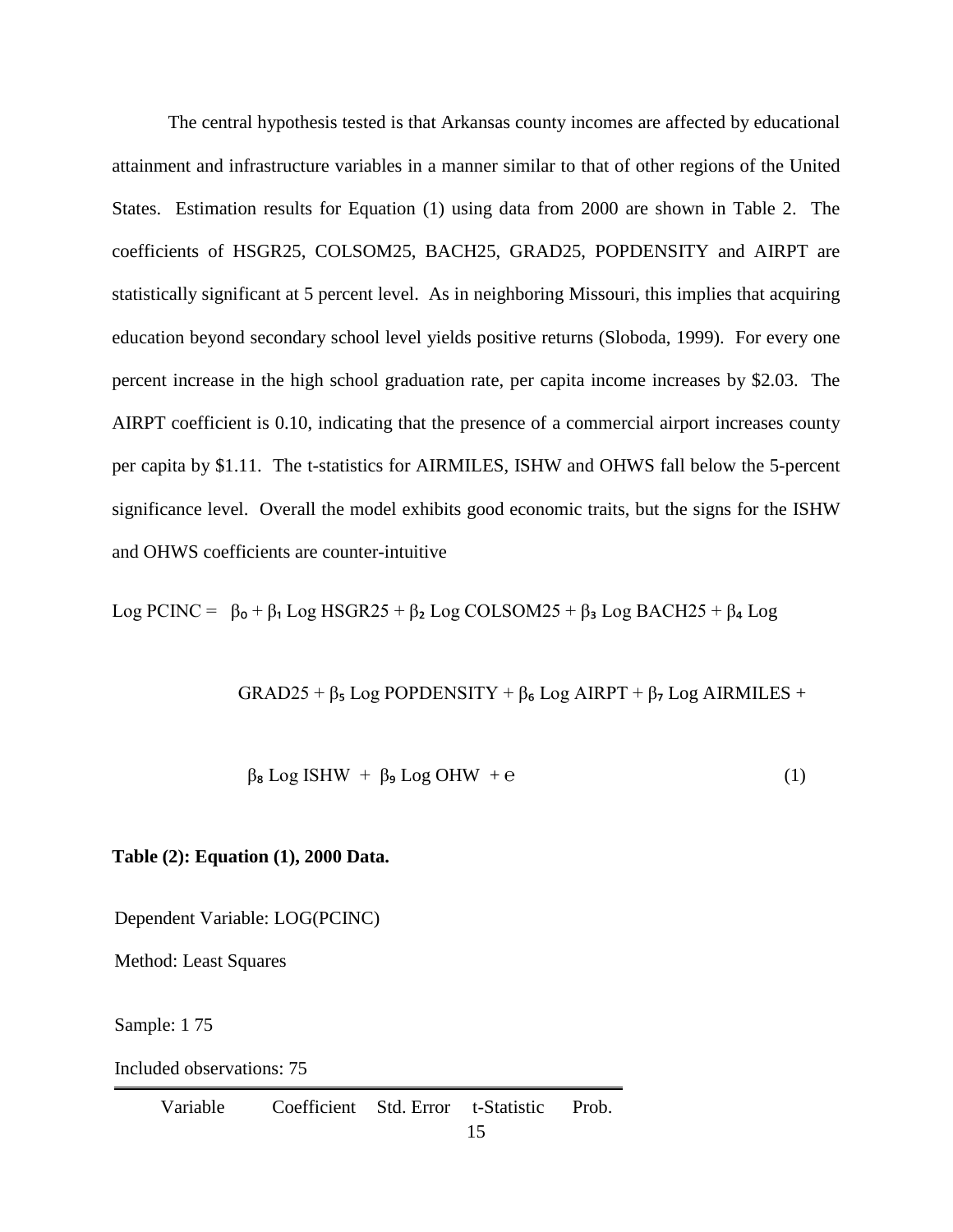| C                         | 6.158286    | 0.446664              | 13.78730    | 0.0000      |
|---------------------------|-------------|-----------------------|-------------|-------------|
| LOG(HSGR25)               | 0.706402    | 0.087492              | 8.073908    | 0.0000      |
| LOG(COLSOM25)             | 0.134410    | 0.067050              | 2.004633    | 0.0492      |
| LOG(BACH25)               | 0.154868    | 0.039473              | 3.923419    | 0.0002      |
| LOG(GRAD25)               | 0.078030    | 0.032730              | 2.384062    | 0.0201      |
| LOG(POPDENSIT             |             |                       |             |             |
| Y)                        | 0.053293    | 0.017706              | 3.009932    | 0.0037      |
| LOG(AIRPT)                | 0.105572    | 0.045397              | 2.325528    | 0.0232      |
| LOG(AIRMILES)             | $-0.002722$ | 0.009648              | $-0.282160$ | 0.7787      |
| LOG(ISHW)                 | $-0.023592$ | 0.016207              | $-1.455711$ | 0.1503      |
| LOG(OHWS)                 | $-0.011697$ | 0.035362              | $-0.330795$ | 0.7419      |
| R-squared                 | 0.794611    | Mean dependent var    |             | 9.627450    |
| <b>Adjusted R-squared</b> | 0.766173    | S.D. dependent var    |             | 0.115092    |
| S.E. of regression        | 0.055654    | Akaike info criterion |             | $-2.815771$ |
| Sum squared resid         | 0.201327    | Schwarz criterion     |             | $-2.506772$ |
| Log likelihood            | 115.5914    | Hannan-Quinn criter.  |             | $-2.692391$ |
| F-statistic               | 27.94144    | Durbin-Watson stat    |             | 1.821299    |
| Prob(F-statistic)         | 0.000000    |                       |             |             |
|                           |             |                       |             |             |

**Heteroskedasticity Test: White**

| F-statistic         | $0.648617$ Prob. F(47,27)          | 0.9049 |
|---------------------|------------------------------------|--------|
| $Obs*R$ -squared    | 39.77341 Prob. Chi-Square(47)      | 0.7635 |
| Scaled explained SS | $25.01156$ Prob. Chi-Square $(47)$ | 0.9965 |

Given that, Table 3 excludes the ISHW and OHW variables. All of the coefficients for the numerical explanatory variables exhibit the hypothesized signs. The magnitude of the parameter estimates are more in line with earlier studies. The coefficient of determination is 0.78, adjusted for degrees of freedom it is 0.76, fairly high values for cross sectional data. The tstatistics for all the variables except AIRMILES are significant at the 5-percent level. Additional estimation results for alternative specifications are included in the appendix.

$$
Log PCINC = \beta_0 + \beta_1 Log HSGR25 + \beta_2 Log COLSOM25 + \beta_3 Log BACH25 + \beta_4 Log
$$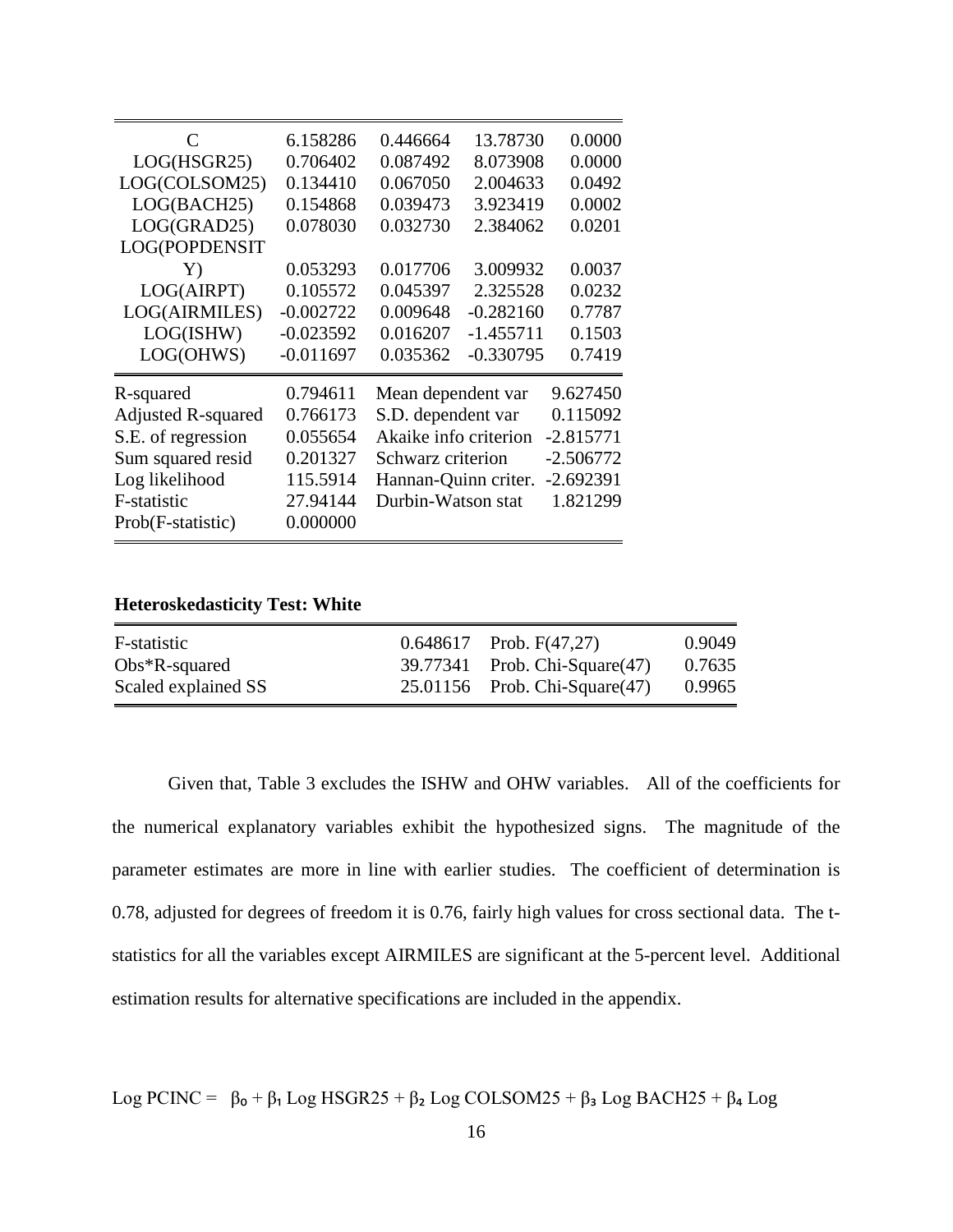# **Table 3: Equation (1), 2000 data.**

Dependent Variable: LOG(PCINC)

Method: Least Squares

Sample: 1 75

Included observations: 75

| Variable                  | Coefficient | Std. Error            | t-Statistic | Prob.       |
|---------------------------|-------------|-----------------------|-------------|-------------|
| C                         | 6.130923    | 0.373653              | 16.40808    | 0.0000      |
| LOG(HSGR25)               | 0.697742    | 0.087396              | 7.983714    | 0.0000      |
| LOG(COLSOM25)             | 0.145543    | 0.061510              | 2.366174    | 0.0209      |
| LOG(BACH25)               | 0.156041    | 0.039208              | 3.979867    | 0.0002      |
| LOG(GRAD25)               | 0.071350    | 0.032124              | 2.221105    | 0.0297      |
| LOG(POPDENSIT             |             |                       |             |             |
| Y)                        | 0.044474    | 0.016375              | 2.715961    | 0.0084      |
| LOG(AIRPT)                | 0.094327    | 0.044857              | 2.102828    | 0.0392      |
| LOG(AIRMILES)             | $-0.004160$ | 0.009610              | $-0.432884$ | 0.6665      |
| R-squared                 | 0.787314    | Mean dependent var    |             | 9.627450    |
| <b>Adjusted R-squared</b> | 0.765093    | S.D. dependent var    |             | 0.115092    |
| S.E. of regression        | 0.055782    | Akaike info criterion |             | $-2.834192$ |
| Sum squared resid         | 0.208480    | Schwarz criterion     |             | $-2.586993$ |
| Log likelihood            | 114.2822    | Hannan-Quinn criter.  |             | $-2.735488$ |
| F-statistic               | 35.43118    | Durbin-Watson stat    |             | 1.811130    |
| Prob(F-statistic)         | 0.000000    |                       |             |             |

Heteroskedasticity Test: White

| F-statistic         | $0.969277$ Prob. F(31,43)          | 0.5298 |
|---------------------|------------------------------------|--------|
| $Obs*R$ -squared    | 30.85069 Prob. Chi-Square(31)      | 0.4738 |
| Scaled explained SS | $17.53516$ Prob. Chi-Square $(31)$ | 0.9750 |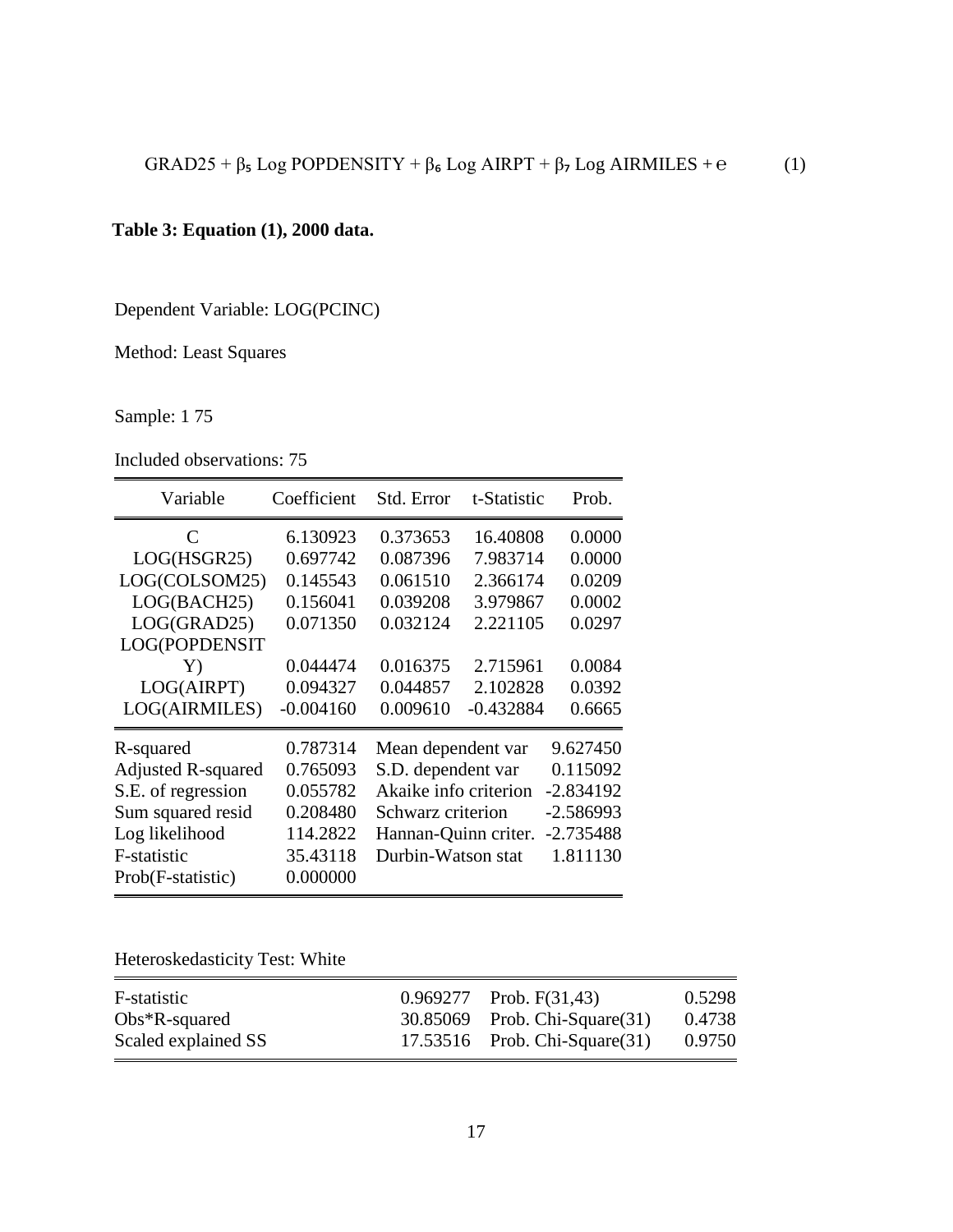The parameter estimation shown in Table 3 can be used to calculate potential gains associated with improved educational achievement for Arkansas counties. All of the calculations are summarized in Tables 4, 5, 6 and 7. For counties with educational achievement rates that exceed the state average, no calculations are performed. For the other counties, the impacts of raising the county educational attainment to the state averages are calculated. Aggregate income impacts are tallied by multiplying per capita gains by each county's population.

Table 4 reveals that raising Arkansas county high school graduation rates to the state average leads to a significant improvement. Pulaski County is expected to generate the estimated largest income per capita gain of \$2,873.69. Similarly the largest aggregate income increase is also realized by Pulaski County, which is \$ 1billion. The second largest income per capita gains is experienced by Phillips County at \$2,310. On average, the weighted per capita gain of each county is \$1,322.19. The state aggregate income gain exceeds \$1.76 billion.

#### **TABLE 4**

| County         | Per Capita Impact | Aggregate Impact |  |
|----------------|-------------------|------------------|--|
| Arkansas       | NC                | NC               |  |
| Ashley         | NC                | NC               |  |
| <b>Baxter</b>  | NC                | NC               |  |
| Benton         | \$445.48          | \$68,338,858.58  |  |
| Boone          | NC                | NC               |  |
| <b>Bradley</b> | NC                | NC               |  |
| Calhoun        | NC                | NC               |  |
| Carroll        | \$23.79           | \$603,264.26     |  |
| Chicot         | NC                | NC               |  |
| Clark          | \$605.71          | \$14,261,934.40  |  |
| Clay           | NC                | NC               |  |
| Cleburne       | NC                | NC               |  |
| Cleveland      | NC                | NC               |  |
| Columbia       | NC                | NC               |  |

**INCOME GAINS FROM INCREASED HIGH SCHOOL GRADUCATION RATES**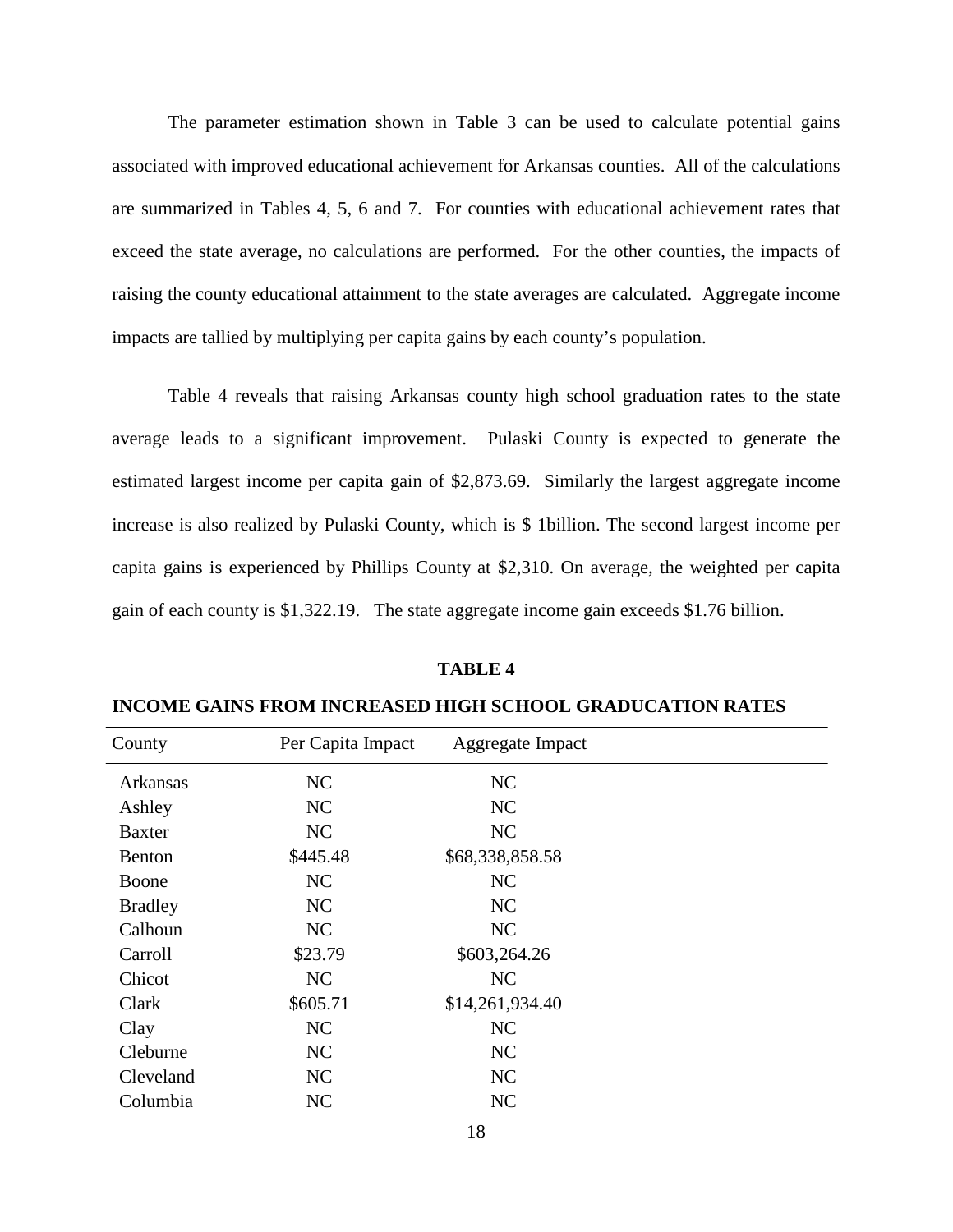| Conway       | N <sub>C</sub> | N <sub>C</sub>  |
|--------------|----------------|-----------------|
| Craighead    | \$476.94       | \$39,179,443.65 |
| Crawford     | NC             | NC              |
| Crittenden   | \$288.09       | \$14,653,731.83 |
| Cross        | NC             | NC              |
| Dallas       | NC             | N <sub>C</sub>  |
| Desha        | N <sub>C</sub> | N <sub>C</sub>  |
| Drew         | <b>NC</b>      | NC              |
| Faulkner     | \$1,072.19     | \$92,223,278.01 |
| Franklin     | NC             | NC              |
| Fulton       | NC             | NC              |
| Garland      | \$461.38       | \$40,633,180.70 |
| Grant        | NC             | N <sub>C</sub>  |
| Greene       | NC             | NC              |
| Hempstead    | NC             | N <sub>C</sub>  |
| HotSpring    | NC             | N <sub>C</sub>  |
| Howard       | NC             | NC              |
| Independence | NC             | NC              |
| Izard        | NC             | N <sub>C</sub>  |
| Jackson      | NC             | NC              |
| Jefferson    | NC             | NC              |
| Johnson      | NC             | N <sub>C</sub>  |
| Lafayette    | N <sub>C</sub> | NC              |
| Lawrence     | NC             | NC              |
| Lee          | \$1,096.96     | \$13,799,803.62 |
| Lincoln      | NC             | NC              |
| LittleRiver  | NC             | NC              |
| Logan        | NC             | NC              |
| Lonoke       | NC             | NC              |
| Madison      | NC             | NC              |
| Marion       | NC             | N <sub>C</sub>  |
| Miller       | NC             | NC              |
| Mississippi  | \$564.38       | \$29,335,710.04 |
| Monroe       | N <sub>C</sub> | NC              |
| Montgomery   | NC             | NC              |
| Nevada       | NC             | NC              |
| Newton       | NC             | N <sub>C</sub>  |
| Ouachita     | NC             | NC              |
| Perry        | NC             | NC              |
| Phillips     | \$2,310.10     | \$61,090,593.83 |
| Pike         | NC             | N <sub>C</sub>  |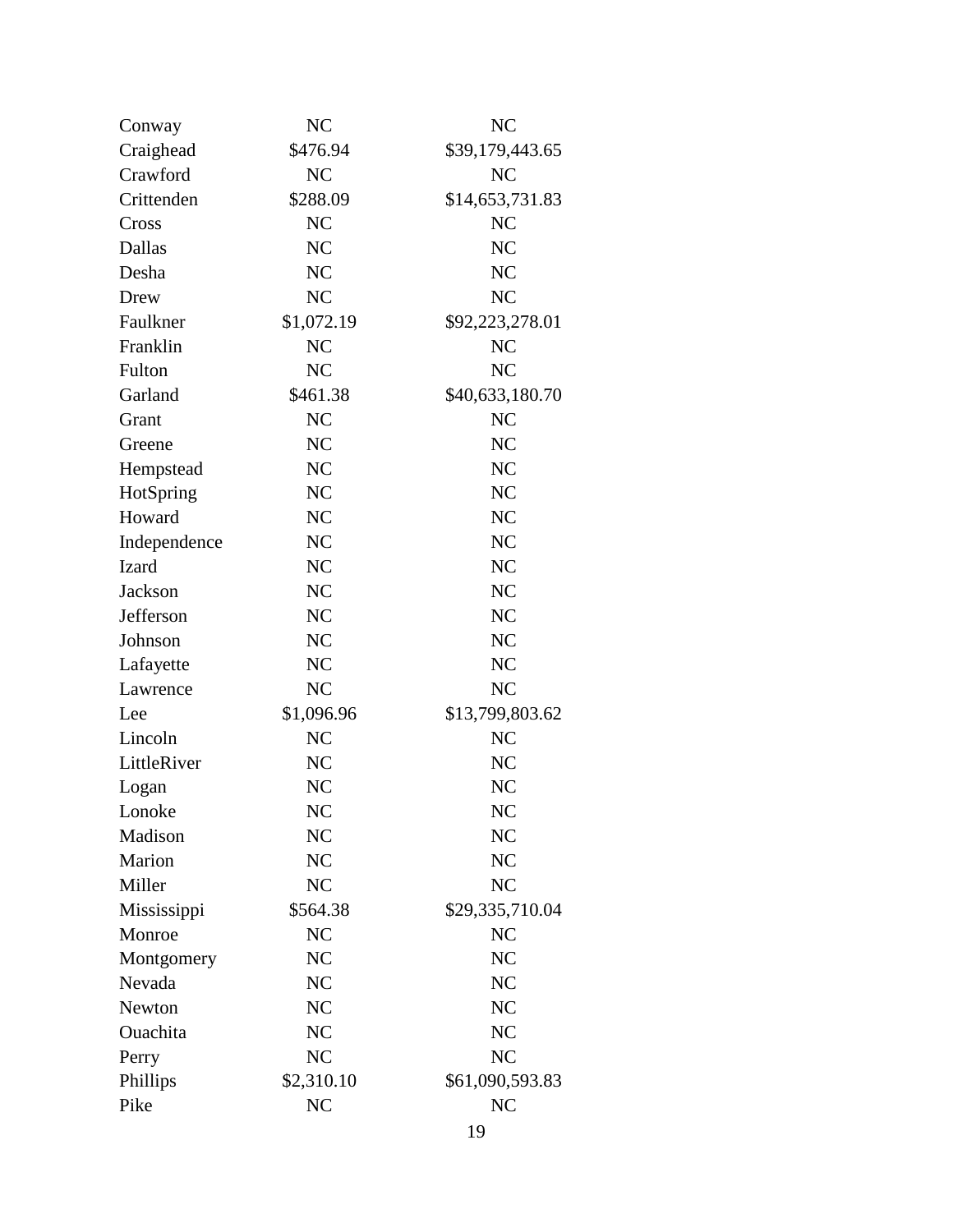| Poinsett             | NC         | NC                 |  |  |
|----------------------|------------|--------------------|--|--|
| Polk                 | NC         | NC                 |  |  |
| Pope                 | \$195.43   | \$10,644,737.55    |  |  |
| Prairie              | NC         | NC                 |  |  |
| Pulaski              | \$2,873.69 | \$1,038,765,902.43 |  |  |
| Randolph             | NC         | NC                 |  |  |
| <b>Saint Francis</b> | \$366.98   | \$10,763,099.98    |  |  |
| Saline               | NC         | NC                 |  |  |
| Scott                | NC         | NC                 |  |  |
| Searcy               | NC         | NC                 |  |  |
| Sebastian            | \$980.90   | \$112,873,007.98   |  |  |
| Sevier               | \$74.70    | \$1,177,114.18     |  |  |
| Sharp                | NC         | NC                 |  |  |
| Stone                | NC         | NC                 |  |  |
| Union                | NC         | NC                 |  |  |
| VanBuren             | NC         | NC                 |  |  |
| Washington           | \$1,368.01 | \$215,755,227.26   |  |  |
| White                | NC         | NC                 |  |  |
| Woodruff             | NC         | NC                 |  |  |
| Yell                 | NC         | NC                 |  |  |
| <b>State</b>         | \$1,322.19 | \$1,764,098,888.29 |  |  |

Note**:** All impacts are calculated in 2000 dollars for 2000 schooling rates relative to the Arkansas average**.**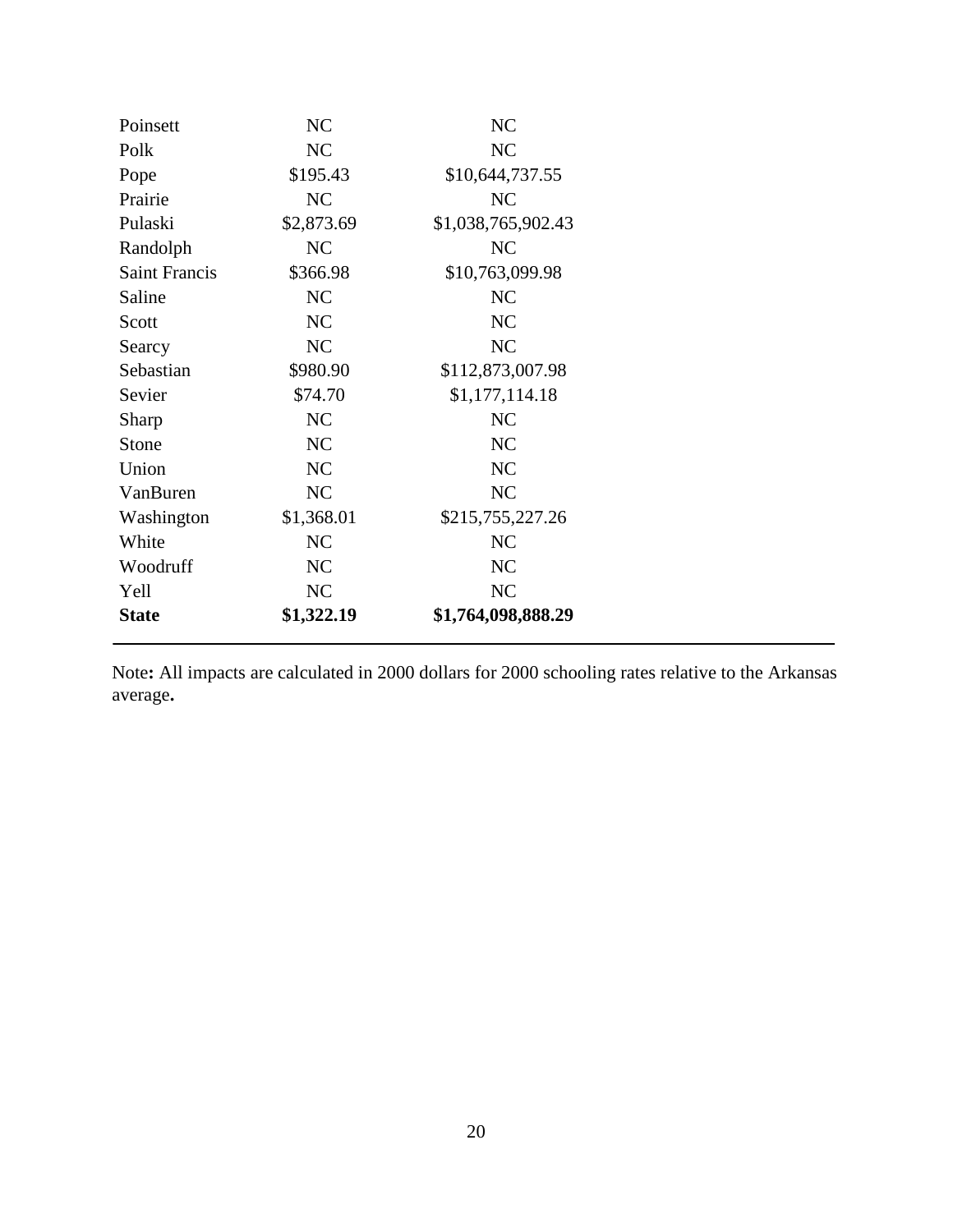Table 5 reports, the impact of increasing the percentage of adult 25 and over who attended at least some college. Dallas County exhibits the largest per capita gains of \$912.23, followed closely by Clay County with \$872.50. The aggregate income gains for White county alone exceed \$22 million and Poinsett County with the second largest increase in aggregate income of \$17million. The average state per capita gain is \$309, while the state aggregate income gain is approximately \$369 million.

#### **TABLE 5**

County Per Capita Impact Aggregate Impact Arkansas \$396.12 \$8,219,070.33 Ashley \$517.19 \$12,520,693.82 Baxter NC NC Benton NC NC Boone NC NC Bradley \$604.47 \$7,616,307.53 Calhoun \$733.74 \$4,214,589.94 Carroll \$46.66 \$1,183,204.98 Chicot \$658.32 \$9,293,556.83 Clark \$79.49 \$1,871,679.17 Clay \$872.50 \$15,363,809.24 Cleburne NC NC Cleveland  $$512.49$   $$4,392,591.77$ Columbia \$232.90 \$5,962,820.82 Conway \$400.35 \$8,141,584.34 Craighead  $$55.16$   $$4,531,413.64$ Crawford \$13.62 \$725,323.16 Crittenden \$47.19 \$2,400,307.20 Cross \$382.78 \$7,474,105.19 Dallas \$912.23 \$8,401,621.17 Desha \$522.18 \$8,010,835.54 Drew \$223.57 \$4,185,891.74 Faulkner NC NC Franklin \$37.67 \$669,380.52

**INCOME GAINS FROM INCREASED SOME COLLEGE ATTENDENCE RATES**

Fulton \$69.30 \$806,818.21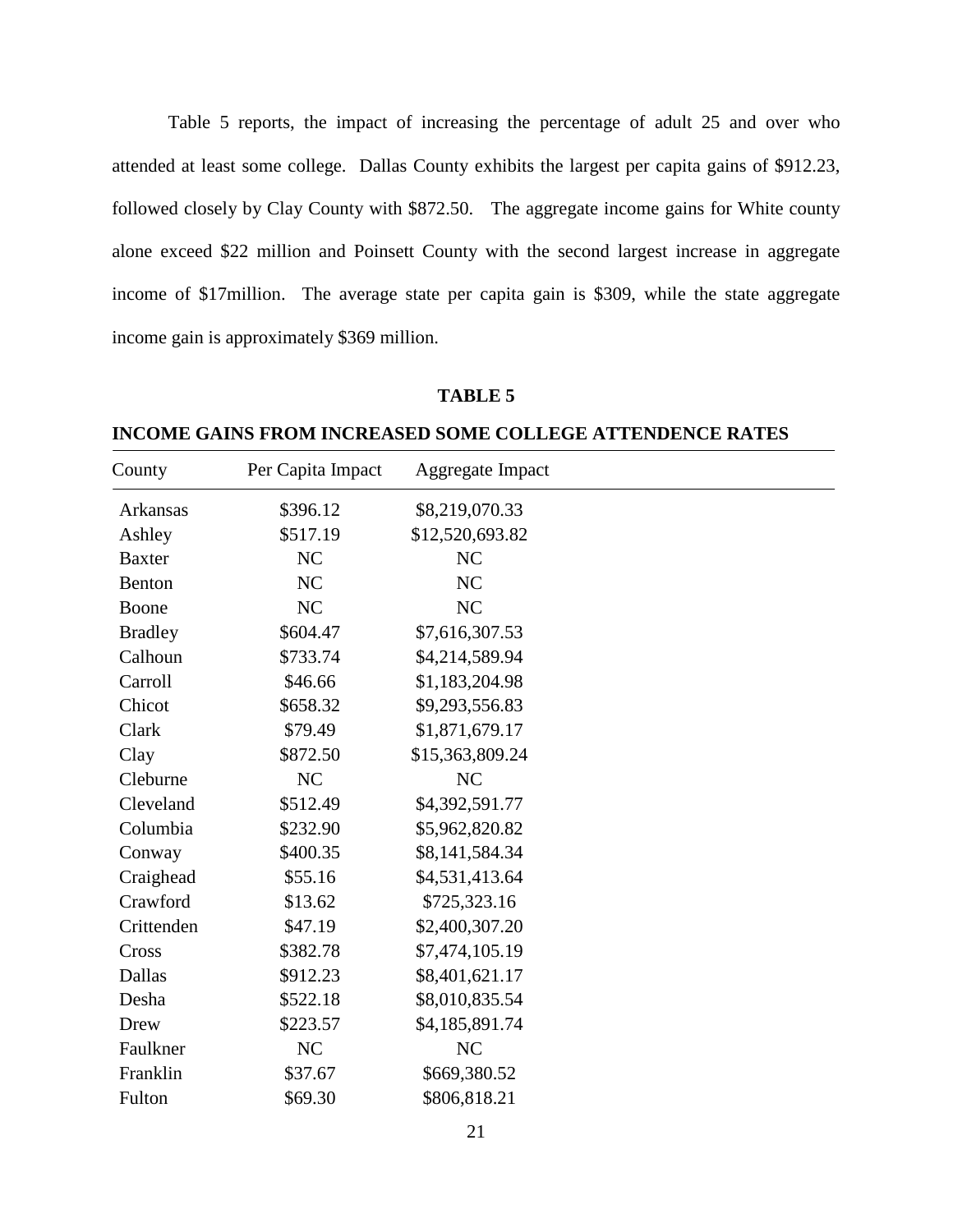| NC             | NC              |
|----------------|-----------------|
| NC             | NC              |
| \$328.54       | \$12,264,619.34 |
| \$458.59       | \$10,816,653.18 |
| \$244.64       | \$7,425,581.02  |
| \$300.57       | \$4,298,146.95  |
| \$170.03       | \$5,820,683.77  |
| NC             | NC              |
| \$759.36       | \$13,985,913.59 |
| N <sub>C</sub> | NC              |
| \$575.04       | \$13,099,933.46 |
| \$429.19       | \$3,673,450.06  |
| \$569.91       | \$10,129,498.50 |
| \$490.63       | \$6,172,179.23  |
| \$437.63       | \$6,342,192.77  |
| NC             | NC              |
| \$273.55       | \$6,151,088.58  |
| NC             | NC              |
| \$472.49       | \$6,729,729.14  |
| NC             | NC              |
| NC             | NC              |
| \$327.67       | \$17,031,722.57 |
| \$765.92       | \$7,853,775.03  |
| \$310.01       | \$2,866,049.24  |
| \$449.18       | \$4,471,601.17  |
| \$389.30       | \$3,351,123.44  |
| N <sub>C</sub> | NC              |
| \$230.95       | \$2,357,789.92  |
| \$185.14       | \$4,896,095.50  |
| \$383.49       | \$4,334,596.32  |
| \$702.72       | \$17,999,594.41 |
| NC             | NC              |
| NC             | <b>NC</b>       |
| \$360.61       | \$3,439,861.26  |
| NC             | NC              |
| \$403.38       | \$7,339,488.02  |
| \$225.13       | \$6,602,919.12  |
| NC             | NC              |
| \$464.52       | \$5,107,897.46  |
| \$610.34       | \$5,042,037.18  |
| NC             | NC              |
|                |                 |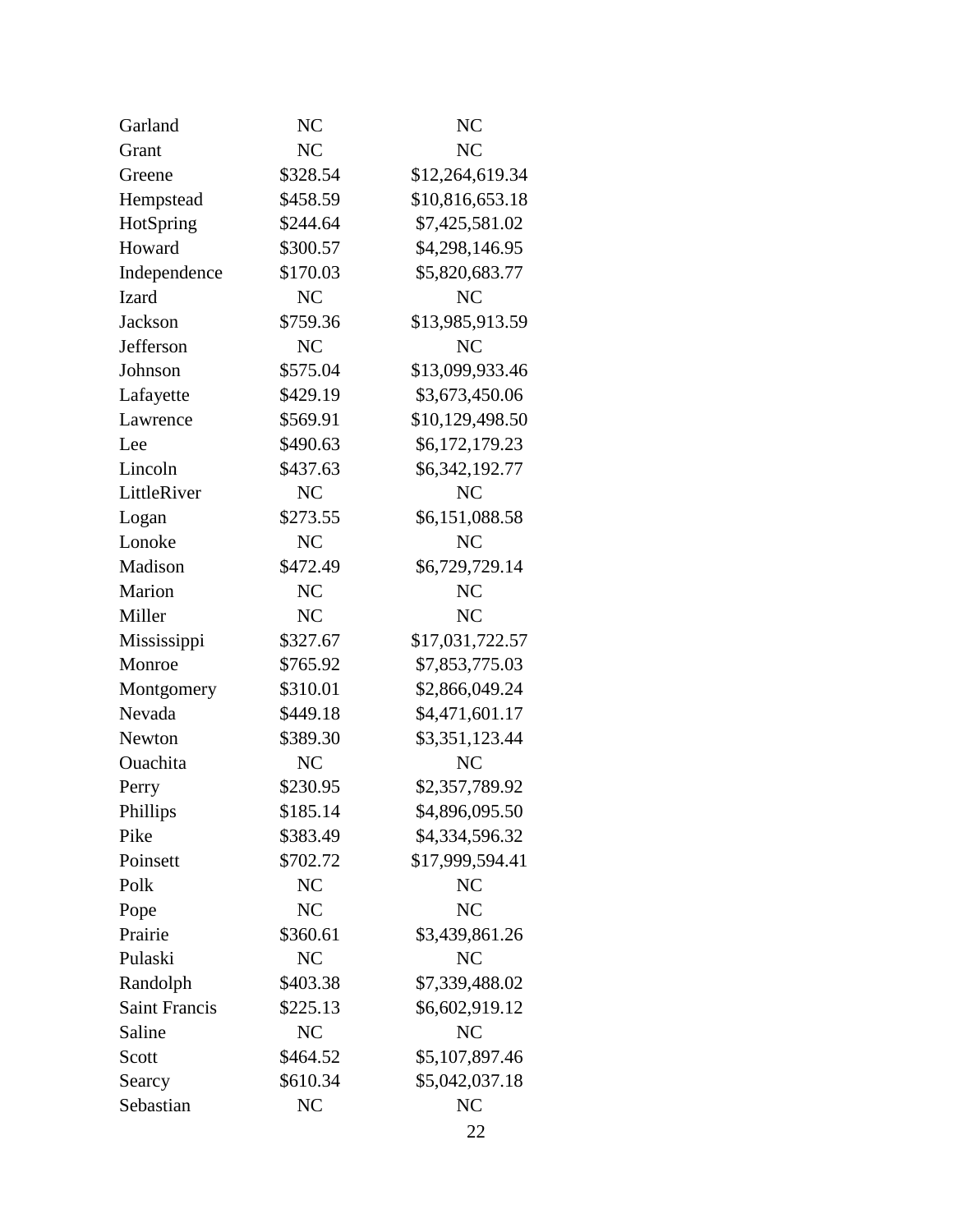| Sevier       | \$269.12       | \$4,240,517.39   |
|--------------|----------------|------------------|
| Sharp        | N <sub>C</sub> | NC               |
| Stone        | \$363.20       | \$4,176,395.68   |
| Union        | \$66.83        | \$3,049,242.48   |
| VanBuren     | \$35.93        | \$581,739.06     |
| Washington   | NC             | NC               |
| White        | \$341.37       | \$22,928,041.14  |
| Woodruff     | \$720.12       | \$6,294,603.02   |
| Yell         | \$551.11       | \$11,650,007.21  |
| <b>State</b> | \$309.00       | \$368,510,371.37 |
|              |                |                  |

Note: All impacts are calculated in 2000 dollars for 2000 schooling rates relative to the Arkansas average**.**

Table 6, examines the impact of increased bachelors degree rates for Arkansas counties. The largest per capita gain is \$2,016.18 for Poinsett County, while the largest aggregate income gain is \$64 million for Crawford County. The weighted average per capita income gain is \$755.50 and the state aggregate gain is roughly \$1.16 billion.

## **TABLE 6**

| County          | Per Capita Impact | Aggregate Impact |
|-----------------|-------------------|------------------|
| <b>Arkansas</b> | \$649.37          | \$13,473,841.57  |
| Ashley          | \$1,106.08        | \$26,777,098.82  |
| <b>Baxter</b>   | \$624.87          | \$23,986,375.51  |
| Benton          | NC                | NC               |
| <b>Boone</b>    | \$555.39          | \$18,854,252.69  |
| <b>Bradley</b>  | \$829.98          | \$10,457,687.78  |
| Calhoun         | \$1,913.32        | \$10,990,112.15  |
| Carroll         | \$414.09          | \$10,500,041.45  |
| Chicot          | \$475.16          | \$6,707,871.53   |
| Clark           | N <sub>C</sub>    | NC               |
| Clay            | \$1,612.52        | \$28,394,835.92  |
| Cleburne        | \$507.88          | \$12,212,474.90  |

**INCOME GAINS FROM INCREASED BACHELOR RATES**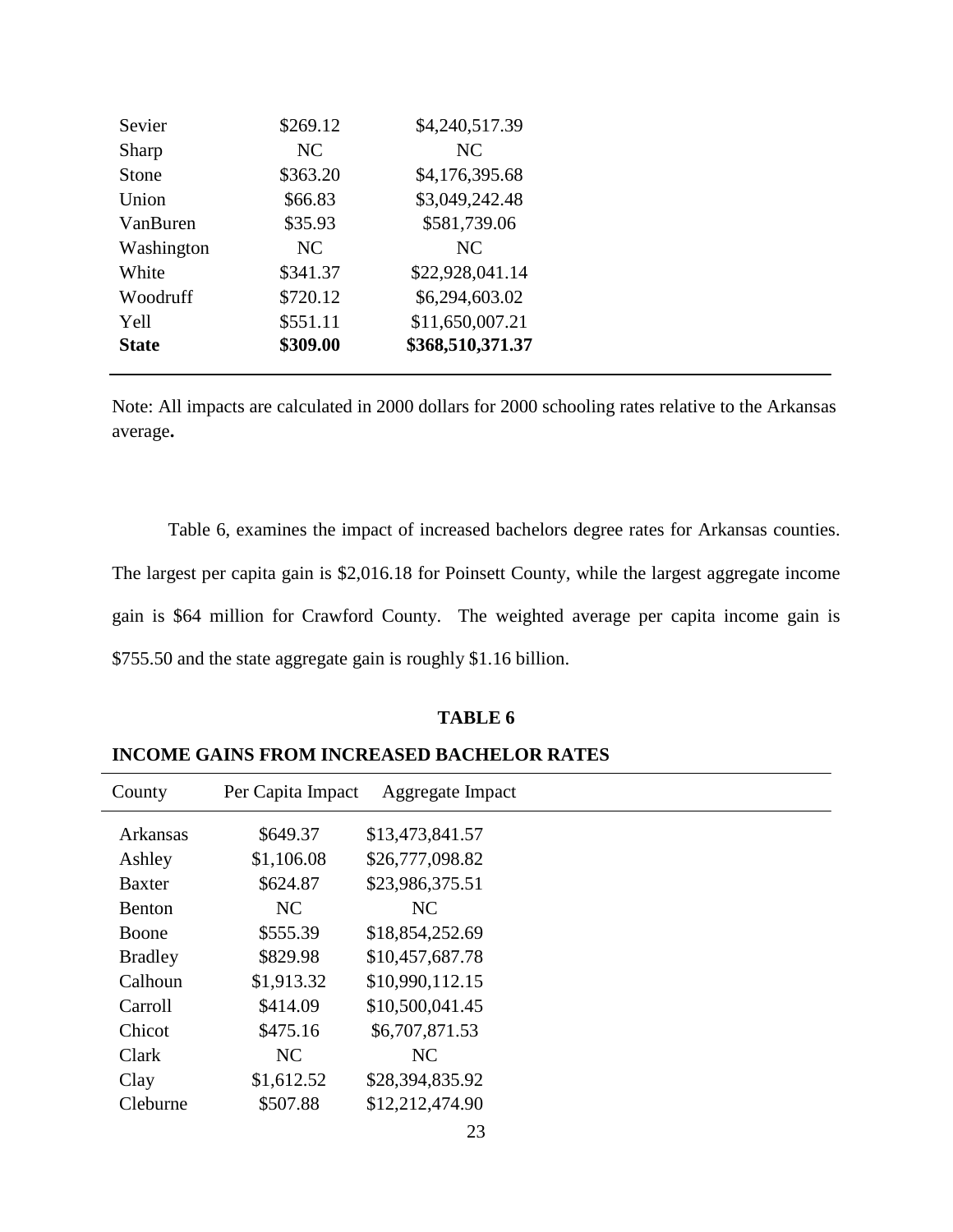| Cleveland    | \$862.28       | \$7,390,575.38  |  |  |
|--------------|----------------|-----------------|--|--|
| Columbia     | NC             | NC              |  |  |
| Conway       | \$1,186.22     | \$24,122,990.28 |  |  |
| Craighead    | N <sub>C</sub> | <b>NC</b>       |  |  |
| Crawford     | \$1,204.12     | \$64,115,708.65 |  |  |
| Crittenden   | \$456.87       | \$23,238,985.97 |  |  |
| Cross        | \$1,303.51     | \$25,452,346.27 |  |  |
| Dallas       | \$729.53       | \$6,718,991.99  |  |  |
| Desha        | \$567.28       | \$8,702,614.73  |  |  |
| Drew         | NC             | NC              |  |  |
| Faulkner     | NC             | <b>NC</b>       |  |  |
| Franklin     | \$848.34       | \$15,075,781.83 |  |  |
| Fulton       | \$1,372.66     | \$15,980,508.75 |  |  |
| Garland      | NC             | NC              |  |  |
| Grant        | \$1,091.71     | \$17,973,960.04 |  |  |
| Greene       | \$968.69       | \$36,162,155.27 |  |  |
| Hempstead    | \$1,007.58     | \$23,765,857.03 |  |  |
| HotSpring    | \$803.24       | \$24,380,894.64 |  |  |
| Howard       | \$732.20       | \$10,470,447.39 |  |  |
| Independence | \$640.35       | \$21,921,223.37 |  |  |
| <b>Izard</b> | \$914.64       | \$12,117,999.96 |  |  |
| Jackson      | \$1,072.11     | \$19,746,156.35 |  |  |
| Jefferson    | \$42.00        | \$3,539,407.03  |  |  |
| Johnson      | \$587.44       | \$13,382,396.51 |  |  |
| Lafayette    | \$1,141.57     | \$9,770,737.70  |  |  |
| Lawrence     | \$1,973.35     | \$35,074,338.45 |  |  |
| Lee          | \$1,357.46     | \$17,076,785.13 |  |  |
| Lincoln      | \$1,364.40     | \$19,772,871.15 |  |  |
| LittleRiver  | \$890.72       | \$12,138,710.30 |  |  |
| Logan        | \$1,175.41     | \$26,430,249.44 |  |  |
| Lonoke       | \$232.15       | \$12,264,216.63 |  |  |
| Madison      | \$1,054.43     | \$15,018,311.81 |  |  |
| Marion       | \$1,031.41     | \$16,646,981.94 |  |  |
| Miller       | \$655.28       | \$26,501,572.12 |  |  |
| Mississippi  | \$744.75       | \$38,711,349.60 |  |  |
| Monroe       | \$1,546.00     | \$15,852,708.83 |  |  |
| Montgomery   | \$1,767.45     | \$16,340,096.28 |  |  |
| Nevada       | \$978.05       | \$9,736,448.15  |  |  |
| Newton       | \$740.76       | \$6,376,424.80  |  |  |
| Ouachita     | \$521.02       | \$15,000,190.10 |  |  |
| Perry        | \$938.16       | \$9,577,630.05  |  |  |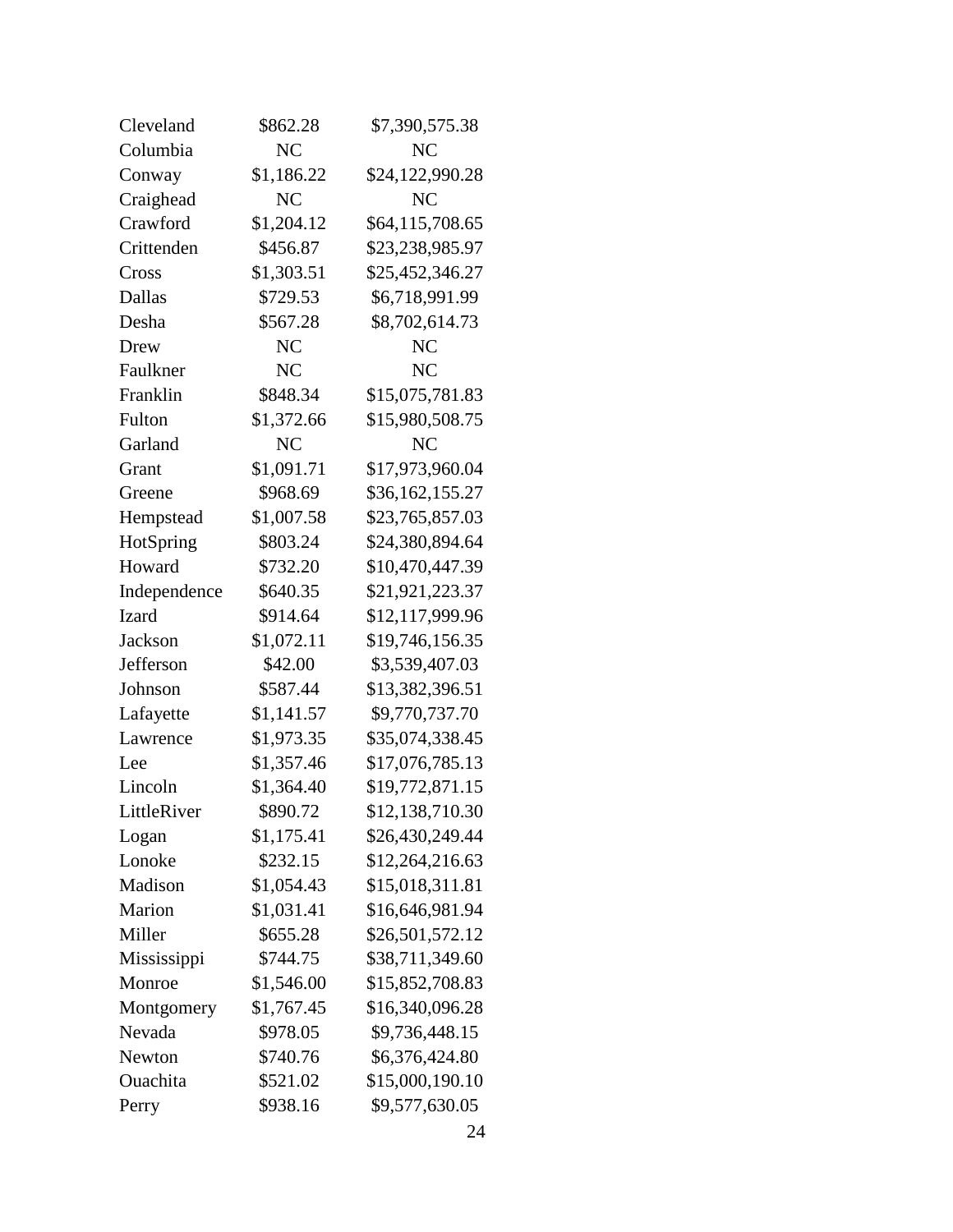| Phillips             | \$496.36   | \$13,126,302.52    |
|----------------------|------------|--------------------|
| Pike                 | \$1,279.76 | \$14,465,125.77    |
| Poinsett             | \$2,016.18 | \$51,642,379.05    |
| Polk                 | \$1,232.06 | \$24,923,442.15    |
| Pope                 | NC         | NC                 |
| Prairie              | \$1,264.45 | \$12,061,592.06    |
| Pulaski              | NC         | NC                 |
| Randolph             | \$1,322.64 | \$24,065,478.25    |
| <b>Saint Francis</b> | \$1,182.49 | \$34,681,306.68    |
| Saline               | NC         | NC                 |
| Scott                | \$1,531.34 | \$16,838,608.78    |
| Searcy               | \$1,667.46 | \$13,774,876.92    |
| Sebastian            | \$46.76    | \$5,380,873.16     |
| Sevier               | \$1,137.99 | \$17,931,265.86    |
| Sharp                | \$1,053.24 | \$18,030,420.52    |
| Stone                | \$1,413.12 | \$16,249,503.43    |
| Union                | \$80.54    | \$3,674,923.38     |
| VanBuren             | \$749.72   | \$12,139,463.83    |
| Washington           | NC         | N <sub>C</sub>     |
| White                | \$212.96   | \$14,303,609.57    |
| Woodruff             | \$1,143.57 | \$9,995,932.39     |
| Yell                 | \$960.36   | \$20,300,957.16    |
| <b>State</b>         | \$755.50   | \$1,162,489,277.71 |

Note**:** All impacts are calculated in 2000 dollars for 2000 schooling rates relative to the Arkansas average**.**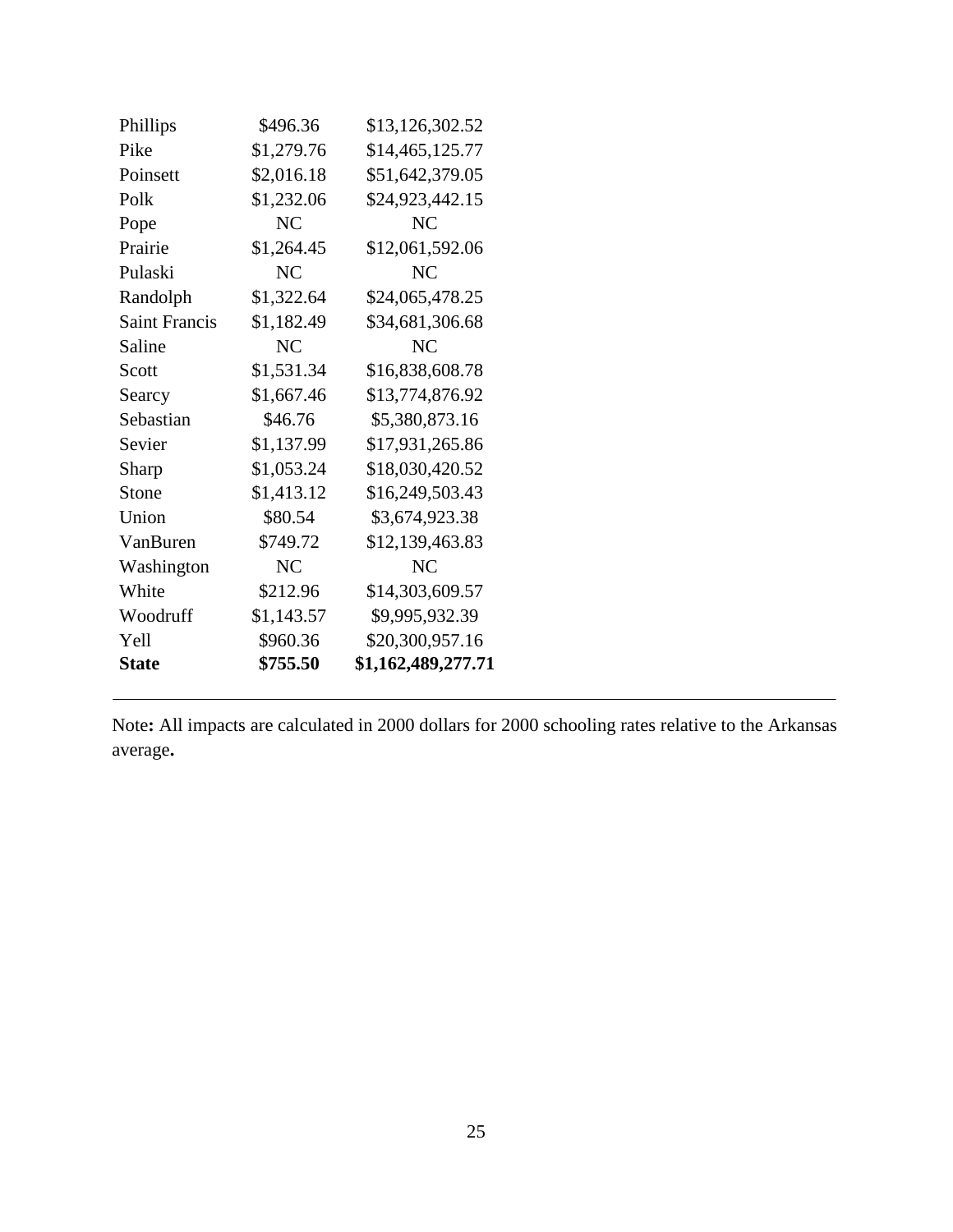The impact of increasing the percentage of adults 25 and over who graduated in Arkansas counties is reported in Table 7. The largest estimated per capita gain for Dallas County \$2,682.45. Poinsett County experiences the largest aggregate income gain of \$51 million. The state per capita gain is \$937.57 and the state aggregate income exceeds \$1.45 billion.

| County         | Per Capita Impact | Aggregate Impact |
|----------------|-------------------|------------------|
| Arkansas       | \$1,058.44        | \$21,961,622.90  |
| Ashley         | \$1,597.24        | \$38,667,480.98  |
| <b>Baxter</b>  | \$763.94          | \$29,324,760.54  |
| Benton         | NC                | NC               |
| Boone          | \$881.74          | \$29,933,363.81  |
| <b>Bradley</b> | \$692.95          | \$8,731,218.07   |
| Calhoun        | \$1,907.01        | \$10,953,848.07  |
| Carroll        | \$494.15          | \$12,530,049.74  |
| Chicot         | \$1,522.75        | \$21,496,729.67  |
| Clark          | NC                | NC               |
| Clay           | \$1,797.96        | \$31,660,216.96  |
| Cleburne       | \$359.31          | \$8,639,889.93   |
| Cleveland      | \$2,265.68        | \$19,419,170.26  |
| Columbia       | \$353.81          | \$9,058,621.09   |
| Conway         | \$545.46          | \$11,092,508.05  |
| Craighead      | NC                | NC               |
| Crawford       | \$1,279.11        | \$68,108,881.39  |
| Crittenden     | \$915.83          | \$46,584,762.77  |
| Cross          | \$1,070.78        | \$20,908,121.92  |
| Dallas         | \$2,682.45        | \$24,705,396.51  |
| Desha          | \$1,741.31        | \$26,713,464.22  |
| Drew           | \$394.30          | \$7,382,419.62   |
| Faulkner       | NC                | NC               |
| Franklin       | \$1,157.40        | \$20,568,147.60  |
| Fulton         | \$757.88          | \$8,823,186.14   |
| Garland        | NC                | NC               |
| Grant          | \$1,071.77        | \$17,645,554.07  |
| Greene         | \$1,226.88        | \$45,800,665.60  |

## **TABLE 7**

## **INCOME GAINS FROM INCREASED GRADUATE SCHOOL COMPLETION RATES**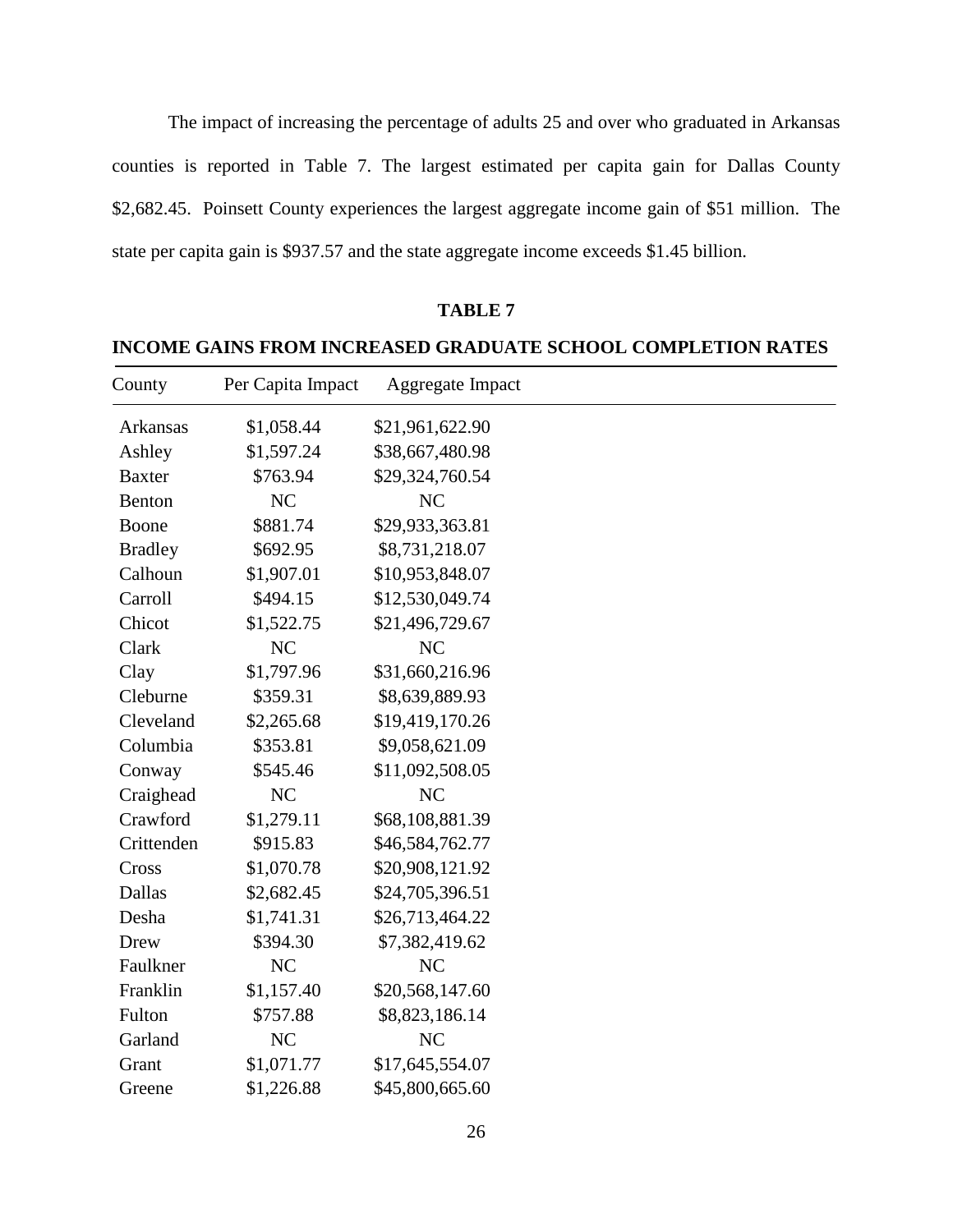| Hempstead            | \$968.58       | \$22,845,894.48 |
|----------------------|----------------|-----------------|
| HotSpring            | \$1,355.45     | \$41,142,102.03 |
| Howard               | \$1,134.52     | \$16,223,694.29 |
| Independence         | \$275.50       | \$9,431,175.44  |
| Izard                | \$755.45       | \$10,008,986.87 |
| Jackson              | \$1,152.08     | \$21,218,941.35 |
| Jefferson            | \$376.77       | \$31,753,042.71 |
| Johnson              | \$531.91       | \$12,117,423.80 |
| Lafayette            | \$1,380.72     | \$11,817,619.78 |
| Lawrence             | \$757.48       | \$13,463,416.25 |
| Lee                  | \$1,673.23     | \$21,049,233.12 |
| Lincoln              | \$2,300.54     | \$33,339,461.44 |
| LittleRiver          | \$2,025.94     | \$27,609,461.78 |
| Logan                | \$1,628.72     | \$36,623,367.96 |
| Lonoke               | \$554.60       | \$29,298,599.36 |
| Madison              | \$1,430.54     | \$20,375,240.64 |
| Marion               | \$1,367.12     | \$22,065,391.02 |
| Miller               | \$772.17       | \$31,228,995.99 |
| Mississippi          | \$982.00       | \$51,043,333.71 |
| Monroe               | \$1,369.16     | \$14,039,358.01 |
| Montgomery           | \$1,033.56     | \$9,555,297.15  |
| Nevada               | \$1,220.89     | \$12,153,994.14 |
| Newton               | \$991.88       | \$8,538,103.81  |
| Ouachita             | \$881.60       | \$25,381,262.98 |
| Perry                | \$1,240.73     | \$12,666,626.35 |
| Phillips             | \$718.28       | \$18,994,948.51 |
| Pike                 | \$1,062.36     | \$12,007,851.45 |
| Poinsett             | \$2,023.63     | \$51,833,297.89 |
| Polk                 | \$624.52       | \$12,633,412.95 |
| Pope                 | NC             | NC              |
| Prairie              | \$1,677.46     | \$16,001,317.26 |
| Pulaski              | N <sub>C</sub> | N <sub>C</sub>  |
| Randolph             | \$681.08       | \$12,392,201.06 |
| <b>Saint Francis</b> | \$1,100.65     | \$32,280,840.73 |
| Saline               | \$347.41       | \$29,019,225.82 |
| Scott                | \$1,416.35     | \$15,574,138.75 |
| Searcy               | \$1,428.96     | \$11,804,652.02 |
| Sebastian            | NC             | NC              |
| Sevier               | \$1,450.57     | \$22,856,690.24 |
| Sharp                | \$1,391.62     | \$23,823,112.47 |
| Stone                | \$986.10       | \$11,339,188.44 |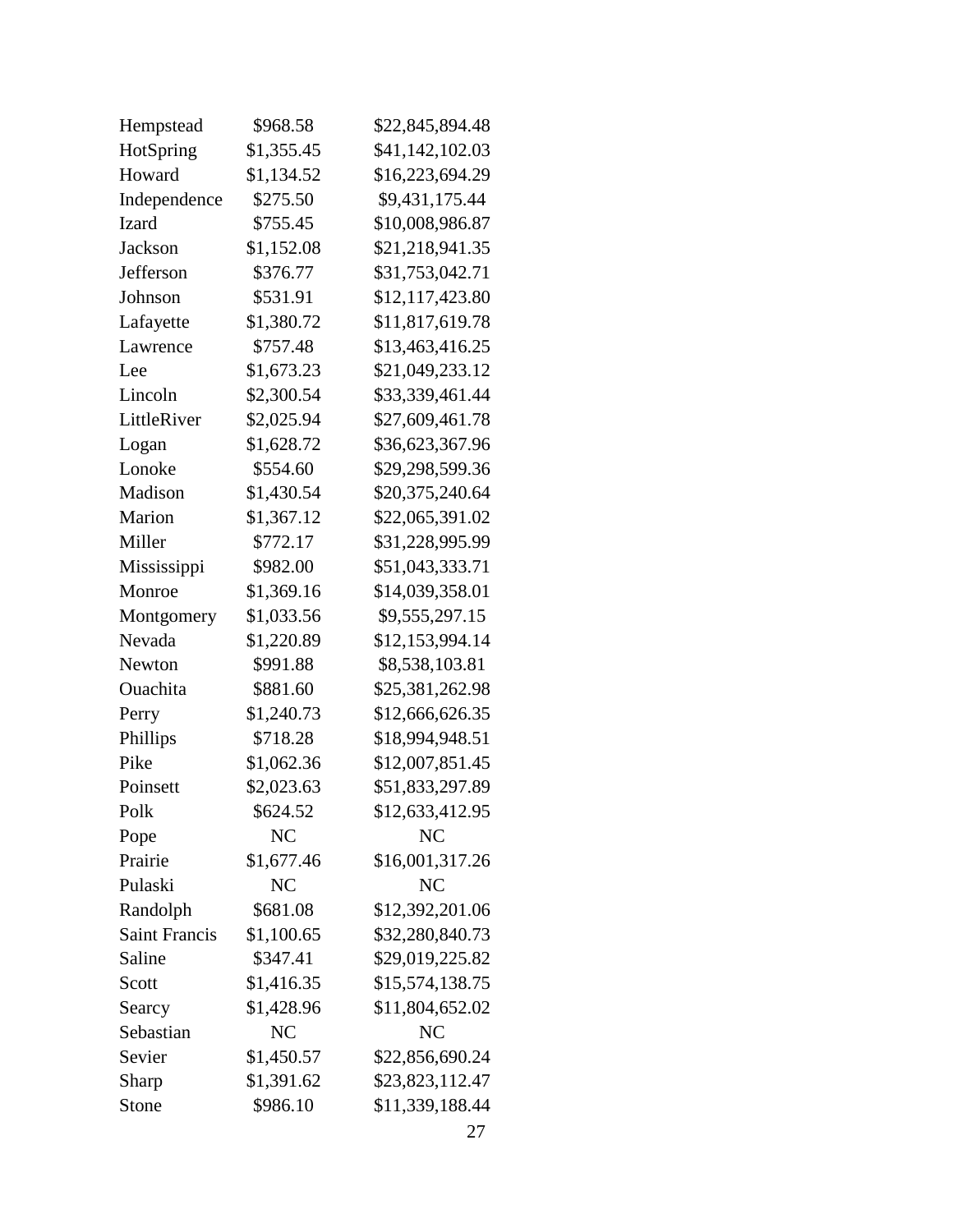| Union        | \$708.45   | \$32,325,779.16    |
|--------------|------------|--------------------|
| VanBuren     | \$1,172.91 | \$18,991,815.91    |
| Washington   | NC.        | <b>NC</b>          |
| White        | \$106.75   | \$7,170,174.86     |
| Woodruff     | \$2,319.76 | \$20,277,049.80    |
| Yell         | \$927.64   | \$19,609,463.87    |
| <b>State</b> | \$937.57   | \$1,454,635,265.59 |

Note: All impacts are calculated in 2000 dollars for 2000 schooling rates relative to the Arkansas average**.**

As shown in the above tables, raising educational attainment tends to improve county income performance. The coefficients of HSGR25, COLSOM25, BACH25, and GRAD25 are statistically significant at the 5-percent level. Results for the infrastructure variables are ambiguous. The coefficients for the highway variable are statistically indistinguishable from zero, but the airport coefficients are more in line with expectations. Estimation and simulation results underscore the importance of educational attainment in Arkansas. Additional research is needed, however, to assess the impact of infrastructure investment on regional economic performance in this state.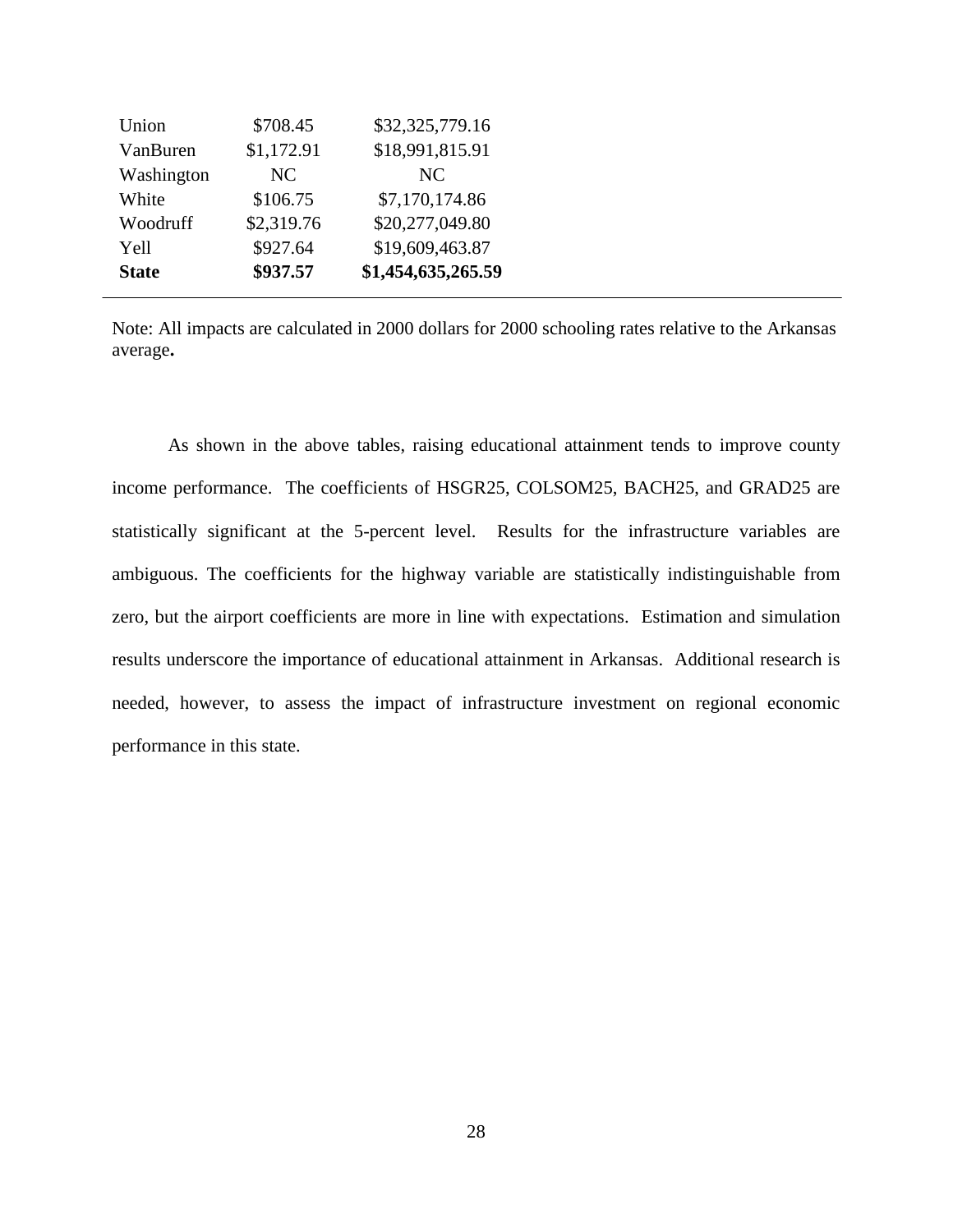#### **Chapter 5**

## **Conclusion**

The object of this study is to analyze regional income performance in Arkansas and to quantify the impacts of education, infrastructure, and demographics on regional per capita income in Arkansas. A pooled cross section data set for all 75 counties in Arkansas is utilized for the analysis. An F-test for parameter heterogeneity indicates that the data should not be pooled. The empirical results detailed above are consistent with prior studies for other regions of the United States. Empirical results indicate that regional income and educational attainment are closely linked in Arkansas.

In spite of data constraints, the results are potentially useful to policy analysts. In particular, there are several counties that may benefit from raising educational achievement up to the state averages across several categories. Statewide income gains potentially exceed \$4.74 billion.

Infrastructure data constraints are fairly binding but the presence of commercial airports helps raise per capita incomes. More data regarding county level physical infrastructure would be useful. Data regarding private capital stocks might also be helpful in terms of more completely describing regional income behavior in Arkansas and other regions.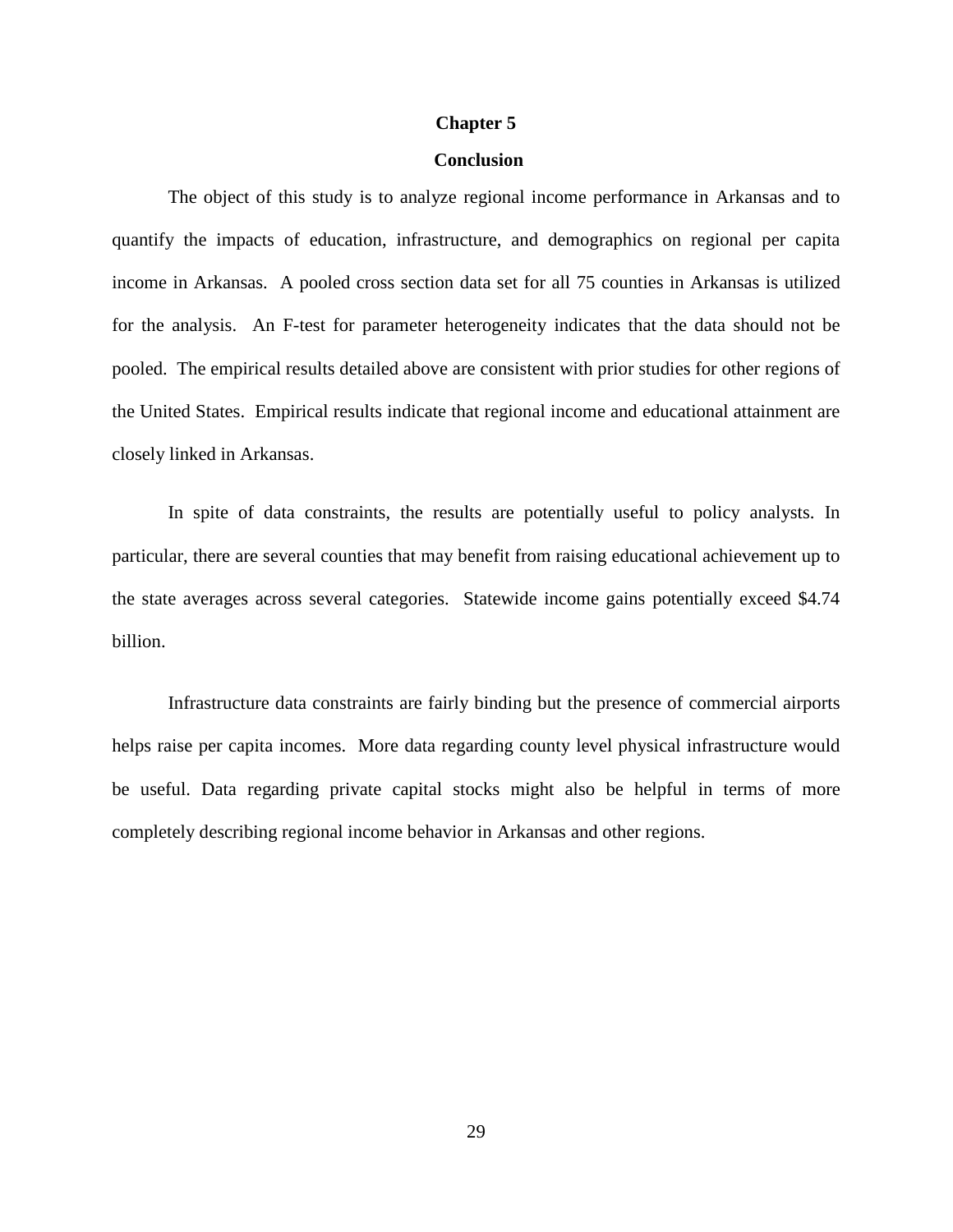#### **Bibliography**

Almada, C., Gonzalez, L.B., Eason, P., and Fullerton, T.M., Jr., 2006, Econometric Evidence Regarding Education and Border Income Performance, *Mountains Plains Journal of Business and Economics* 7, 11-24.

Arellano, A., and T.M. Fullerton, Jr., 2005, Educational Attainment and Regional Economic Performance in Mexico, *International Advances in Economic Research* 11, 231-242.

Bronzini, R., and Piselli, P., 2009, Determinants of Long Run Regional Productivity with Geographical Spillovers: The Role of R&D, Human Capital and Public Infrastructure. *Regional Science and Urban Economics,* 39, 187-199.

Destefanis, S., and Sena, V., 2005, Public Capital and Total Factor Productivity: New Evidence from the Italian Regions. *Regional Studies* 39(5), 603-617.

Domazlicky, B.R., Benne, A., McMahon, M., Myers, C., and Skinner, B., 1996, Measuring the Cost of High School Noncompletion in Southeast Missouri*, Journal of Economics* 22 (1), 81-86.

Fan, S., and Zhang, X., 2004, Infrastructure and Regional Economics Development in Rural China, *China Economics Review* 15, 203-214.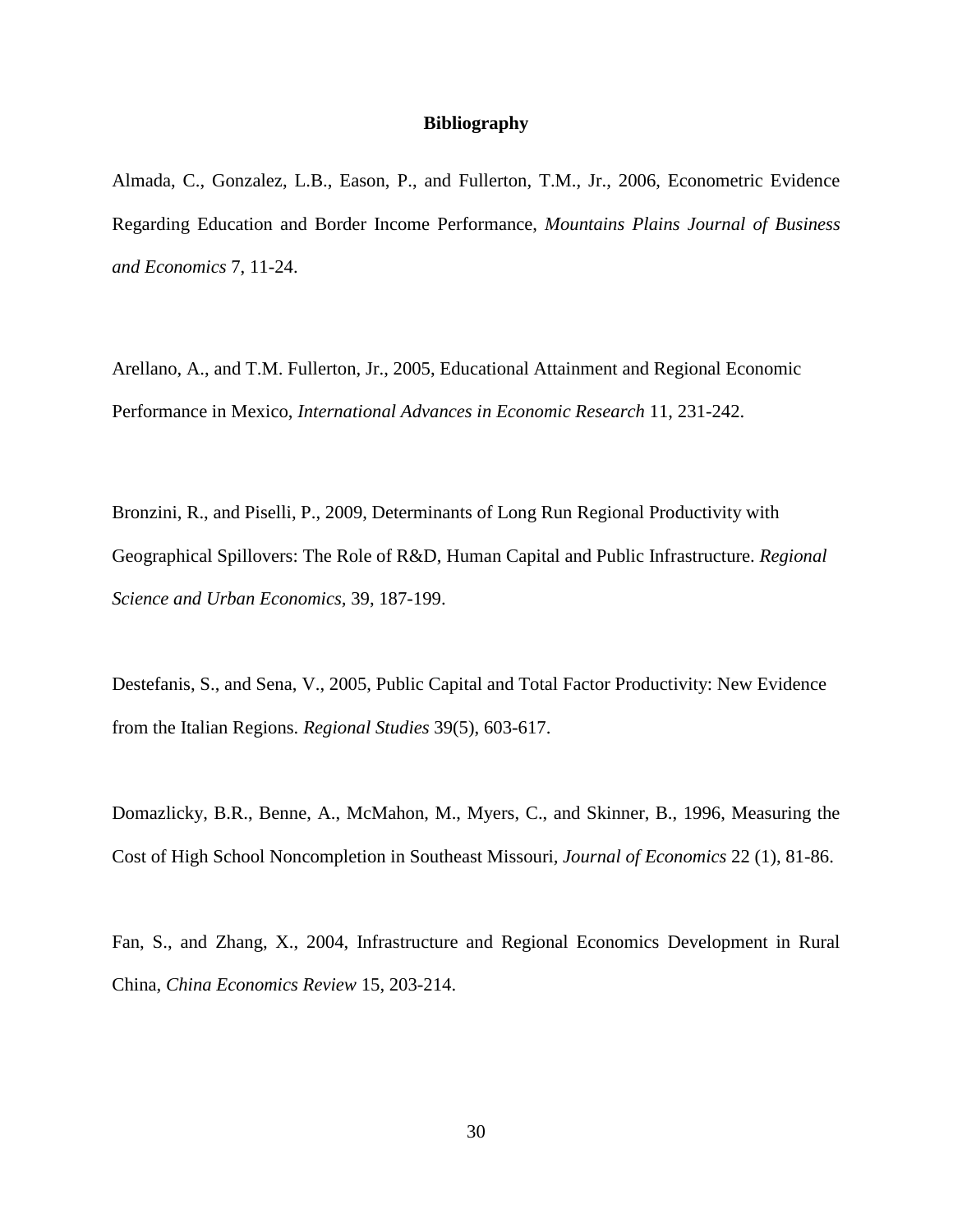Fullerton, T.M., Jr., 2001, Educational Attainment and Border Income Performance, *Federal Reserve Bank of Dallas Economic & Financial Review,* 3rd Quarter, 2-9.

Gottlied, P.D., and Fogarty, M., 2003, Educational Attainment and Metropolitan Growth, *Economic Development Quarterly* 17 (4), 325-336.

Jones, P., 2001, Are Educated Workers Really More Productivity. *Journal of Development Economics* 64, 57-79

Partridge, M.D., and Rickman, D.S., 2005, Why Some US Non-Metropolitan Counties Moved Out of Persistent High- Poverty Status in the 1990s, *Applied Economics Letters* 12, 473- 478.

Pindyck, R. A., and D.L. Rubinfeld, Econometric Models and Economic Forecasts. ( New York: McGraw – Hill International Editions, 1998)

Rauch, J.E., 1993, Productivity Gains from Geographic Concentration of Human Capital: Evidence from the Cities, Journal *of Urban Economics* 34, 380 – 400.

Rickman, D.S., 1995, The Economic Impact of High School Non-completion in CEDO Region 8, *Southern Economic Developer 5* (2), 3-13.

Simon, C.J., 1998, Human Capital and Metropolitan Employment Growth, *Journal of Urban Economics* 43, 223-243.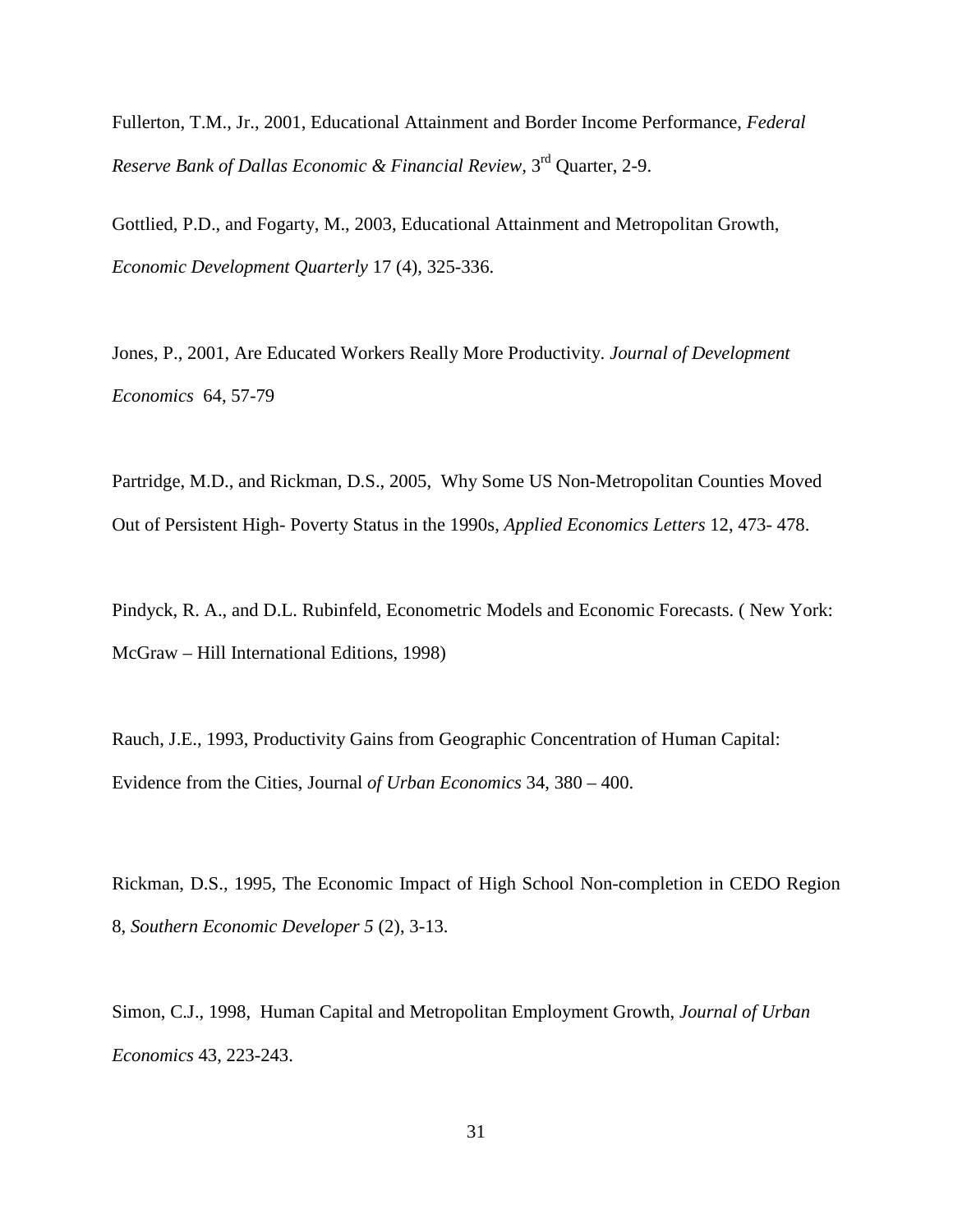Sloboda, B. W., 1999, Measuring the Costs of High School Dropouts on the Region of Southern Illinois, *Journal of Economics* 25 (2): 89-101.

Watts, G. E., 2002, Closing the Gaps: Arkansas Two-Year College, Education, and the Economy, *(ED469508).* Little Rock, Arkansas. University of Arkansas at Little Rock.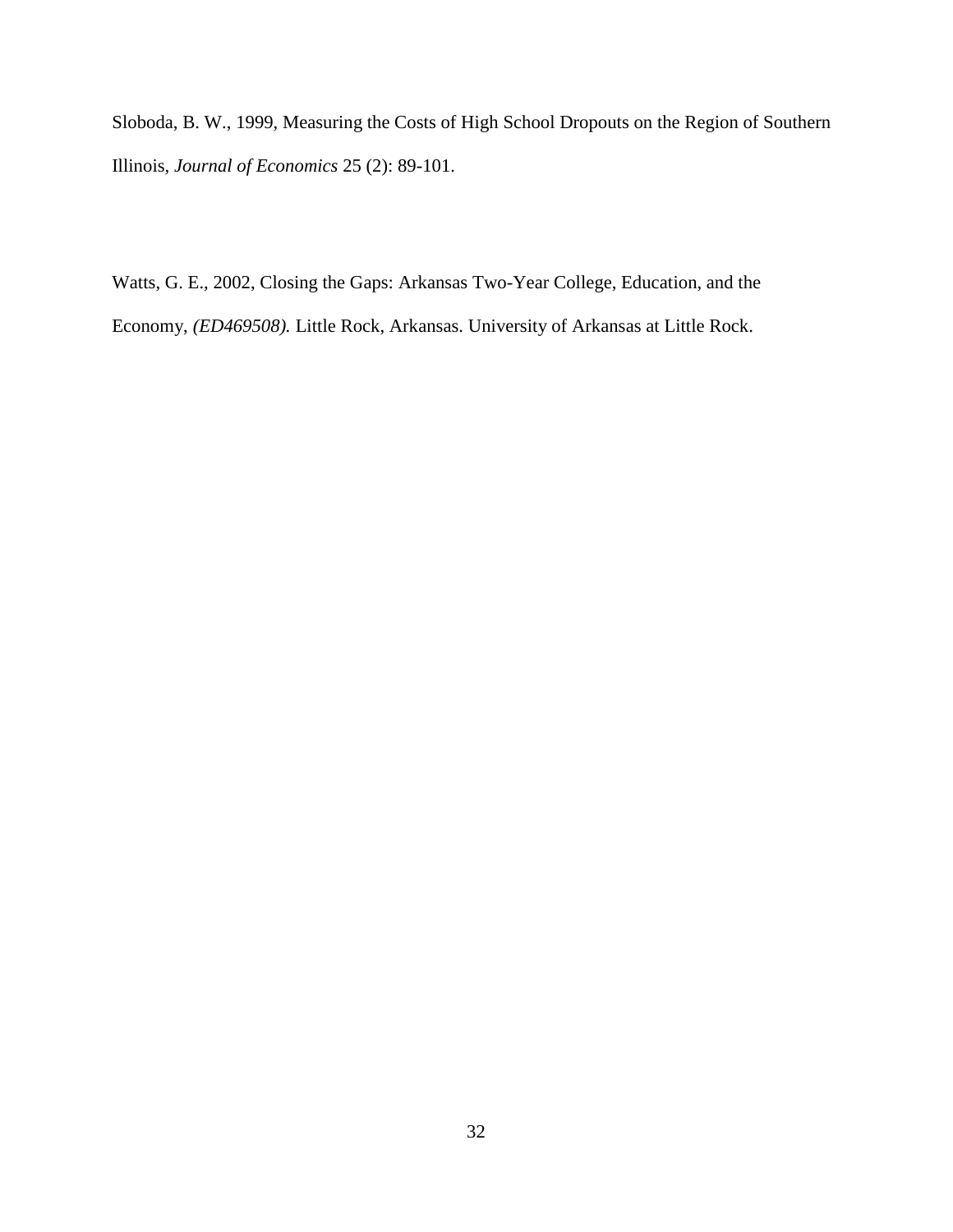**Appendix A: Data**

|                   |               |                   |               |              |              |               | Land        |
|-------------------|---------------|-------------------|---------------|--------------|--------------|---------------|-------------|
|                   |               |                   |               |              |              | <b>POP</b>    | <b>Area</b> |
|                   | <b>CPOPGT</b> | HSGR <sub>2</sub> | <b>COLSOM</b> | <b>BACH2</b> | <b>GRAD2</b> | <b>DENSIT</b> | (sq)        |
| <b>Name</b>       | 25            | 5                 | 25            | 5            | 5            | Y             | miles)      |
| <b>Arkansas</b>   | 13,888        | 39.8              | 17.27         | 8.47         | 3.72         | 21            | 988.5       |
| <b>Ashley</b>     | 15,722        | 43.24             | 16.36         | 7.05         | 3.01         | 26.3          | 921.1       |
| <b>Baxter</b>     | 28,861        | 37.53             | 22.54         | 8.59         | 4.19         | 69.2          | 554.4       |
| <b>Benton</b>     | 99,436        | 32.83             | 22.67         | 14.52        | 5.8          | 181.3         | 846         |
| <b>Boone</b>      | 23,070        | 35                | 23.98         | 8.73         | 3.94         | 57.4          | 591.2       |
| <b>Bradley</b>    | 8,368         | 36.83             | 15.54         | 7.72         | 4.21         | 19.4          | 650.6       |
| <b>Calhoun</b>    | 3,906         | 43.55             | 14.41         | 4.81         | 2.48         | 9.1           | 628.3       |
| <b>Carroll</b>    | 17,207        | 34.03             | 20.09         | 9.23         | 4.6          | 40.2          | 630.3       |
| <b>Chicot</b>     | 9,062         | 35.27             | 14.81         | 8.82         | 2.86         | 21.9          | 644         |
| <b>Clark</b>      | 13,735        | 32.38             | 19.85         | 11.24        | 8.58         | 27.2          | 865.4       |
| Clay              | 12,175        | 37.81             | 12.85         | 5.02         | 2.37         | 27.5          | 639.3       |
| <b>Cleburne</b>   | 17,299        | 36.36             | 20.57         | 8.98         | 4.9          | 43.5          | 553         |
| <b>Cleveland</b>  | 5,659         | 43.36             | 16.29         | 7.69         | 2.3          | 14.3          | 597.7       |
| Columbia          | 16,039        | 35.8              | 18.6          | 11.87        | 4.93         | 33.4          | 766.1       |
| Conway            | 13,480        | 41.39             | 17.33         | 6.97         | 4.57         | 36.6          | 556.1       |
| Craighead         | 50,725        | 32.76             | 20.07         | 13.32        | 7.62         | 115.6         | 710.8       |
| Crawford          | 33,765        | 35.99             | 20.39         | 6.47         | 3.23         | 89.4          | 595.4       |
| <b>Crittenden</b> | 30,251        | 33.14             | 20.06         | 8.98         | 3.79         | 83.4          | 610.2       |
| <b>Cross</b>      | 12,412        | 38.17             | 17.13         | 6.3          | 3.57         | 31.7          | 615.8       |
| <b>Dallas</b>     | 5,989         | 41.14             | 13.09         | 7.85         | 1.77         | 13.8          | 667.4       |
| <b>Desha</b>      | 9,574         | 35.96             | 15.83         | 8.46         | 2.61         | 20.1          | 765         |
| <b>Drew</b>       | 11,553        | 34.33             | 18.63         | 12.43        | 4.83         | 22.6          | 828.2       |
| <b>Faulkner</b>   | 50,849        | 31.3              | 22.69         | 16.68        | 8.53         | 132.9         | 647.4       |
| Franklin          | 11,654        | 35.36             | 20.16         | 7.59         | 3.43         | 29.2          | 609.6       |
| <b>Fulton</b>     | 8,243         | 39.01             | 19.9          | 6.33         | 4.15         | 18.8          | 618.2       |
| Garland           | 62,694        | 32.76             | 23.12         | 11.69        | 6.28         | 130           | 677.2       |
| Grant             | 10,824        | 42.28             | 20.92         | 7.27         | 3.77         | 26.1          | 631.8       |
| Greene            | 24,510        | 40.55             | 17.75         | 7.43         | 3.46         | 64.6          | 577.5       |
| <b>Hempstead</b>  | 14,869        | 38.33             | 16.63         | 7.2          | 3.77         | 32.4          | 728.8       |
| <b>HotSpring</b>  | 20,260        | 39.66             | 18.4          | 7.91         | 3.28         | 49.4          | 614.9       |
| Howard            | 9,271         | 37.86             | 17.89         | 8.09         | 3.54         | 24.3          | 587.4       |
| Independen        |               |                   |               |              |              |               |             |
| ce                | 22,705        | 39.73             | 19.14         | 8.64         | 5.1          | 44.8          | 763.8       |
| <b>Izard</b>      | 9,524         | 36.51             | 20.85         | 7.54         | 4.14         | 22.8          | 580.7       |
| <b>Jackson</b>    | 12,204        | 38.34             | 14.32         | 6.88         | 3.43         | 29.1          | 633.5       |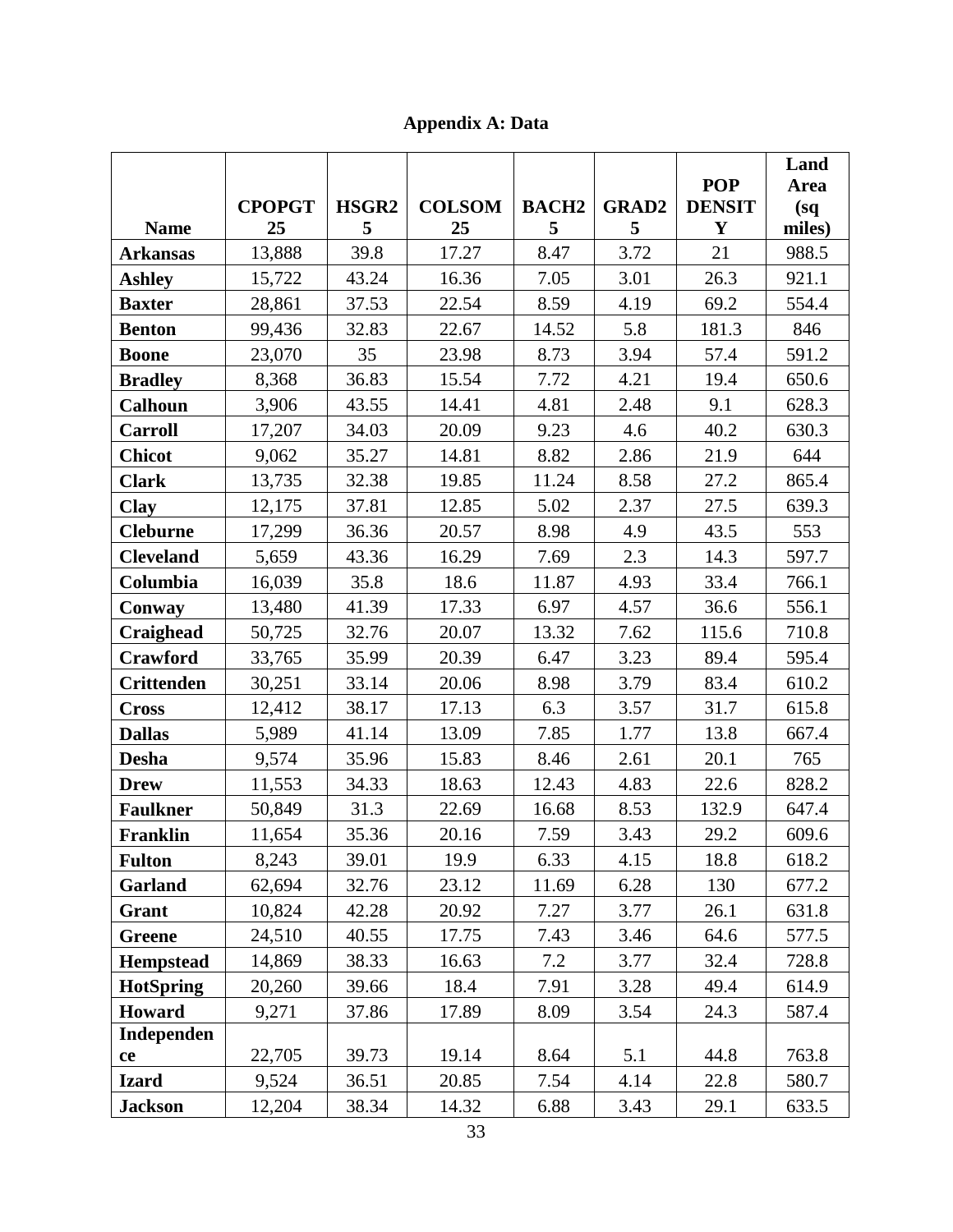| <b>Jefferson</b>                | 53,132  | 34.82 | 21.06 | 10.81 | 4.87  | 95.3  | 884.8    |
|---------------------------------|---------|-------|-------|-------|-------|-------|----------|
| <b>Johnson</b>                  | 14,901  | 36.66 | 15.86 | 8.6   | 4.53  | 34.4  | 662.2    |
| Lafayette                       | 5,692   | 35.98 | 16.53 | 6.52  | 3.02  | 16.3  | 526.5    |
| Lawrence                        | 11,824  | 36.72 | 15.38 | 4.52  | 3.97  | 30.3  | 586.6    |
| Lee                             | 7,924   | 29.61 | 15.03 | 5.07  | 2.21  | 20.9  | 601.7    |
| <b>Lincoln</b>                  | 9,533   | 37.76 | 16.25 | 5.71  | 1.94  | 25.8  | 561.2    |
| <b>LittleRiver</b>              | 9,009   | 38.16 | 21.74 | 7.48  | 2.43  | 25.6  | 531.7    |
| Logan                           | 15,004  | 38.41 | 17.98 | 6.58  | 2.81  | 31.7  | 709.9    |
| Lonoke                          | 33,468  | 35.69 | 22.09 | 10.02 | 4.54  | 69    | 766      |
| <b>Madison</b>                  | 9,327   | 38.85 | 16.43 | 6.98  | 3.08  | 17    | 836.8    |
| <b>Marion</b>                   | 11,593  | 38.3  | 22.57 | 7.19  | 3.24  | 27    | 597.7    |
| <b>Miller</b>                   | 25,790  | 35.77 | 22.03 | 8.39  | 4.12  | 64.8  | 624      |
| <b>Mississippi</b>              | 31,612  | 32.11 | 17.33 | 7.73  | 3.57  | 57.9  | 898.2    |
| <b>Monroe</b>                   | 6,602   | 38.17 | 13.95 | 5.42  | 3.01  | 16.9  | 606.6    |
| <b>Montgomer</b>                |         |       |       |       |       |       |          |
| y                               | 6,464   | 39.25 | 17.71 | 5.21  | 3.62  | 11.8  | 780.9    |
| <b>Nevada</b>                   | 6,575   | 39.24 | 16.71 | 7.3   | 3.41  | 16.1  | 620      |
| <b>Newton</b>                   | 5,814   | 37.82 | 17.2  | 8.07  | 3.75  | 10.5  | 823      |
| <b>Ouachita</b>                 | 18,975  | 34.9  | 20.95 | 8.82  | 3.91  | 39.3  | 732.5    |
| <b>Perry</b>                    | 6,859   | 41.45 | 18.57 | 7.6   | 3.48  | 18.5  | 550.9    |
| <b>Phillips</b>                 | 15,420  | 26.46 | 18.46 | 8.47  | 3.89  | 38.2  | 692.7    |
| <b>Pike</b>                     | 7,653   | 39.16 | 17.2  | 6.44  | 3.62  | 18.7  | 603      |
| <b>Poinsett</b>                 | 16,674  | 39.46 | 14.03 | 4.17  | 2.14  | 33.8  | 757.7    |
| Polk                            | 13,505  | 36.19 | 21.48 | 6.6   | 4.35  | 23.5  | 859.4    |
| Pope                            | 34,297  | 33.53 | 21.47 | 12.77 | 6.22  | 67.1  | 811.9    |
| Prairie                         | 6,550   | 38.82 | 17.22 | 6.31  | 2.73  | 14.8  | 645.9    |
| Pulaski                         | 235,921 | 27.09 | 24.48 | 18    | 10.11 | 469   | 770.8    |
| Randolph                        | 12,207  | 38.37 | 17.06 | 6.36  | 4.24  | 27.9  | 651.8    |
| <b>Saint</b>                    | 18,173  | 32.76 | 18.22 | 6.26  | 3.35  | 46.3  | 633.8    |
| <b>Francis</b><br><b>Saline</b> | 55,796  | 37.69 | 23.21 | 11.38 | 4.98  | 115.5 | 723.5    |
| <b>Scott</b>                    | 7,141   | 37.17 | 16.2  | 5.46  | 2.95  | 12.3  | 893.9    |
| <b>Searcy</b>                   | 5,792   | 40.63 | 15.31 | 5.35  | 3.04  | 12.4  | 667.1    |
| <b>Sebastian</b>                | 74,601  | 31.18 | 22.43 | 10.79 | 5.81  | 214.6 | 536.2    |
| <b>Sevier</b>                   | 9,828   | 33.82 | 17.8  | 6.38  | 2.85  | 27.9  | 563.9    |
| <b>Sharp</b>                    | 12,294  | 38.34 | 20.58 | 7.08  | 3.18  | 28.3  | 604.4    |
| <b>Stone</b>                    | 8,119   | 38.48 | 17.31 | 6.05  | 3.71  | 19    | 606.6    |
| Union                           | 29,986  | 35.51 | 19.93 | 10.64 | 4.26  | 43.9  | 1,038.90 |
| <b>VanBuren</b>                 | 11,602  | 36.8  | 20.19 | 8.02  | 3.47  | 22.8  | 711.5    |
| Washington                      | 94,019  | 30.5  | 20.96 | 14.76 | 9.79  | 166.1 | 949.7    |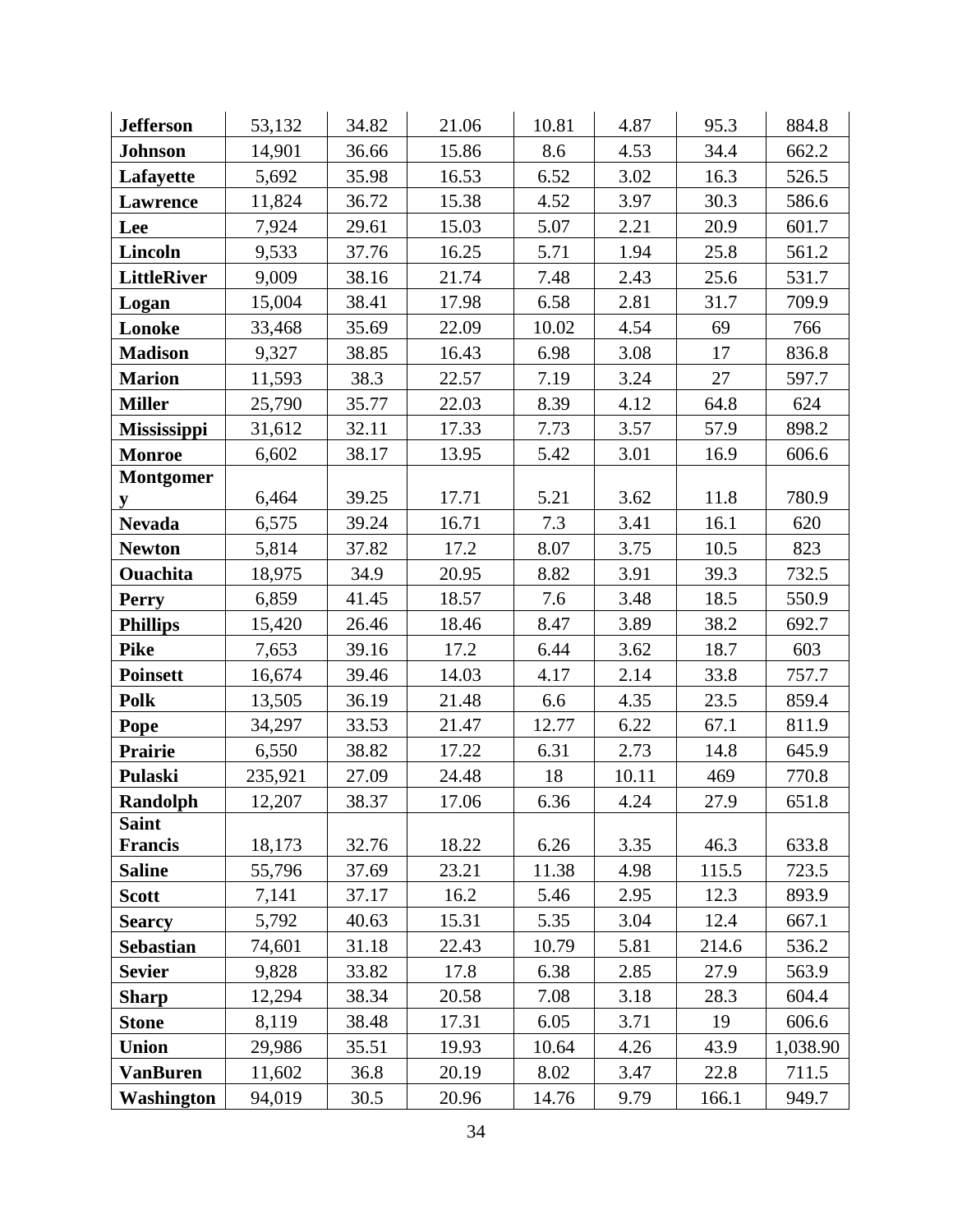| <b>White</b> | 42,366   | 35.67 | 17.72 | 10.1  | 5.42 | 65   | ,034.00  |
|--------------|----------|-------|-------|-------|------|------|----------|
| Woodruff     | 5,716    | 36.74 | 13.84 | 6.19  | 1.85 | 14.9 | 586.6    |
| Yell         | 13,659   | 35.68 | 15.71 | 7.17  | 3.74 | 22.8 | 927.9    |
|              |          |       |       |       |      |      | 52,068.1 |
| <b>State</b> | ,731,200 | 34.1  | 20.53 | 10.99 | 5.66 | 50.3 |          |

| <b>Name</b>       | <b>Nominal</b><br><b>PCINC</b> | <b>ISHW</b>  | <b>OHWS</b> | <b>AIRPT</b> | <b>AIR</b><br><b>MILES</b> | <b>POP</b> |
|-------------------|--------------------------------|--------------|-------------|--------------|----------------------------|------------|
| <b>Arkansas</b>   | 16,401                         | 1            | 291.28      | 1            | 85.9                       | 20,749     |
| <b>Ashley</b>     | 15,702                         | 1            | 221.17      | 1            | 132                        | 24,209     |
| <b>Baxter</b>     | 16,859                         | $\mathbf{1}$ | 202.37      | 1            | 1                          | 38,386     |
| <b>Benton</b>     | 19,377                         | 2.718282     | 357.51      | 2.718282     | $\mathbf{1}$               | 153,406    |
| <b>Boone</b>      | 16,175                         | 1            | 182.31      | 1            | 53.8                       | 33,948     |
| <b>Bradley</b>    | 13,895                         | $\mathbf{1}$ | 136.69      | $\mathbf{1}$ | 104                        | 12,600     |
| <b>Calhoun</b>    | 15,555                         | 1            | 156.16      | 1            | 96.4                       | 5,744      |
| <b>Carroll</b>    | 16,003                         | $\mathbf{1}$ | 213.24      | $\mathbf{1}$ | 68.2                       | 25,357     |
| <b>Chicot</b>     | 12,825                         | $\mathbf{1}$ | 197.83      | $\mathbf{1}$ | 128                        | 14,117     |
| <b>Clark</b>      | 14,533                         | 2.718282     | 221.07      | $\mathbf{1}$ | 64.5                       | 23,546     |
| <b>Clay</b>       | 14,512                         | 1            | 178.5       | $\mathbf{1}$ | 50.3                       | 17,609     |
| <b>Cleburne</b>   | 17,250                         | $\mathbf{1}$ | 199.16      | $\mathbf{1}$ | 73.3                       | 24,046     |
| <b>Cleveland</b>  | 15,362                         | $\mathbf{1}$ | 161.97      | $\mathbf{1}$ | 71.4                       | 8,571      |
| Columbia          | 15,322                         | 1            | 207.51      | 1            | 63.8                       | 25,603     |
| Conway            | 16,056                         | 2.718282     | 208.39      | $\mathbf{1}$ | 65.9                       | 20,336     |
| Craighead         | 17,091                         | $\mathbf{1}$ | 283.67      | $\mathbf{1}$ | $\mathbf{1}$               | 82,148     |
| Crawford          | 15,015                         | 2.718282     | 162.15      | $\mathbf{1}$ | 23.3                       | 53,247     |
| <b>Crittenden</b> | 14,424                         | 2.718282     | 211.84      | $\mathbf{1}$ | 35.2                       | 50,866     |
| <b>Cross</b>      | 15,726                         | 1            | 247.93      | $\mathbf{1}$ | 41.6                       | 19,526     |
| <b>Dallas</b>     | 14,610                         | 1            | 183.48      | $\mathbf{1}$ | 67.5                       | 9,210      |
| <b>Desha</b>      | 13,446                         | 1            | 169.14      | $\mathbf{1}$ | 90.2                       | 15,341     |
| <b>Drew</b>       | 16,264                         | $\mathbf{1}$ | 204.16      | $\mathbf{1}$ | 107                        | 18,723     |
| <b>Faulkner</b>   | 17,988                         | 2.718282     | 236.39      | $\mathbf{1}$ | 38.4                       | 86,014     |
| <b>Franklin</b>   | 14,616                         | 2.718282     | 207.97      | $\mathbf{1}$ | 44.3                       | 17,771     |
| <b>Fulton</b>     | 15,712                         |              | 161.21      | 1            | 45.6                       | 11,642     |
| Garland           | 18,631                         | $\mathbf{1}$ | 212.63      | $\mathbf{1}$ | 71.1                       | 88,068     |
| Grant             | 17,547                         | 2.718282     | 172.33      | 1            | 38.3                       | 16,464     |
| <b>Greene</b>     | 16,403                         |              | 208.46      | $\mathbf{1}$ | 27.2                       | 37,331     |
| <b>Hempstead</b>  | 14,103                         | 2.718282     | 247.62      | $\mathbf{1}$ | 33.1                       | 23,587     |
| <b>HotSpring</b>  | 15,216                         | 2.718282     | 193.65      | $\mathbf{1}$ | 54.9                       | 30,353     |
| Howard            | 15,586                         |              | 162.95      | $\mathbf{1}$ | 59.4                       | 14,300     |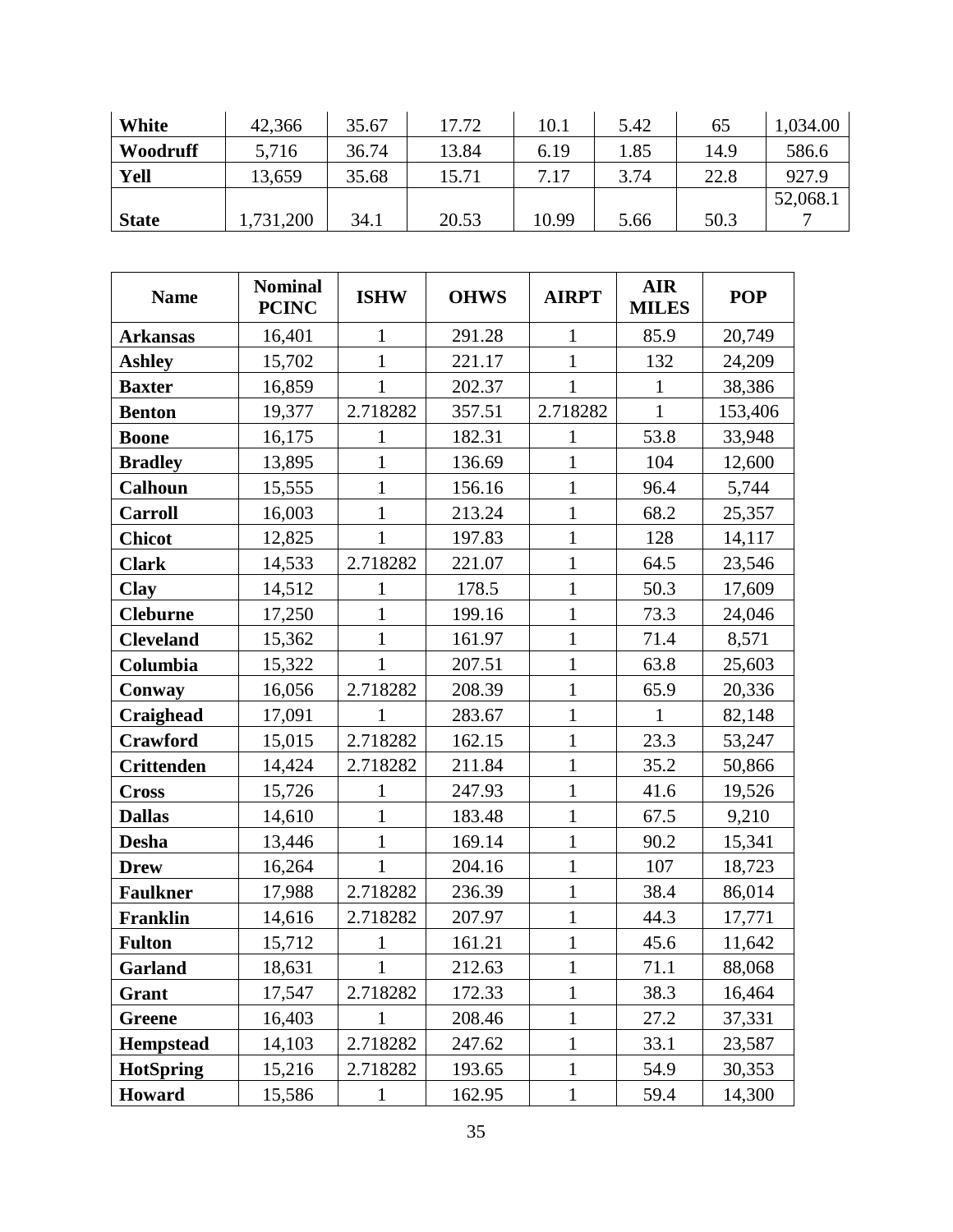| Independence         | 16,163 | $\mathbf{1}$ | 232.41 | $\mathbf{1}$ | 79.5         | 34,233  |
|----------------------|--------|--------------|--------|--------------|--------------|---------|
| <b>Izard</b>         | 14,397 | 1            | 147.91 | $\mathbf{1}$ | 60.1         | 13,249  |
| <b>Jackson</b>       | 14,564 | $\mathbf{1}$ | 251.99 | $\mathbf{1}$ | 35.4         | 18,418  |
| <b>Jefferson</b>     | 15,417 | 2.718282     | 263.83 | $\mathbf{1}$ | 56.7         | 84,278  |
| <b>Johnson</b>       | 15,097 | 2.718282     | 178.15 | $\mathbf{1}$ | 70.2         | 22,781  |
| Lafayette            | 14,128 | 1            | 137.13 | $\mathbf{1}$ | 37.8         | 8,559   |
| Lawrence             | 13,785 | $\mathbf{1}$ | 210.1  | $\mathbf{1}$ | 40           | 17,774  |
| Lee                  | 10,983 | $\mathbf{1}$ | 185.12 | $\mathbf{1}$ | 70.1         | 12,580  |
| <b>Lincoln</b>       | 12,479 | 1            | 176.64 | $\mathbf{1}$ | 84.1         | 14,492  |
| <b>LittleRiver</b>   | 15,899 | $\mathbf{1}$ | 146.01 | $\mathbf{1}$ | 24.3         | 13,628  |
| Logan                | 14,527 | $\mathbf{1}$ | 208.67 | $\mathbf{1}$ | 44.2         | 22,486  |
| Lonoke               | 17,397 | 2.718282     | 289.75 | $\mathbf{1}$ | 26           | 52,828  |
| <b>Madison</b>       | 14,736 | 1            | 215.09 | $\mathbf{1}$ | 54.5         | 14,243  |
| <b>Marion</b>        | 14,588 | $\mathbf{1}$ | 154.14 | $\mathbf{1}$ | 29.2         | 16,140  |
| <b>Miller</b>        | 16,444 | 2.718282     | 222.41 | 2.718282     | $\mathbf{1}$ | 40,443  |
| <b>Mississippi</b>   | 13,978 | 2.718282     | 385.67 | $\mathbf{1}$ | 40.7         | 51,979  |
| <b>Monroe</b>        | 13,096 | 2.718282     | 209.28 | $\mathbf{1}$ | 93.7         | 10,254  |
| <b>Montgomery</b>    | 14,668 | 1            | 166.75 | $\mathbf{1}$ | 93.1         | 9,245   |
| <b>Nevada</b>        | 14,184 | 2.718282     | 211.31 | $\mathbf{1}$ | 57.8         | 9,955   |
| <b>Newton</b>        | 13,788 |              | 202.64 | $\mathbf{1}$ | 70.2         | 8,608   |
| <b>Ouachita</b>      | 15,118 | 1            | 207.57 | $\mathbf{1}$ | 77.1         | 28,790  |
| <b>Perry</b>         | 16,216 | $\mathbf{1}$ | 166.54 | $\mathbf{1}$ | 58.2         | 10,209  |
| <b>Phillips</b>      | 12,288 | $\mathbf{1}$ | 215.66 | $\mathbf{1}$ | 83.7         | 26,445  |
| <b>Pike</b>          | 15,385 | $\mathbf{1}$ | 174.91 | $\mathbf{1}$ | 80.6         | 11,303  |
| <b>Poinsett</b>      | 13,087 | $\mathbf{1}$ | 279.21 | $\mathbf{1}$ | 18.1         | 25,614  |
| <b>Polk</b>          | 14,063 | $\mathbf{1}$ | 199.82 | $\mathbf{1}$ | 86.1         | 20,229  |
| Pope                 | 15,918 | 2.718282     | 275.89 | $\mathbf{1}$ | 86           | 54,469  |
| Prairie              | 15,907 | 2.718282     | 200.83 | $\mathbf{1}$ | 46.8         | 9,539   |
| Pulaski              | 21,466 | 2.718282     | 268.76 | 2.718282     | 1            | 361,474 |
| Randolph             | 14,502 |              | 188.82 | 1            | 52.5         | 18,195  |
| <b>Saint Francis</b> | 12,483 | 2.718282     | 216.99 | $\mathbf{1}$ | 53.4         | 29,329  |
| <b>Saline</b>        | 19,214 | 2.718282     | 129.9  | 1            | 24.1         | 83,529  |
| <b>Scott</b>         | 13,609 | 1            | 179.24 | 1            | 53.3         | 10,996  |
| <b>Searcy</b>        | 12,536 | 1            | 163.43 | 1            | 57.1         | 8,261   |
| <b>Sebastian</b>     | 18,424 | 2.718282     | 230.02 | 2.718282     | $\mathbf{1}$ | 115,071 |
| <b>Sevier</b>        | 14,122 | 1            | 135.31 | 1            | 53.8         | 15,757  |
| <b>Sharp</b>         | 14,143 | $\mathbf{1}$ | 158.06 | $\mathbf{1}$ | 69.2         | 17,119  |
| <b>Stone</b>         | 14,134 | $\mathbf{1}$ | 166.56 | $\mathbf{1}$ | 69.2         | 11,499  |
| Union                | 16,063 | $\mathbf{1}$ | 253.07 | $\mathbf{1}$ | 97.3         | 45,629  |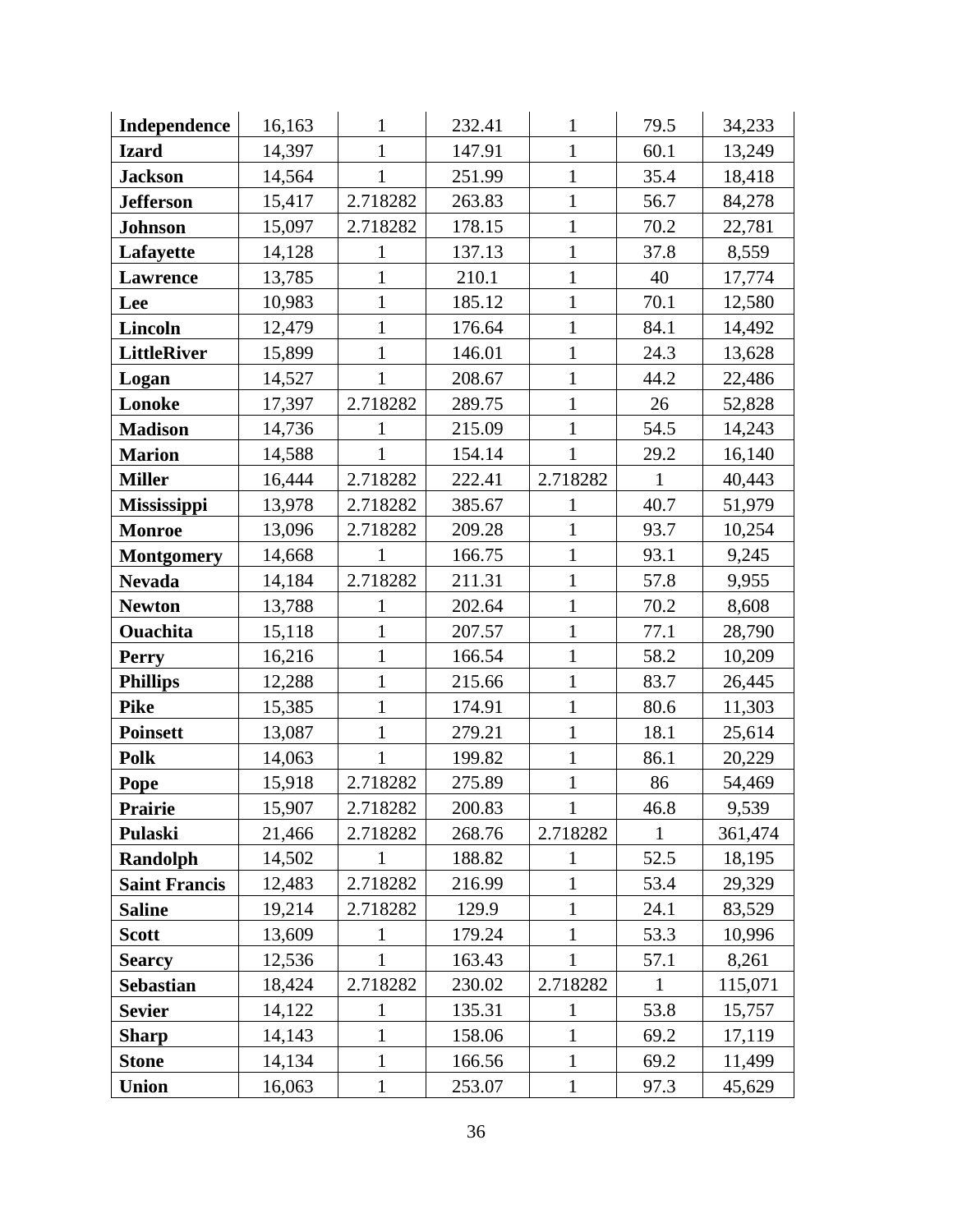| <b>VanBuren</b> | 16,603 |          | 217.31 | 80.7 | 16,192  |
|-----------------|--------|----------|--------|------|---------|
| Washington      | 17,347 | 2.718282 | 295.07 | 37.2 | 157,715 |
| White           | 15,890 |          | 397.26 | 55.3 | 67,165  |
| Woodruff        | 13,269 |          | 201.83 | 62.5 | 8,741   |
| Yell            | 15,383 |          | 255.05 | 74.2 | 21,139  |
| <b>State</b>    | 16,904 |          |        |      |         |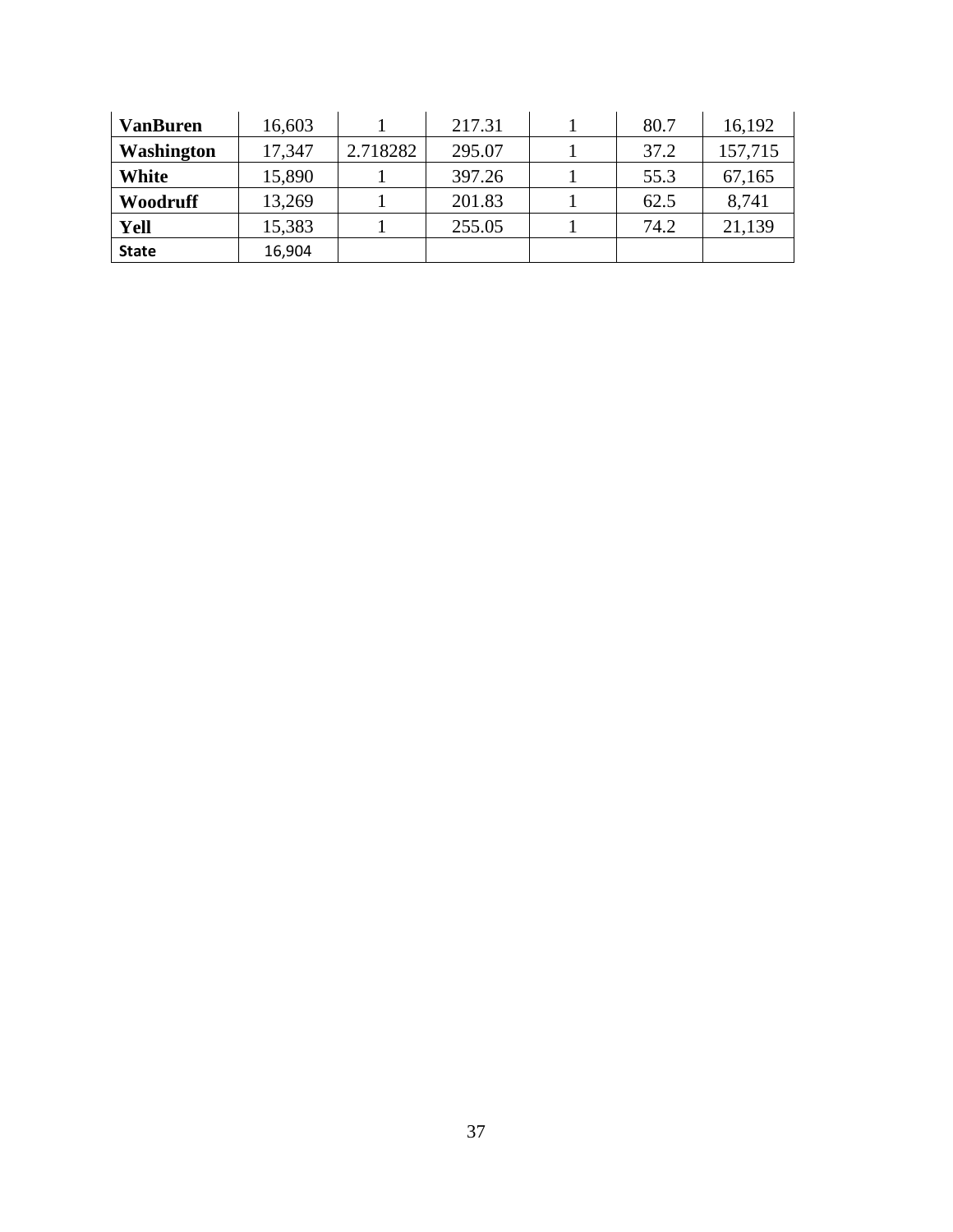## **Appendix B: Alternative Specification Estimates**

Empirical results obtained from ordinary least squares estimation using 2000 data indicates a significant positive relationship between education, infrastructure and income performance in

Arkansas.

Appendix (1)

Dependent Variable: LOG(PCINC)

Method: Least Squares

Sample: 1 75

Included observations: 75

| Variable                                                                                                                         | Coefficient                                                                                                    | Std. Error                                                                                                                           | t-Statistic                                                                                                    | Prob.                                                                                  |
|----------------------------------------------------------------------------------------------------------------------------------|----------------------------------------------------------------------------------------------------------------|--------------------------------------------------------------------------------------------------------------------------------------|----------------------------------------------------------------------------------------------------------------|----------------------------------------------------------------------------------------|
| C<br>LOG(HSGR25)<br>LOG(COLSOM25)<br>LOG(BACH25)<br>LOG(GRAD25)<br>LOG(POPDENSITY)<br>LOG(AIRPT)<br>LOG(AIRMILES)<br>LOG(OHWS)   | 6.235713<br>0.696612<br>0.133762<br>0.158128<br>0.073979<br>0.046702<br>0.094502<br>$-0.004251$<br>$-0.015386$ | 0.447230<br>0.087970<br>0.067614<br>0.039742<br>0.032887<br>0.017261<br>0.045134<br>0.009671<br>0.035569                             | 13.94298<br>7.918785<br>1.978321<br>3.978906<br>2.249507<br>2.705559<br>2.093837<br>$-0.439587$<br>$-0.432575$ | 0.0000<br>0.0000<br>0.0521<br>0.0002<br>0.0278<br>0.0087<br>0.0401<br>0.6617<br>0.6667 |
| R-squared<br>Adjusted R-squared<br>S.E. of regression<br>Sum squared resid<br>Log likelihood<br>F-statistic<br>Prob(F-statistic) | 0.787915<br>0.762208<br>0.056124<br>0.207890<br>114.3884<br>30.64954<br>0.000000                               | Mean dependent var<br>S.D. dependent var<br>Akaike info criterion<br>Schwarz criterion<br>Hannan-Quinn criter.<br>Durbin-Watson stat |                                                                                                                | 9.627450<br>0.115092<br>-2.810356<br>-2.532258<br>-2.699315<br>1.806484                |

Note: Equation using 2000 data. ISHW is excluded in the above estimation.

## **Appendix (2)**

Dependent Variable: LOG(PCINC) Method: Least Squares Date: 11/07/09 Time: 13:12 Sample: 1 75 Included observations: 75

| Variable | Coefficient | Std. Error | t-Statistic | Prob.  |
|----------|-------------|------------|-------------|--------|
| C        | 6.077767    | 0.371976   | 16.33912    | 0.0000 |
|          |             |            | 38          |        |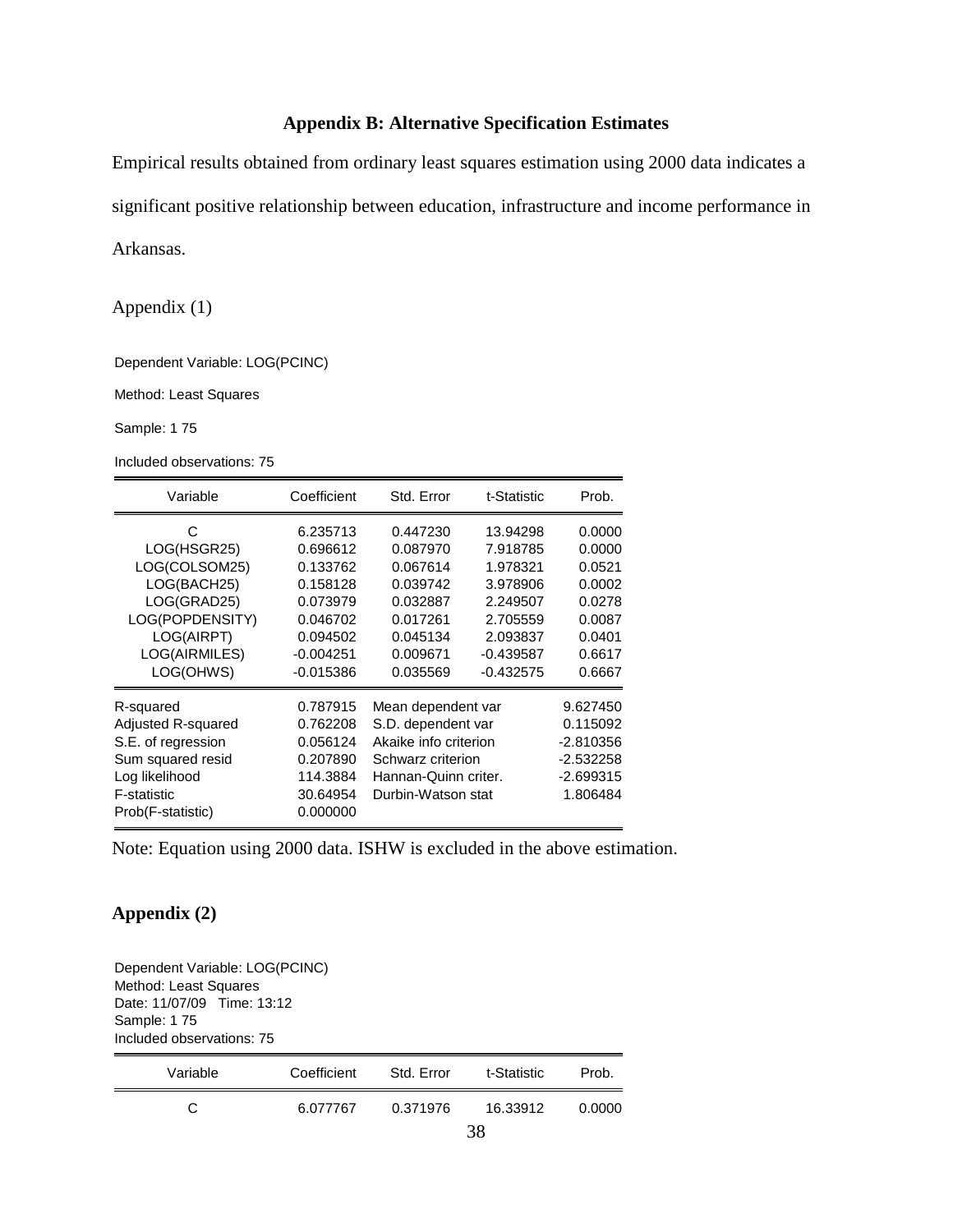| LOG(HSGR25)               | 0.707416    | 0.086846              | 8.145614    | 0.0000      |
|---------------------------|-------------|-----------------------|-------------|-------------|
| LOG(COLSOM25)             | 0.143331    | 0.060971              | 2.350803    | 0.0217      |
| LOG(BACH25)               | 0.153235    | 0.038898              | 3.939428    | 0.0002      |
| LOG(GRAD25)               | 0.076108    | 0.031992              | 2.378976    | 0.0203      |
| LOG(POPDENSITY)           | 0.051715    | 0.016936              | 3.053594    | 0.0033      |
| LOG(AIRPT)                | 0.105620    | 0.045090              | 2.342444    | 0.0222      |
| LOG(AIRMILES)             | $-0.002628$ | 0.009578              | $-0.274397$ | 0.7846      |
| LOG(ISHW)                 | $-0.023976$ | 0.016056              | $-1.493337$ | 0.1401      |
| R-squared                 | 0.794265    | Mean dependent var    |             | 9.627450    |
| <b>Adjusted R-squared</b> | 0.769328    | S.D. dependent var    |             | 0.115092    |
| S.E. of regression        | 0.055277    | Akaike info criterion |             | $-2.840756$ |
| Sum squared resid         | 0.201666    | Schwarz criterion     |             | $-2.562657$ |
| Log likelihood            | 115.5283    | Hannan-Quinn criter.  |             | $-2.729714$ |
| F-statistic               | 31.85021    | Durbin-Watson stat    |             | 1.825282    |
| Prob(F-statistic)         | 0.000000    |                       |             |             |
|                           |             |                       |             |             |

Note: Equation using 2000 data. Excluding OHW in the above estimation

# **Appendix (3)**

Dependent Variable: LOG(PCINC)

Method: Least Squares

Sample: 1 75

Included observations: 75

| Variable                   | Coefficient | Std. Error            | t-Statistic | Prob.       |
|----------------------------|-------------|-----------------------|-------------|-------------|
| C                          | 6.124011    | 0.426821              | 14.34795    | 0.0000      |
| LOG(HSGR25)                | 0.710194    | 0.085849              | 8.272645    | 0.0000      |
| LOG(COLSOM25)              | 0.136357    | 0.066227              | 2.058954    | 0.0434      |
| LOG(BACH25)                | 0.152973    | 0.038625              | 3.960453    | 0.0002      |
| LOG(GRAD25)                | 0.077886    | 0.032497              | 2.396724    | 0.0194      |
| LOG(POPDENSITY)            | 0.055299    | 0.016102              | 3.434298    | 0.0010      |
| LOG(AIRPT)                 | 0.114072    | 0.033725              | 3.382392    | 0.0012      |
| LOG(ISHW)                  | $-0.024090$ | 0.015998              | -1.505861   | 0.1369      |
| LOG(OHWS)                  | $-0.011404$ | 0.035099              | $-0.324901$ | 0.7463      |
| R-squared                  | 0.794360    | Mean dependent var    |             | 9.627450    |
| Adjusted R-squared         | 0.769434    | S.D. dependent var    |             | 0.115092    |
| S.E. of regression         | 0.055264    | Akaike info criterion |             | $-2.841213$ |
| Sum squared resid          | 0.201573    | Schwarz criterion     |             | $-2.563115$ |
| Log likelihood<br>115.5455 |             | Hannan-Quinn criter.  |             | $-2.730172$ |
| F-statistic                | 31.86858    | Durbin-Watson stat    |             | 1.836561    |
| Prob(F-statistic)          | 0.000000    |                       |             |             |

Note: Equation using 2000 data. Excluding AIRMILES in above estimation.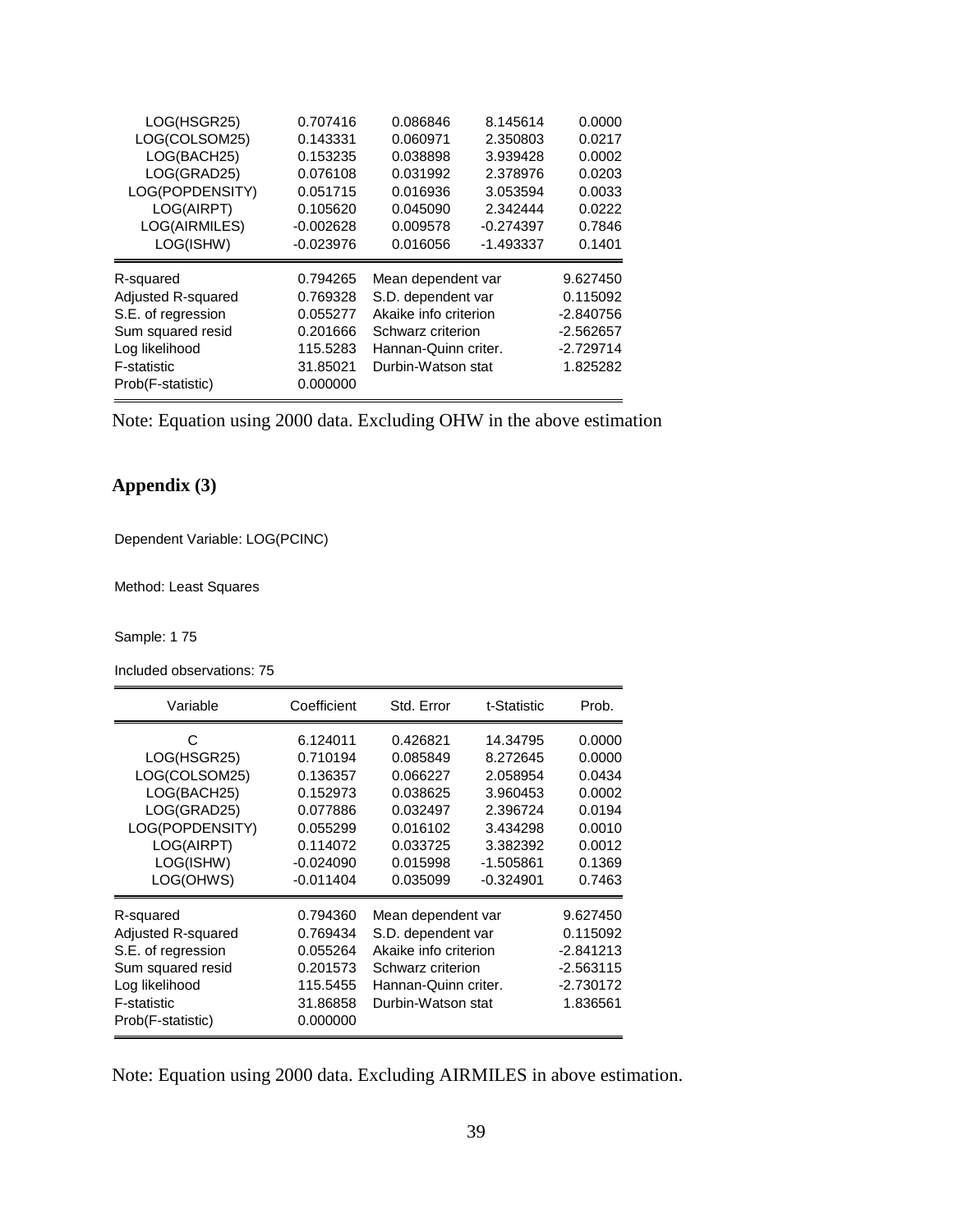# **Appendix (4)**

Dependent Variable: LOG(PCINC)

Method: Least Squares

Sample: 1 75

Included observations: 75

| Variable                                                                                                                         | Coefficient                                                                                                       | Std. Error                                                                                                                           | t-Statistic                                                                                                     | Prob.                                                                                  |
|----------------------------------------------------------------------------------------------------------------------------------|-------------------------------------------------------------------------------------------------------------------|--------------------------------------------------------------------------------------------------------------------------------------|-----------------------------------------------------------------------------------------------------------------|----------------------------------------------------------------------------------------|
| C<br>LOG(HSGR25)<br>LOG(COLSOM25)<br>LOG(BACH25)<br>LOG(GRAD25)<br>LOG(POPDENSITY)<br>LOG(AIRMILES)<br>LOG(ISHW)<br>LOG(OHWS)    | 6.347278<br>0.673955<br>0.128396<br>0.166215<br>0.073591<br>0.049914<br>$-0.017610$<br>$-0.017279$<br>$-0.011958$ | 0.453638<br>0.089210<br>0.069201<br>0.040457<br>0.033748<br>0.018226<br>0.007455<br>0.016503<br>0.036523                             | 13.99193<br>7.554700<br>1.855415<br>4.108453<br>2.180613<br>2.738644<br>$-2.362180$<br>-1.047036<br>$-0.327399$ | 0.0000<br>0.0000<br>0.0680<br>0.0001<br>0.0328<br>0.0079<br>0.0211<br>0.2989<br>0.7444 |
| R-squared<br>Adjusted R-squared<br>S.E. of regression<br>Sum squared resid<br>Log likelihood<br>F-statistic<br>Prob(F-statistic) | 0.777523<br>0.750556<br>0.057482<br>0.218077<br>112.5944<br>28.83242<br>0.000000                                  | Mean dependent var<br>S.D. dependent var<br>Akaike info criterion<br>Schwarz criterion<br>Hannan-Quinn criter.<br>Durbin-Watson stat |                                                                                                                 | 9.627450<br>0.115092<br>$-2.762517$<br>$-2.484418$<br>-2.651475<br>1.823321            |

Note: Equation using 2000 data. Excluding AIRPT in the above equation.